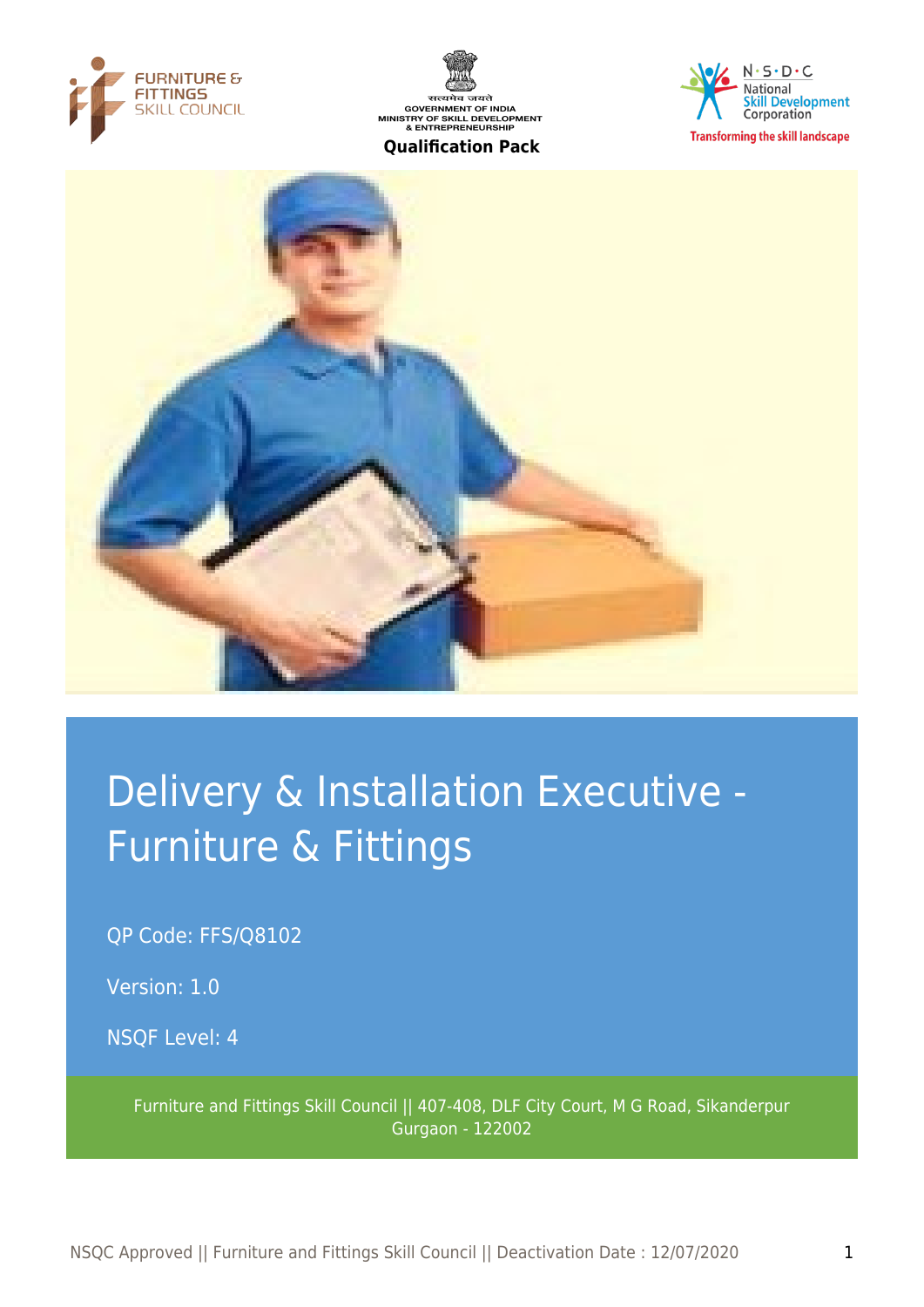

सत्यमेव जयते<br>GOVERNMENT OF INDIA<br>MINISTRY OF SKILL DEVELOPMENT<br>& ENTREPRENEURSHIP

**Qualification Pack** 



# **Contents**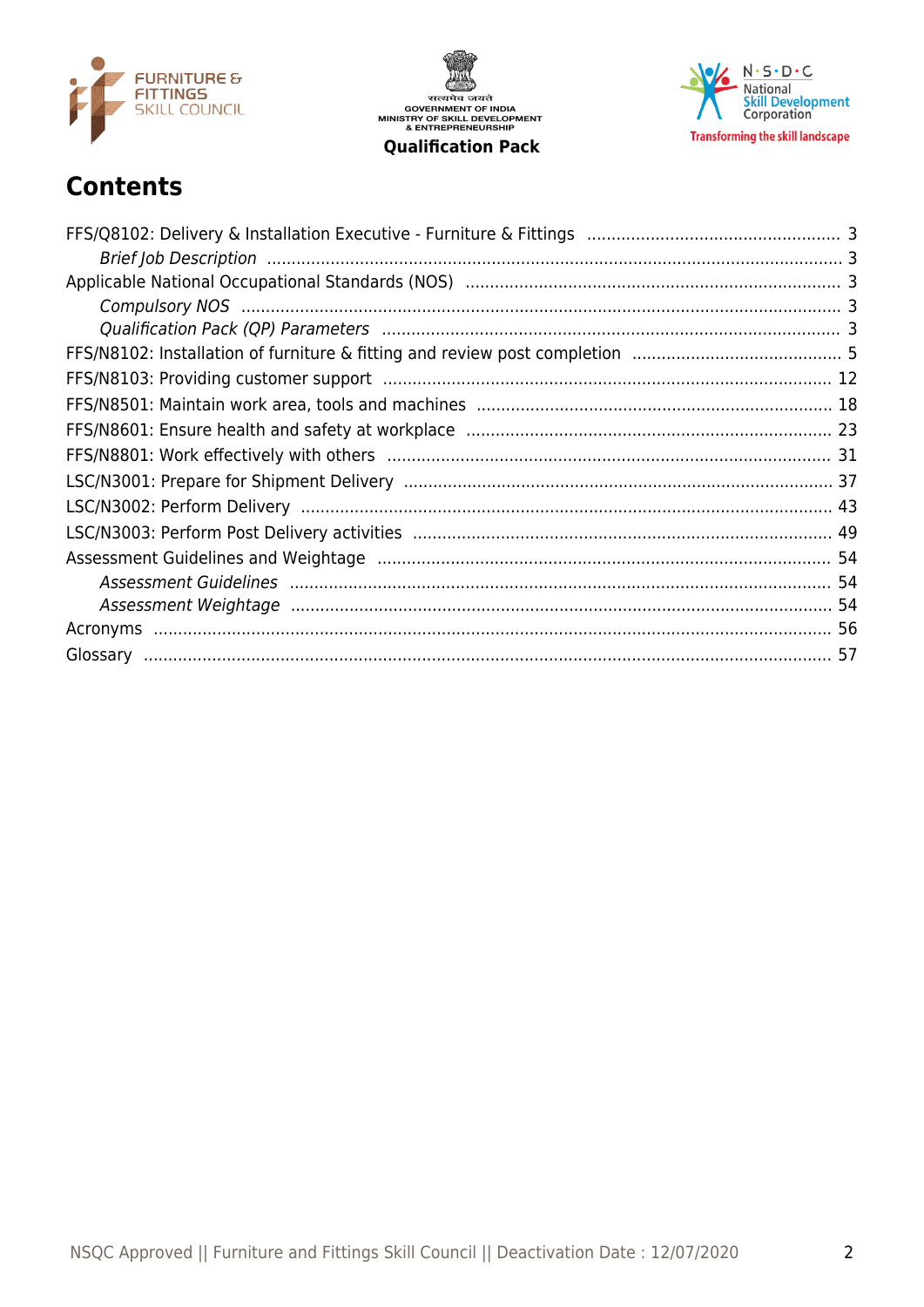





# <span id="page-2-0"></span>**FFS/Q8102: Delivery & Installation Executive - Furniture & Fittings**

# <span id="page-2-1"></span>**Brief Job Description**

Delivery and Installation Executive is responsible for picking up the package from the local office/godown, delivering it to the end customer at its doorstep and providing installation services at the customer premises. This job role would also include providing post installation support in case of any complaints/issues are raised by customers. These executives form a critical part of industry value chain, post an order placement by the customer.

#### **Personal Attributes**

A Delivery and Installation Executive must have the ability to carry out tasks and multitasking ability, good planning and team skills. S/he should be result oriented i.e., ability to prioritize and execute tasks within scheduled time limits and possess people skills, reading and writing ability ,along with ability to communicate. Further, s/he should also be physically fit and have knowledge of hand and power tools, general carpentry skills and attention to detail.

# <span id="page-2-2"></span>**Applicable National Occupational Standards (NOS)**

#### <span id="page-2-3"></span>**Compulsory NOS:**

- 1. [FFS/N8102: Installation of furniture & fitting and review post completion](#page-4-0)
- 2. [FFS/N8103: Providing customer support](#page-11-0)
- 3. [FFS/N8501: Maintain work area, tools and machines](#page-17-0)
- 4. [FFS/N8601: Ensure health and safety at workplace](#page-22-0)
- 5. [FFS/N8801: Work effectively with others](#page-30-0)
- 6. [LSC/N3001: Prepare for Shipment Delivery](#page-36-0)
- 7. [LSC/N3002: Perform Delivery](#page-42-0)
- 8. [LSC/N3003: Perform Post Delivery activities](#page-48-0)

#### <span id="page-2-4"></span>**Qualification Pack (QP) Parameters**

| <b>Sector</b>     | Furniture & Fittings              |
|-------------------|-----------------------------------|
| <b>Sub-Sector</b> | <b>Furniture and Fittings</b>     |
| <b>Occupation</b> | Furniture- Sales and Distribution |
| <b>Country</b>    | India                             |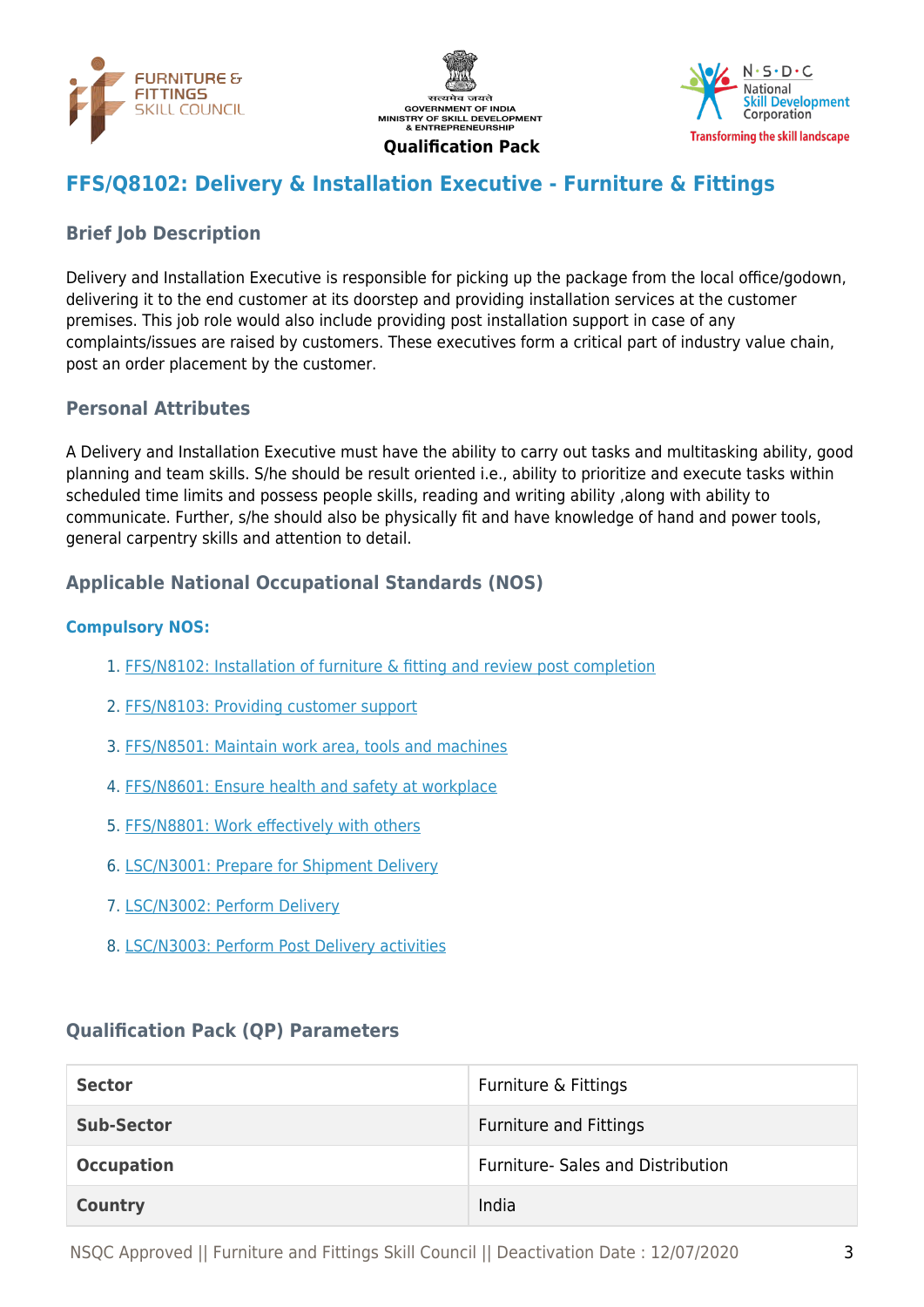





| <b>NSQF Level</b>                                                   | 4                                                               |
|---------------------------------------------------------------------|-----------------------------------------------------------------|
| <b>Aligned to NCO/ISCO/ISIC Code</b>                                | NCO-2015/9621.0800                                              |
| <b>Minimum Educational Qualification &amp;</b><br><b>Experience</b> | 10th Class with 1-2 Years of experience<br>relevant experience  |
| <b>Minimum Level of Education for Training in</b><br><b>School</b>  |                                                                 |
| <b>Pre-Requisite License or Training</b>                            | Driving skills, basic carpentry skills, usage of<br>power tools |
| <b>Minimum Job Entry Age</b>                                        | 18 Years                                                        |
| <b>Last Reviewed On</b>                                             | 12/07/2017                                                      |
| <b>Next Review Date</b>                                             | 12/07/2020                                                      |
| <b>Deactivation Date</b>                                            | 12/07/2020                                                      |
| <b>NSQC Approval Date</b>                                           | 22/08/2019                                                      |
| <b>Version</b>                                                      | 1.0                                                             |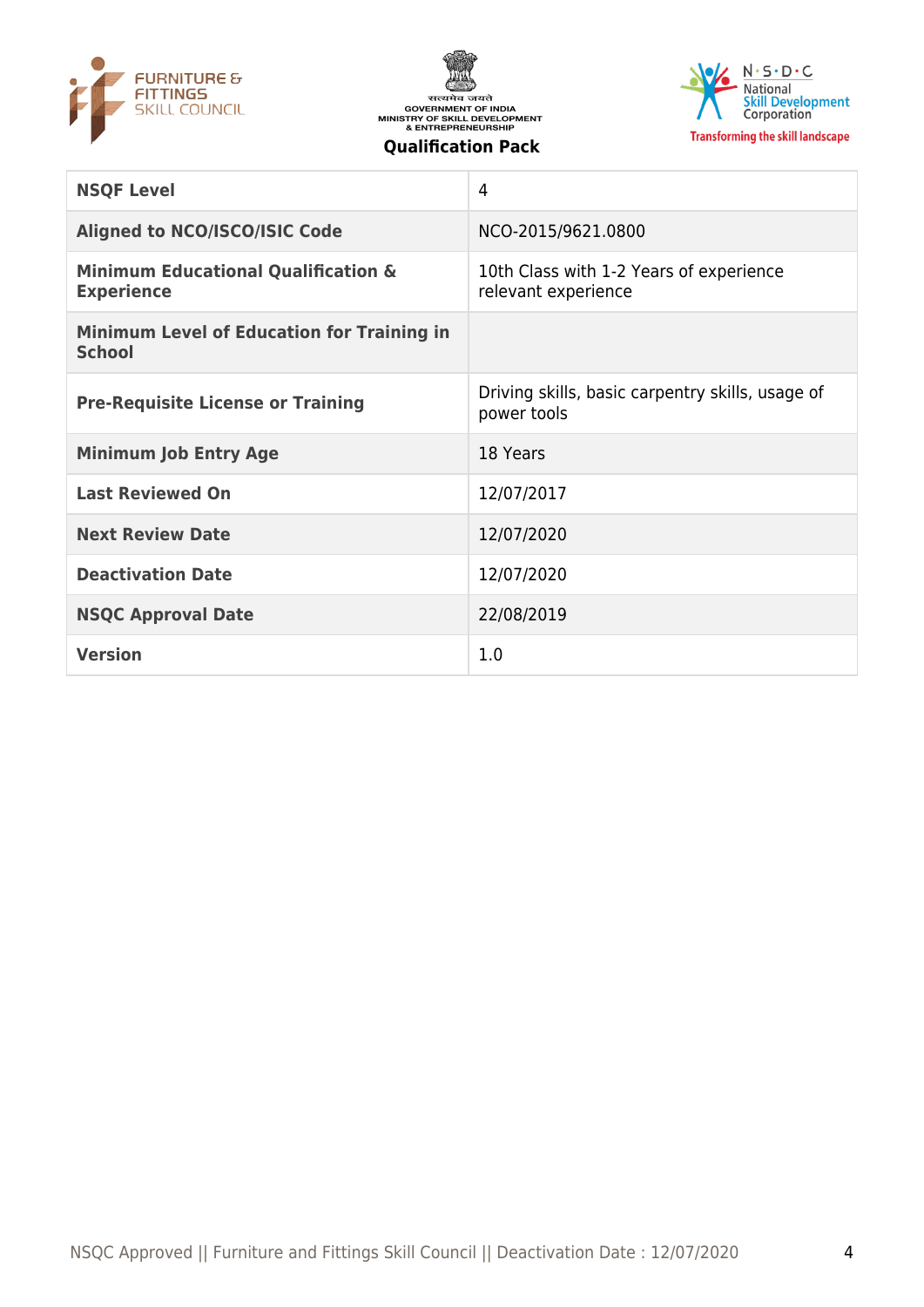





# <span id="page-4-0"></span>**FFS/N8102: Installation of furniture & fitting and review post completion**

# **Description**

This OS unit is about installation of furniture and fitting at client location and review post completion

#### **Scope**

This unit/task covers the following:

- Installation of the delivered furniture fitting
- Provide customer service
- Review post completion

#### **Elements and Performance Criteria**

#### Installation of the delivered furniture fitting

To be competent, the user/individual on the job must be able to:

- **PC1.** assess the dimensions of the furniture fittings to be installed and overall furniture /site dimensions and report in case site is not suitable/short space for furniture fitting to be installed
- **PC2.** determine the unpacking sequence and accordingly remove the packaging from the furniture pieces
- **PC3.** check if the various furniture parts/screws, bolts/accessories are in accordance with the shipping/packaging list
- **PC4.** undertake visual inspection of delivered furniture and assess for any damage
- **PC5.** check for safety and proper functioning of the power socket for usage of power tools before initiating work
- **PC6.** ensure that the floor guard/ other floor safety material is spread on the floor to prevent damage to the floor/individual and also use safety equipment and personal protection equipment as needed such as gloves , goggles ,mask correctly in accordance with work policy
- **PC7.** initiate assembly and installation by laying out the furniture parts and reading the drawing/manuals
- **PC8.** take measurement and creating markings to assemble different parts
- **PC9.** access the fastener system (e.g. power drills) and apply screw/nails/adhesives as per requirement for fastening the boxes/parts of furniture fitting in accordance to manual/instructions provided from senior
- **PC10.** identify slots for placing/installing each furniture fitting part as per design
- **PC11.** recheck measurements of slots and furniture fitting part to avoid damage during installation
- **PC12.** undertake installation of furniture fittings/moldings and other hardware accessories in accordance with the manual/instructions provided.
- **PC13.** check at regular intervals during assembling and installation to avoid any error detection at later stage
- **PC14.** wipe down the furniture to remove any dust etc. to clean the furniture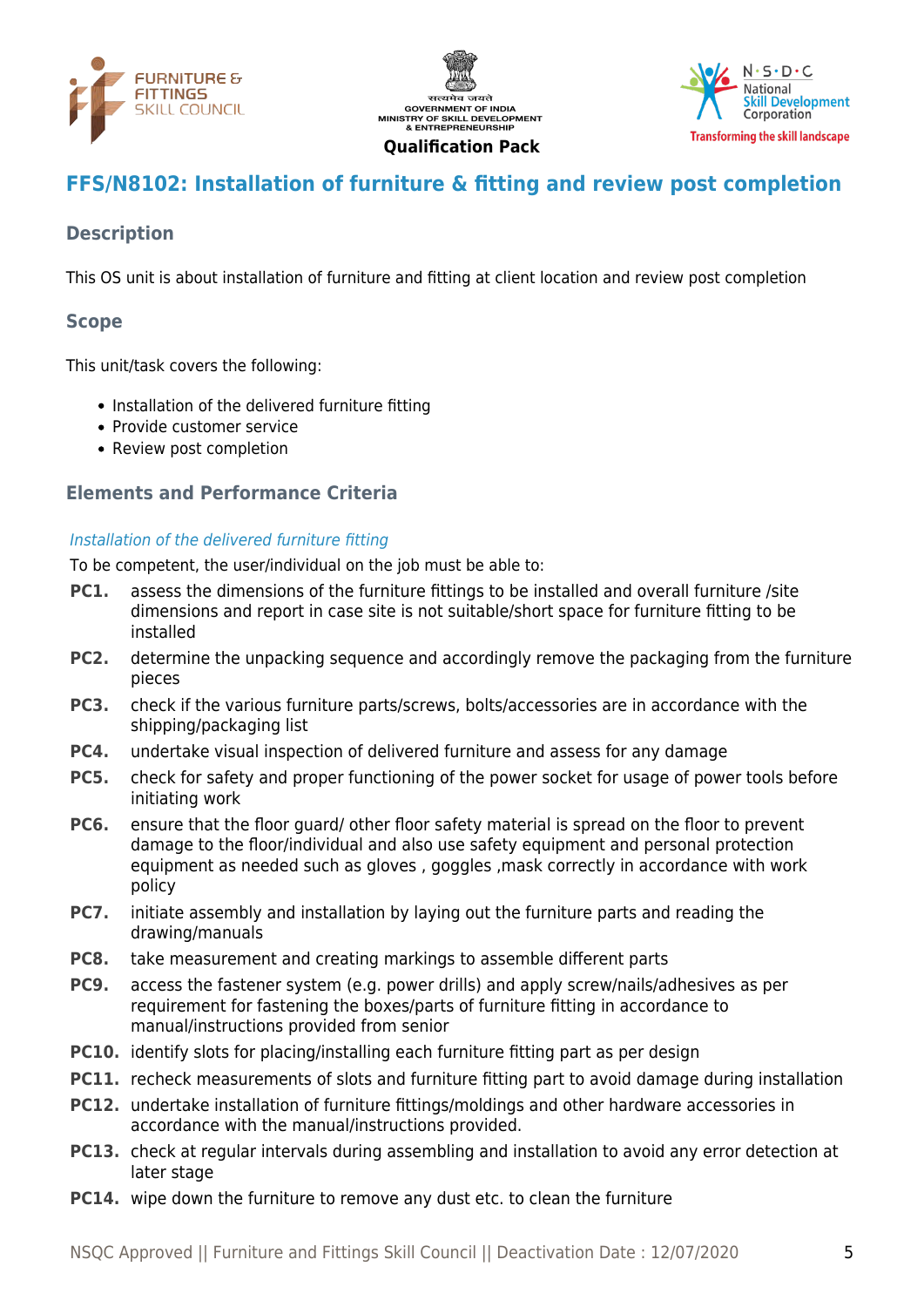





#### Provide customer service

To be competent, the user/individual on the job must be able to:

- **PC15.** ensure clarity on scope of work and assist in explaining the job/service to the custome
- **PC16.** agree upon working parameters like space to work, lighting etc in consultation with the client
- **PC17.** communicate the timelines to the customer before initiating the installation
- **PC18.** connect with customer to resolve and answer any queries/concerns raised

#### Review post completion

To be competent, the user/individual on the job must be able to:

- **PC19.** conduct post installation check of the fitting with respect to placement, levelling, configuration against the manual etc.
- **PC20.** conduct any on site modifications that may be required and touch up if needed
- **PC21.** gather all the tools and remove from the site
- **PC22.** remove all the debris from the site and clean the work area
- **PC23.** take note of inputs/ feedback received during delivery and installation to incorporate in future.
- **PC24.** undertake completion of the procedural documents post completion and also take customer signoff digitally or on paper as acknowledgment for completion of installation

# **Knowledge and Understanding (KU)**

The individual on the job needs to know and understand:

- **KU1.** About various organizational policies, processes , code of conduct and reporting structure, escalation hierarchy
- **KU2.** Organisation procedures and the formalities to be completed during delivery and installation
- **KU3.** About organisation products and services
- **KU4.** Information about the organisation clients
- **KU5.** Relevant safety , quality standards and security procedures to be followed
- **KU6.** Work specifications and interpret them accurately
- **KU7.** Ability to interpret the installation manuals/ guidelines and install furniture fitting
- **KU8.** Comprehend the instructions/guidelines received and implement them accurately
- **KU9.** Various kinds of shipments and techniques of handling, loading and unloading
- **KU10.** Tools and equipments needed to unload and install the delivered package
- **KU11.** Know how of furniture parts , fitting hardwares and other accessories
- **KU12.** Know how of usage of power tools and equipments
- **KU13.** Operating electronic gadgets or filling all requisite paper forms and getting duly signed off from customer
- **KU14.** Safety standards and precautions to be taken and different types of personal protective gear and their usage
- **KU15.** Ensure not to leave related documents with customer or any 3rd party
- **KU16.** Standard operating procedures
- **KU17.** Common issues troubleshooting knowledge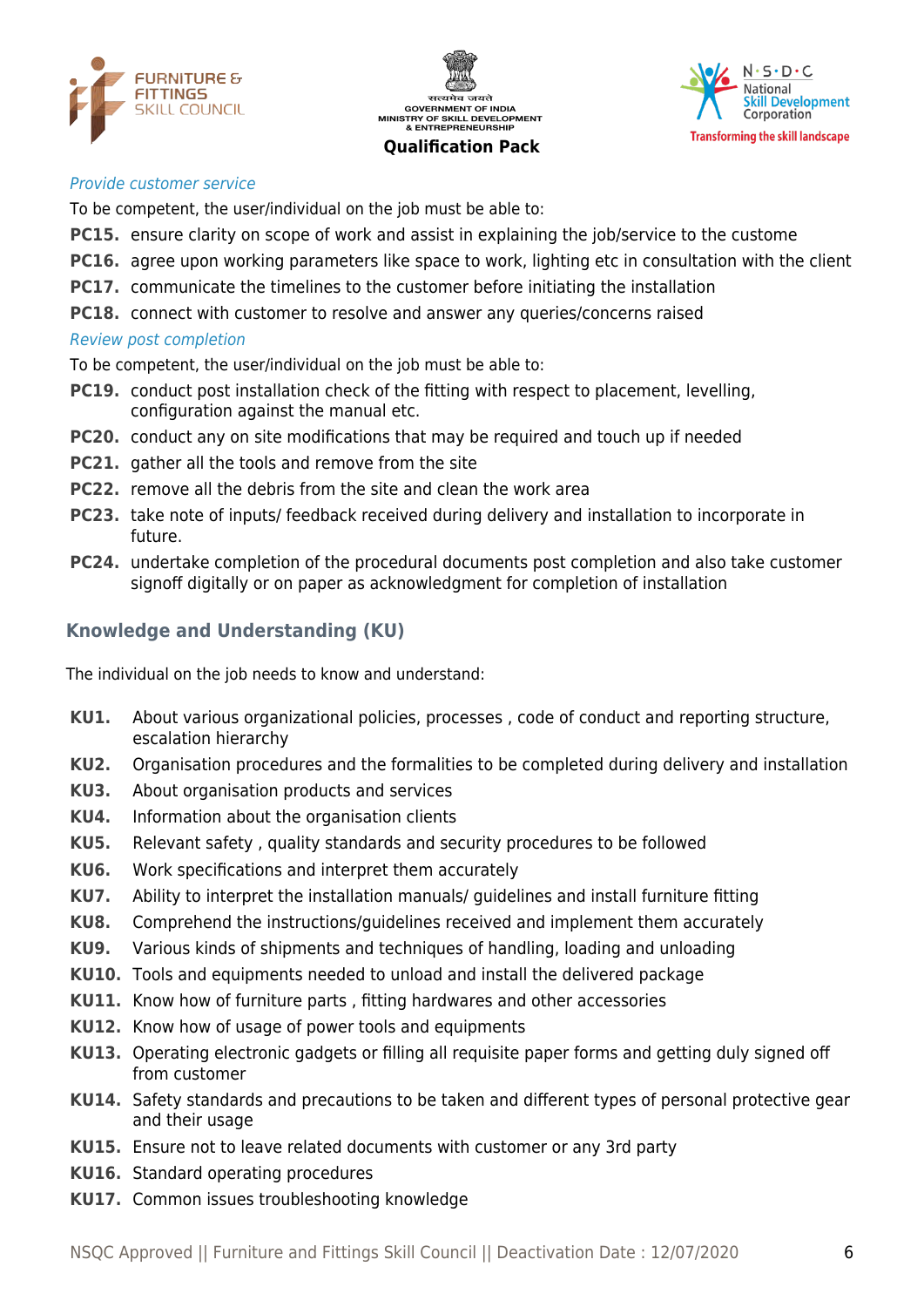





**KU18.** Waste disposal procedures and guidelines

#### **Generic Skills (GS)**

User/individual on the job needs to know how to:

- **GS1.** Document the information communicated /observations if any related to process and procedures
- **GS2.** Document records related to delivery, installation and review post installation/acknowledgement from customer
- **GS3.** Read and understand the labelling codes/package details as per company procedures
- **GS4.** Read and interpret the process required for conducting the assigned work
- **GS5.** Read internal information documents sent by internal teams
- **GS6.** Discuss task lists, schedules and activities
- **GS7.** Effectively communicate with team members and customers
- **GS8.** Attentively listen and comprehend the information given by the speaker
- **GS9.** Communicate clearly on the issues being faced and clarify queries
- **GS10.** Share best practices with peers
- **GS11.** Ability to troubleshoot common concerns faced
- **GS12.** Analyze critical points in day to day tasks through experience and observation, and identify control measures to solve the issue
- **GS13.** Plan ,organize and prioritize the work order and jobs received
- **GS14.** Ability to organize and conduct installation in optimal manner
- **GS15.** Plan to utilize time and equipment's effectively
- **GS16.** Ability to concentrate on task and ability to complete with time limits
- **GS17.** Assist in record keeping and proper documentation
- **GS18.** Understand customer requirements and time lines and respond as per their needs
- **GS19.** Being courteous with customers and ability to handle different types of customers
- **GS20.** Being aware of different customer cultures/faiths and responding appropriately
- **GS21.** Support lead/manager in solving problems by detailing and discussing the possible solutions
- **GS22.** Ability to quickly identify common causes of errors and help in resolution
- **GS23.** Apply domain information/knowledge and assess day to day tasks through experience and observation, to identify control measures to solve issues
- **GS24.** Use reasoning skills to identify and resolve basic problems
- **GS25.** Use acquired knowledge of the process and apply the information gathered from observation, experience, reasoning, or communication to act efficiently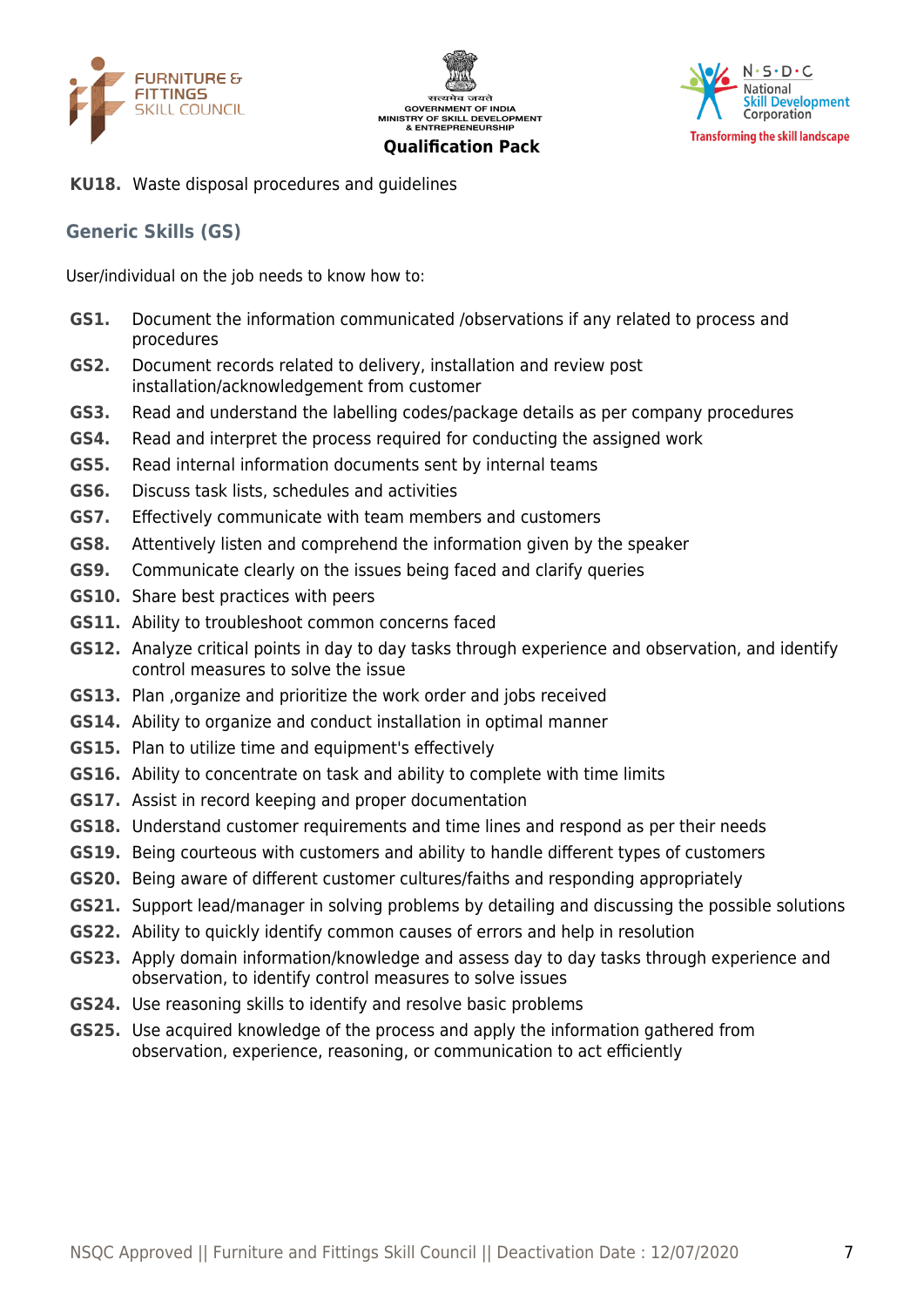





# **Assessment Criteria**

| <b>Assessment Criteria for Outcomes</b>                                                                                                                                                                                                                                                        | <b>Theory</b><br><b>Marks</b> | <b>Practical</b><br><b>Marks</b> | <b>Project</b><br><b>Marks</b> | <b>Viva</b><br><b>Marks</b> |
|------------------------------------------------------------------------------------------------------------------------------------------------------------------------------------------------------------------------------------------------------------------------------------------------|-------------------------------|----------------------------------|--------------------------------|-----------------------------|
| Installation of the delivered furniture fitting                                                                                                                                                                                                                                                | 20                            | 43                               |                                |                             |
| PC1. assess the dimensions of the furniture fittings<br>to be installed and overall furniture /site dimensions<br>and report in case site is not suitable/short space<br>for furniture fitting to be installed                                                                                 | $\overline{2}$                | 4                                |                                |                             |
| PC2. determine the unpacking sequence and<br>accordingly remove the packaging from the<br>furniture pieces                                                                                                                                                                                     | 2                             | 3                                |                                |                             |
| <b>PC3.</b> check if the various furniture parts/screws,<br>bolts/accessories are in accordance with the<br>shipping/packaging list                                                                                                                                                            | 1                             | 3                                |                                |                             |
| PC4. undertake visual inspection of delivered<br>furniture and assess for any damage                                                                                                                                                                                                           | 1                             | 3                                |                                |                             |
| PC5. check for safety and proper functioning of the<br>power socket for usage of power tools before<br>initiating work                                                                                                                                                                         | 1                             | 3                                |                                |                             |
| PC6. ensure that the floor guard/ other floor safety<br>material is spread on the floor to prevent damage<br>to the floor/individual and also use safety<br>equipment and personal protection equipment as<br>needed such as gloves, goggles, mask correctly in<br>accordance with work policy | 1                             | 3                                |                                |                             |
| PC7. initiate assembly and installation by laying out<br>the furniture parts and reading the<br>drawing/manuals                                                                                                                                                                                | 2                             | $\Delta$                         |                                |                             |
| PC8. take measurement and creating markings to<br>assemble different parts                                                                                                                                                                                                                     | $\overline{2}$                | 3                                |                                |                             |
| PC9. access the fastener system (e.g. power drills)<br>and apply screw/nails/adhesives as per requirement<br>for fastening the boxes/parts of furniture fitting in<br>accordance to manual/instructions provided from<br>senior                                                                | $\overline{2}$                | 4                                |                                |                             |
| PC10. identify slots for placing/installing each<br>furniture fitting part as per design                                                                                                                                                                                                       | $\overline{2}$                | 4                                |                                |                             |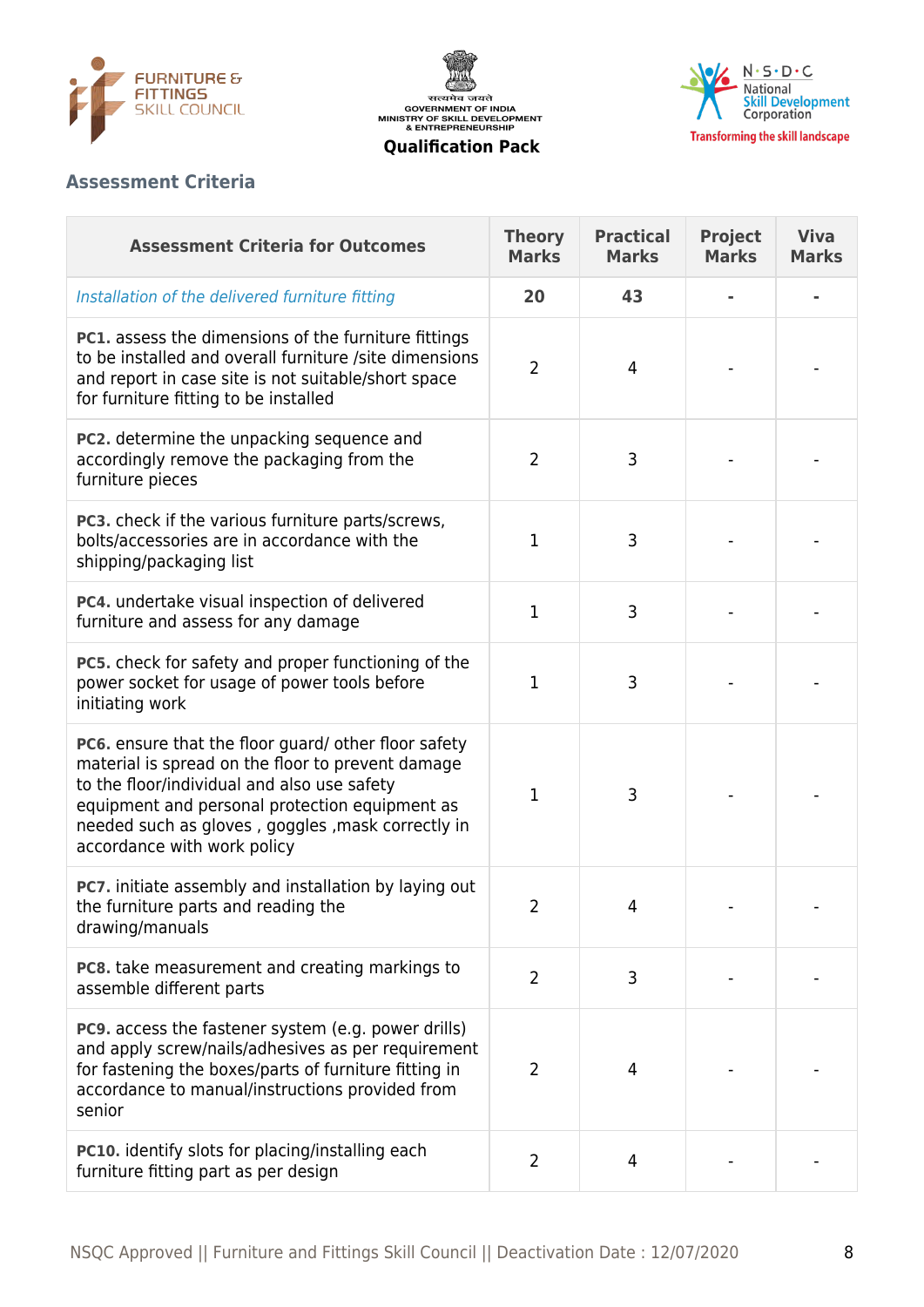





| <b>Assessment Criteria for Outcomes</b>                                                                                                                      | <b>Theory</b><br><b>Marks</b> | <b>Practical</b><br><b>Marks</b> | <b>Project</b><br><b>Marks</b> | <b>Viva</b><br><b>Marks</b> |
|--------------------------------------------------------------------------------------------------------------------------------------------------------------|-------------------------------|----------------------------------|--------------------------------|-----------------------------|
| <b>PC11.</b> recheck measurements of slots and furniture<br>fitting part to avoid damage during installation                                                 |                               | 2                                |                                |                             |
| <b>PC12.</b> undertake installation of furniture<br>fittings/moldings and other hardware accessories in<br>accordance with the manual/instructions provided. | 1                             | 4                                |                                |                             |
| <b>PC13.</b> check at regular intervals during assembling<br>and installation to avoid any error detection at later<br>stage                                 |                               | 2                                |                                |                             |
| <b>PC14.</b> wipe down the furniture to remove any dust<br>etc. to clean the furniture                                                                       |                               | 1                                |                                |                             |
| Provide customer service                                                                                                                                     | $\overline{\mathbf{4}}$       | 13                               |                                |                             |
| PC15. ensure clarity on scope of work and assist in                                                                                                          |                               | ∍                                |                                |                             |

| PC13. check at regular intervals during assembling<br>and installation to avoid any error detection at later<br>stage                  | 1                       | 2              |  |
|----------------------------------------------------------------------------------------------------------------------------------------|-------------------------|----------------|--|
| PC14. wipe down the furniture to remove any dust<br>etc. to clean the furniture                                                        | 1                       | 1              |  |
| Provide customer service                                                                                                               | $\overline{\mathbf{4}}$ | 13             |  |
| PC15. ensure clarity on scope of work and assist in<br>explaining the job/service to the custome                                       | $\mathbf{1}$            | 3              |  |
| PC16. agree upon working parameters like space to<br>work, lighting etc in consultation with the client                                | $\mathbf{1}$            | 3              |  |
| PC17. communicate the timelines to the customer<br>before initiating the installation                                                  | $\mathbf{1}$            | 4              |  |
| PC18. connect with customer to resolve and answer<br>any queries/concerns raised                                                       | $\mathbf{1}$            | 3              |  |
| <b>Review post completion</b>                                                                                                          | 6                       | 14             |  |
| PC19. conduct post installation check of the fitting<br>with respect to placement, levelling, configuration<br>against the manual etc. | 1                       | 4              |  |
| PC20. conduct any on site modifications that may<br>be required and touch up if needed                                                 | $\mathbf{1}$            | 3              |  |
| PC21. gather all the tools and remove from the site                                                                                    | $\mathbf{1}$            | 1              |  |
| PC22. remove all the debris from the site and clean<br>the work area                                                                   | 1                       | 1              |  |
| PC23. take note of inputs/ feedback received during<br>delivery and installation to incorporate in future.                             | 1                       | $\overline{2}$ |  |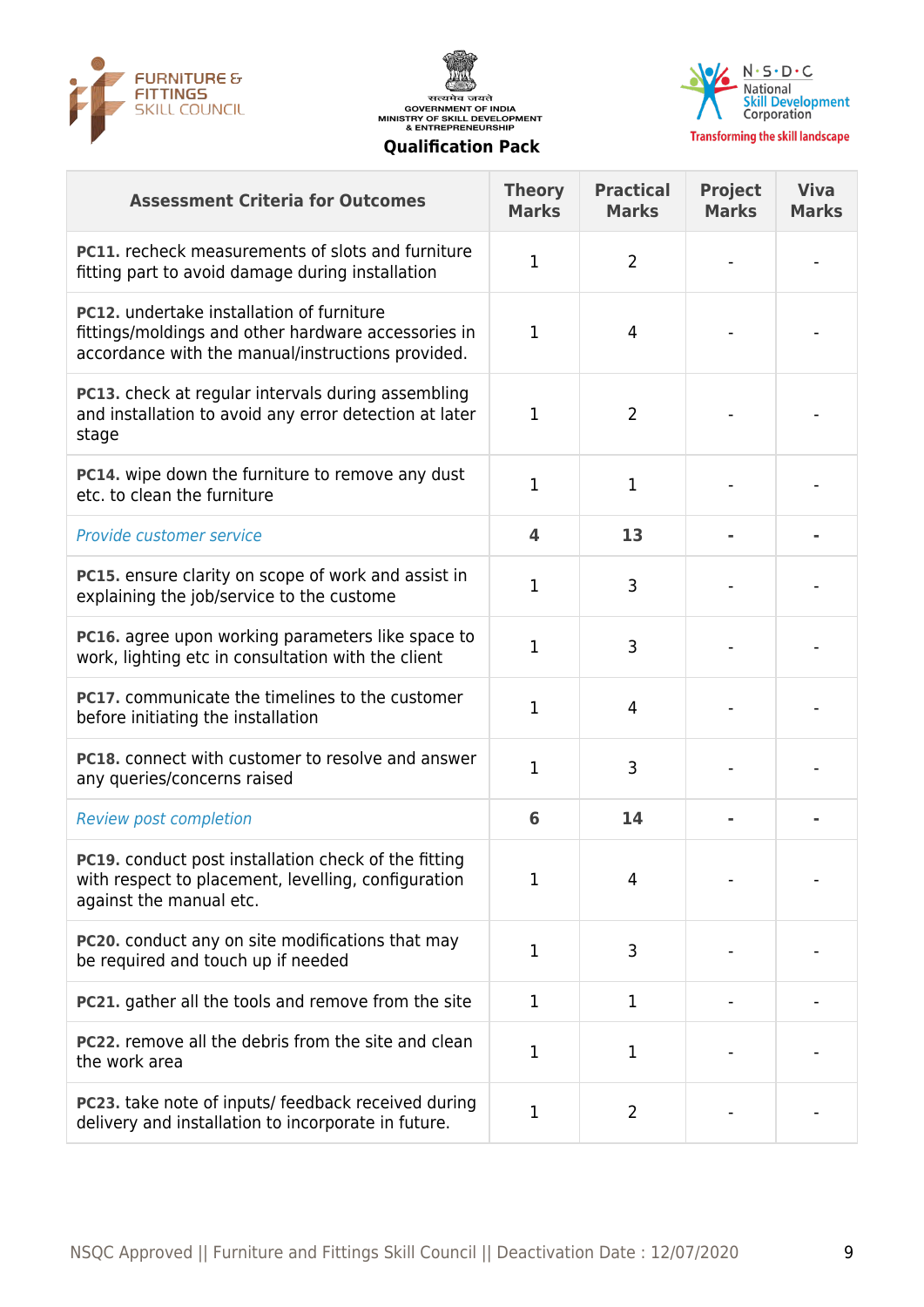





|  | ualification Pack |
|--|-------------------|
|  |                   |

| <b>Assessment Criteria for Outcomes</b>                                                                                                                                                      | <b>Theory</b><br><b>Marks</b> | <b>Practical</b><br><b>Marks</b> | <b>Project</b><br><b>Marks</b> | <b>Viva</b><br><b>Marks</b> |
|----------------------------------------------------------------------------------------------------------------------------------------------------------------------------------------------|-------------------------------|----------------------------------|--------------------------------|-----------------------------|
| <b>PC24.</b> undertake completion of the procedural<br>documents post completion and also take customer<br>signoff digitally or on paper as acknowledgment for<br>completion of installation |                               |                                  |                                |                             |
| <b>NOS Total</b>                                                                                                                                                                             | 30                            | 70                               |                                |                             |
|                                                                                                                                                                                              |                               |                                  |                                |                             |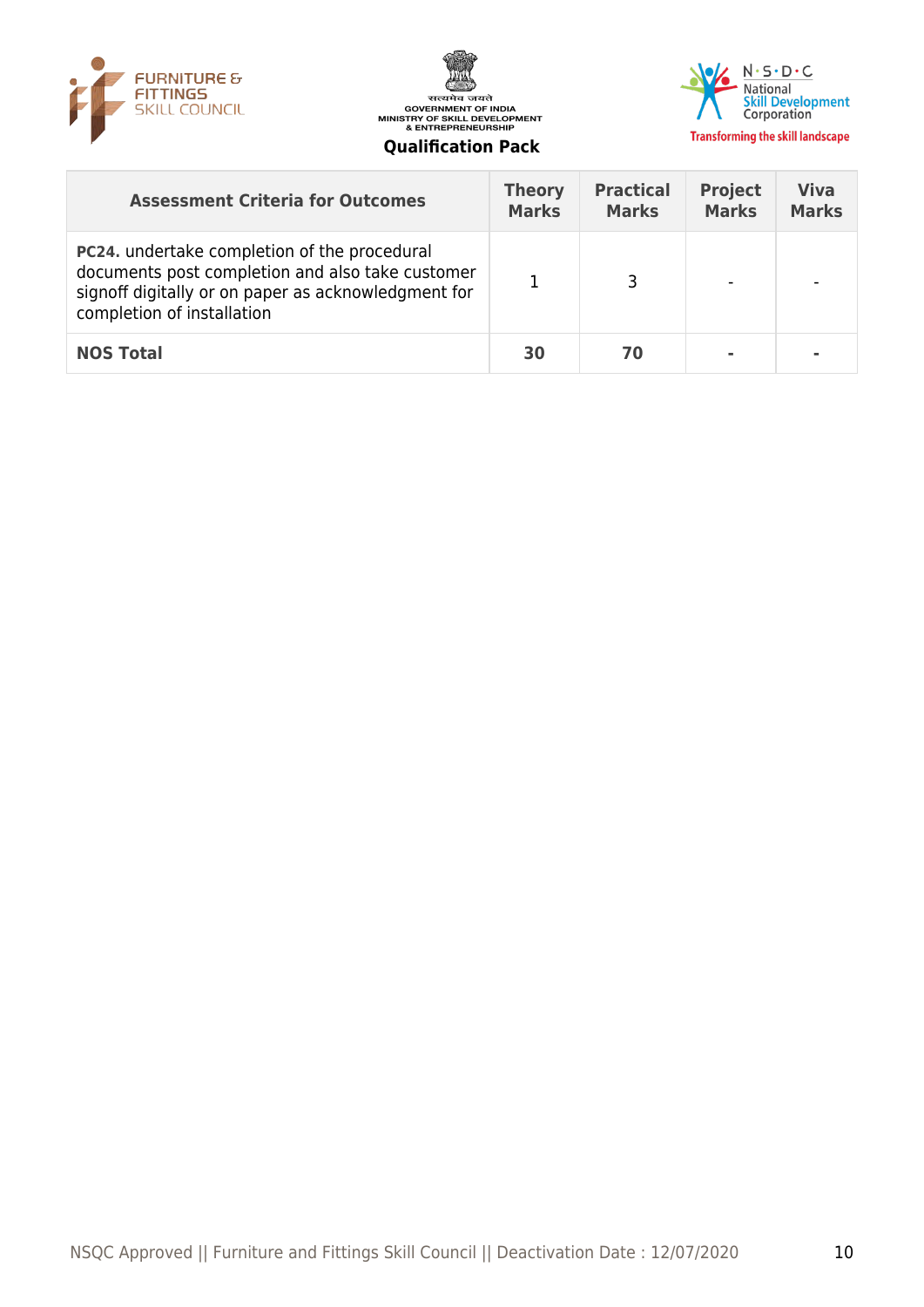





## **National Occupational Standards (NOS) Parameters**

| <b>NOS Code</b>            | FFS/N8102                                                      |
|----------------------------|----------------------------------------------------------------|
| <b>NOS Name</b>            | Installation of furniture & fitting and review post completion |
| <b>Sector</b>              | Furniture & Fittings                                           |
| Sub-Sector                 | <b>Furniture and Fittings</b>                                  |
| <b>Occupation</b>          | Sales and Distribution                                         |
| <b>NSQF Level</b>          | $\overline{4}$                                                 |
| <b>Credits</b>             | <b>NA</b>                                                      |
| <b>Version</b>             | 1.0                                                            |
| <b>Last Reviewed Date</b>  | 12/07/2017                                                     |
| <b>Next Review Date</b>    | 12/07/2020                                                     |
| <b>NSQC Clearance Date</b> |                                                                |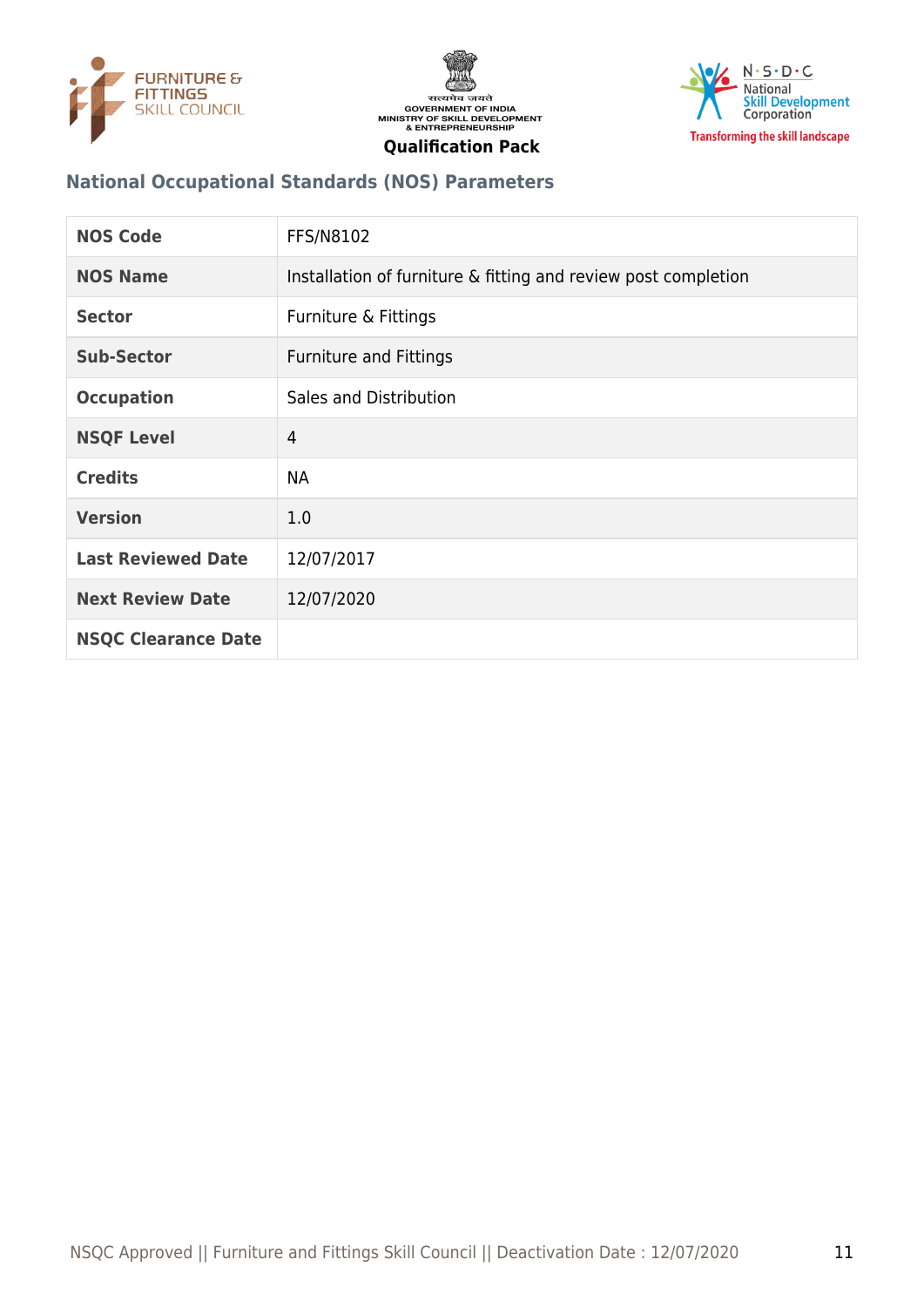





# <span id="page-11-0"></span>**FFS/N8103: Providing customer support**

# **Description**

This OS unit is about providing customer support and resolving query/concerns

#### **Scope**

This unit/task covers the following:

- Prepare to provide support
- Resolving customer query / complaint / request

#### **Elements and Performance Criteria**

#### Prepare to provide support

To be competent, the user/individual on the job must be able to:

- **PC1.** obtain the list of customer issues to be handled along with customer details received at customer care including name, address, contact details and complaint number
- **PC2.** understand the priorities among the issues/complaints to be handled from the lead/supervisor
- **PC3.** comprehend and analyze the customer issue basis information received from the customer care/supervisor
- **PC4.** collect the requisite tools and equipments needed for resolving the issues and also assess their working condition

#### Resolving customer query/ complaint/ request

To be competent, the user/individual on the job must be able to:

- **PC5.** verify the details gathered at work about the fitting upon reaching the customer address
- **PC6.** check for the warranty of the furniture fitting before initiating any service
- **PC7.** interact with customer to understand and evaluate the issue/complaint
- **PC8.** ensure clarity on scope of work by identifying the problem and explaining the possible solution to the customer
- **PC9.** communicate and agree with the customer upon the timelines and the cost involved before initiating any solution
- **PC10.** initiate resolution by using required tools and equipments, as needed.
- **PC11.** dismantle the furniture , hardware fitting and identify the cause of the fault/problem and undertake repair/change the part, as needed
- **PC12.** take down the request and report to management in case it is not possible to solve customer issue/complaint during the current visit (e.g.- due to any part change/part unavailability)
- **PC13.** conduct post completion check of the furniture / fitting eg check alignment, functioning etc
- **PC14.** ensure completion of the procedural documents post completion and undertake customer signoff digitally or on paper as acknowledgment
- **PC15.** remove debris from the site and clean the work area
- **PC16.** take note of inputs/ feedback received to incorporate in future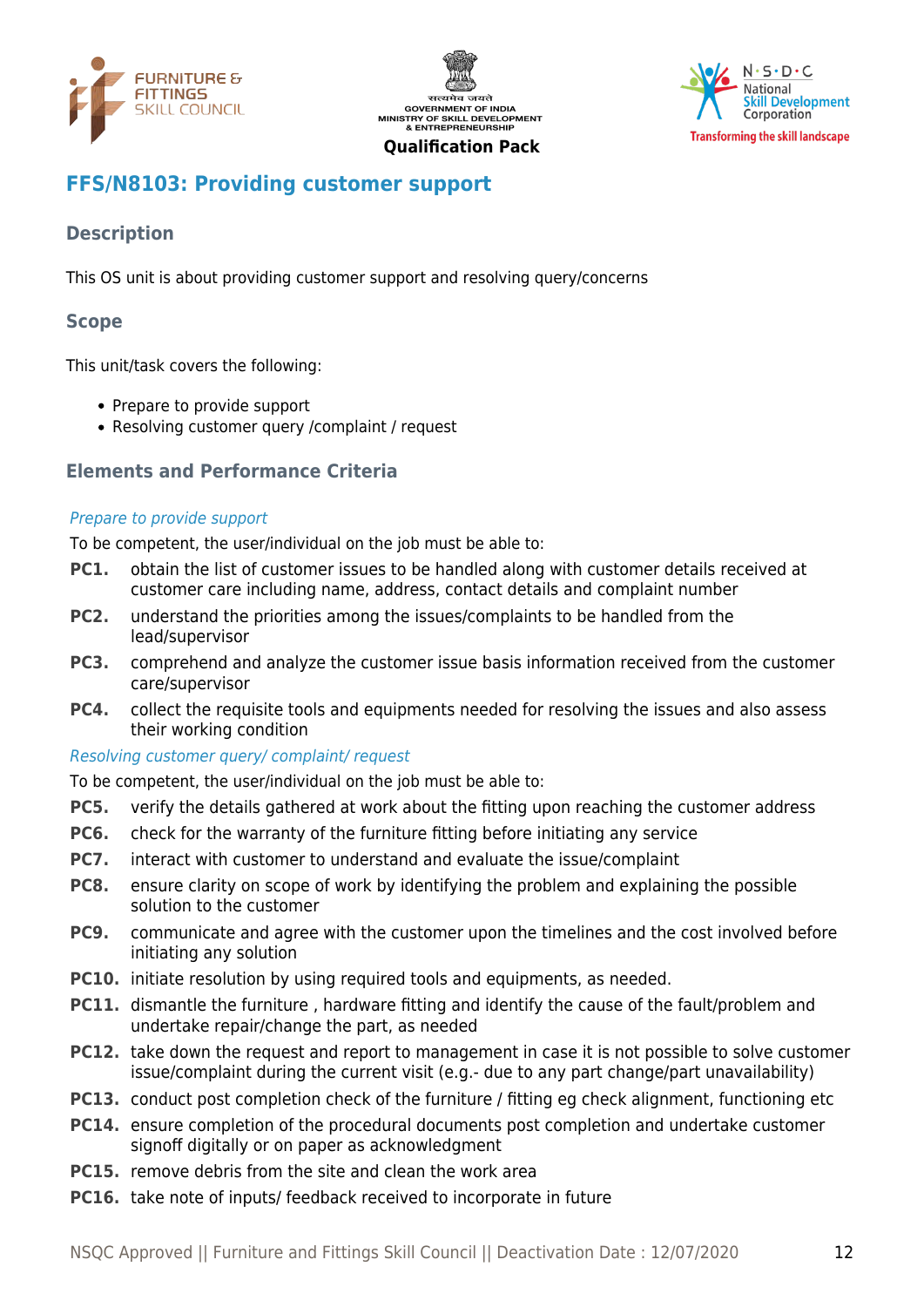





# **Knowledge and Understanding (KU)**

The individual on the job needs to know and understand:

- **KU1.** about various organizational processes, hierarchy and code of conduct
- **KU2.** about organisation procedural formalities to be completed during service
- **KU3.** organisation products and services
- **KU4.** information about the organisation clients
- **KU5.** relevant safety and security procedures to be followed
- **KU6.** comprehend the instructions/guidelines received and interpret correctly
- **KU7.** ability to undertake the procedural requirements
- **KU8.** know how of proper fitting and working of various hardware fittings like locks, handles, latches, knobs, door bolts, drawer runners etc.
- **KU9.** knowledge of usage and handling of tools and equipments for providing customer support
- **KU10.** general carpentry skills
- **KU11.** documentation that needs to be completed and undertaking acknowledgement from the customer
- **KU12.** safety standards and precautions to be taken and different types of personal protective gear and their usage
- **KU13.** standard operating procedures
- **KU14.** common issues troubleshooting knowledge

# **Generic Skills (GS)**

User/individual on the job needs to know how to:

- **GS1.** document records related to delivery /customer service etc.
- **GS2.** write reports, information documents, fill forms for internal departments/ internal teams reference
- **GS3.** read and interpret the process required for conducting the assigned work
- **GS4.** read internal information documents sent by internal teams
- **GS5.** discuss task lists, schedules and activities
- **GS6.** effectively communicate with team members and customers
- **GS7.** attentively listen and comprehend the information given by the speaker
- **GS8.** communicate clearly on the issues being faced and clarify queries
- **GS9.** share best practices with peers
- **GS10.** ability to troubleshoot common concerns faced
- **GS11.** analyze critical points in day to day tasks through experience and observation, and identify control measures to solve the issue
- **GS12.** plan ,organize and prioritize the work order and jobs received
- **GS13.** ability to organize and perform service support in optimal manner
- **GS14.** plan to utilize time and equipment's effectively
- **GS15.** ability to concentrate on task and ability to complete with time limits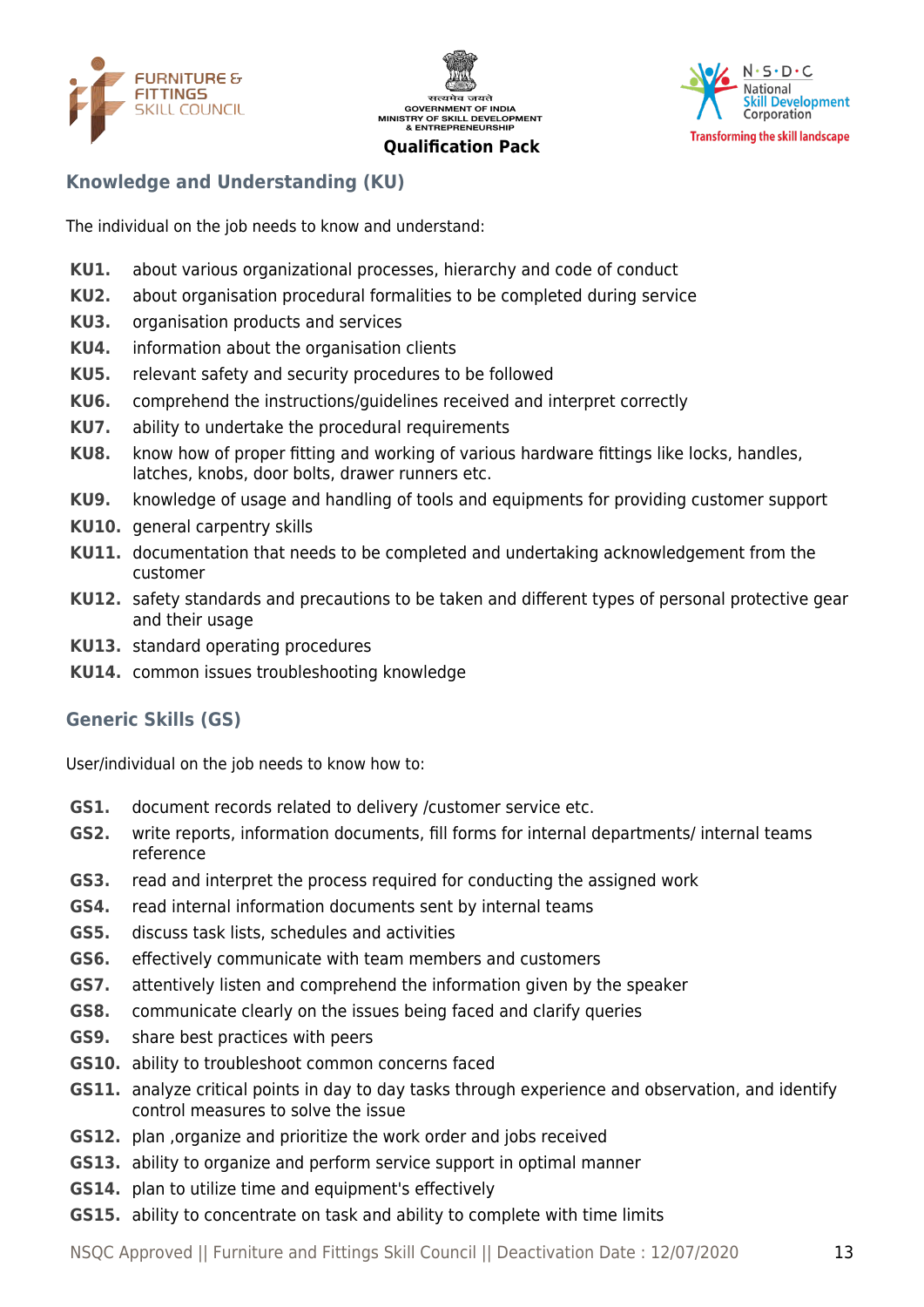





- **GS16.** assist in record keeping and proper documentation
- **GS17.** understand customer requirements and the time lines and respond as per their needs
- **GS18.** being courteous with customers and ability to handle different types of customers
- **GS19.** being aware of different customer cultures/faiths and responding appropriately
- **GS20.** support lead/manager in solving problems by detailing and discussing the possible solutions
- **GS21.** ability to quickly identify common causes of errors and help in resolution
- **GS22.** apply domain information/knowledge and assess day to day tasks through experience and observation, to identify control measures to solve issues
- **GS23.** provide suggestions to streamline process
- **GS24.** use reasoning skills to identify and resolve basic problems
- **GS25.** analyze, evaluate and apply the information gathered from observation, experience, reasoning, or communication to act efficiently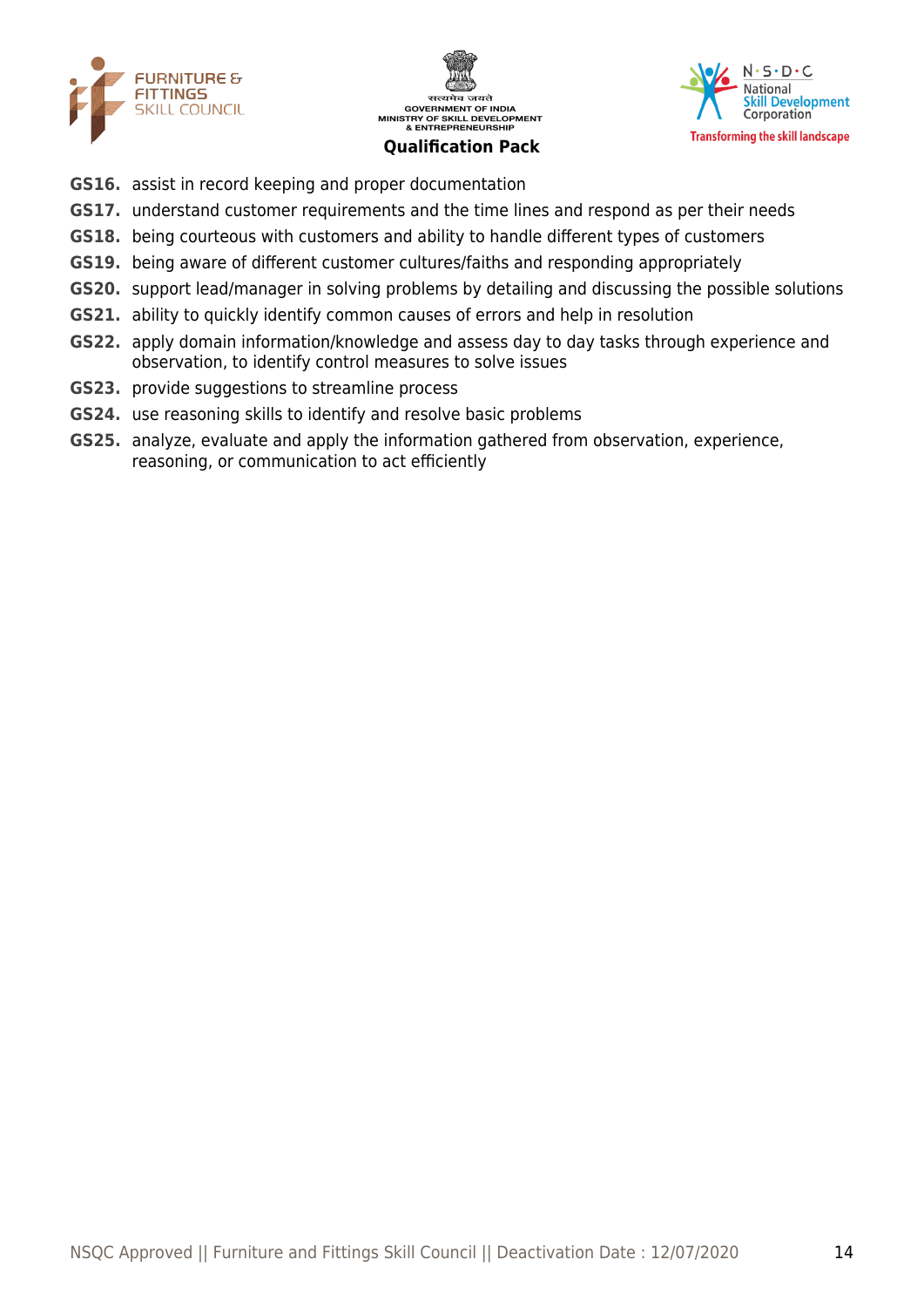





## **Assessment Criteria**

| <b>Assessment Criteria for Outcomes</b>                                                                                                                                                   | <b>Theory</b><br><b>Marks</b> | <b>Practical</b><br><b>Marks</b> | <b>Project</b><br><b>Marks</b> | <b>Viva</b><br><b>Marks</b> |
|-------------------------------------------------------------------------------------------------------------------------------------------------------------------------------------------|-------------------------------|----------------------------------|--------------------------------|-----------------------------|
| Prepare to provide support                                                                                                                                                                | 7                             | 20                               |                                |                             |
| <b>PC1.</b> obtain the list of customer issues to be<br>handled along with customer details received at<br>customer care including name, address, contact<br>details and complaint number | $\overline{2}$                | 6                                |                                |                             |
| PC2. understand the priorities among the<br>issues/complaints to be handled from the<br>lead/supervisor                                                                                   | $\overline{2}$                | 5                                |                                |                             |
| PC3. comprehend and analyze the customer issue<br>basis information received from the customer<br>care/supervisor                                                                         | $\overline{2}$                | 5                                |                                |                             |
| <b>PC4.</b> collect the requisite tools and equipments<br>needed for resolving the issues and also assess<br>their working condition                                                      | $\mathbf{1}$                  | 4                                |                                |                             |
| Resolving customer query/ complaint/ request                                                                                                                                              | 23                            | 50                               |                                |                             |
| PC5. verify the details gathered at work about the<br>fitting upon reaching the customer address                                                                                          | $\overline{2}$                | 4                                |                                |                             |
| PC6. check for the warranty of the furniture fitting<br>before initiating any service                                                                                                     | $\overline{2}$                | 4                                |                                |                             |
| <b>PC7.</b> interact with customer to understand and<br>evaluate the issue/complaint                                                                                                      | $\overline{2}$                | 6                                |                                |                             |
| PC8. ensure clarity on scope of work by identifying<br>the problem and explaining the possible solution<br>to the customer                                                                | $\overline{2}$                | 6                                |                                |                             |
| PC9. communicate and agree with the customer<br>upon the timelines and the cost involved before<br>initiating any solution                                                                | $\overline{2}$                | 4                                |                                |                             |
| <b>PC10.</b> initiate resolution by using required tools<br>and equipments, as needed.                                                                                                    | $\overline{2}$                | 5                                |                                |                             |
| <b>PC11.</b> dismantle the furniture, hardware fitting<br>and identify the cause of the fault/problem and<br>undertake repair/change the part, as needed                                  | $\overline{2}$                | 5                                |                                |                             |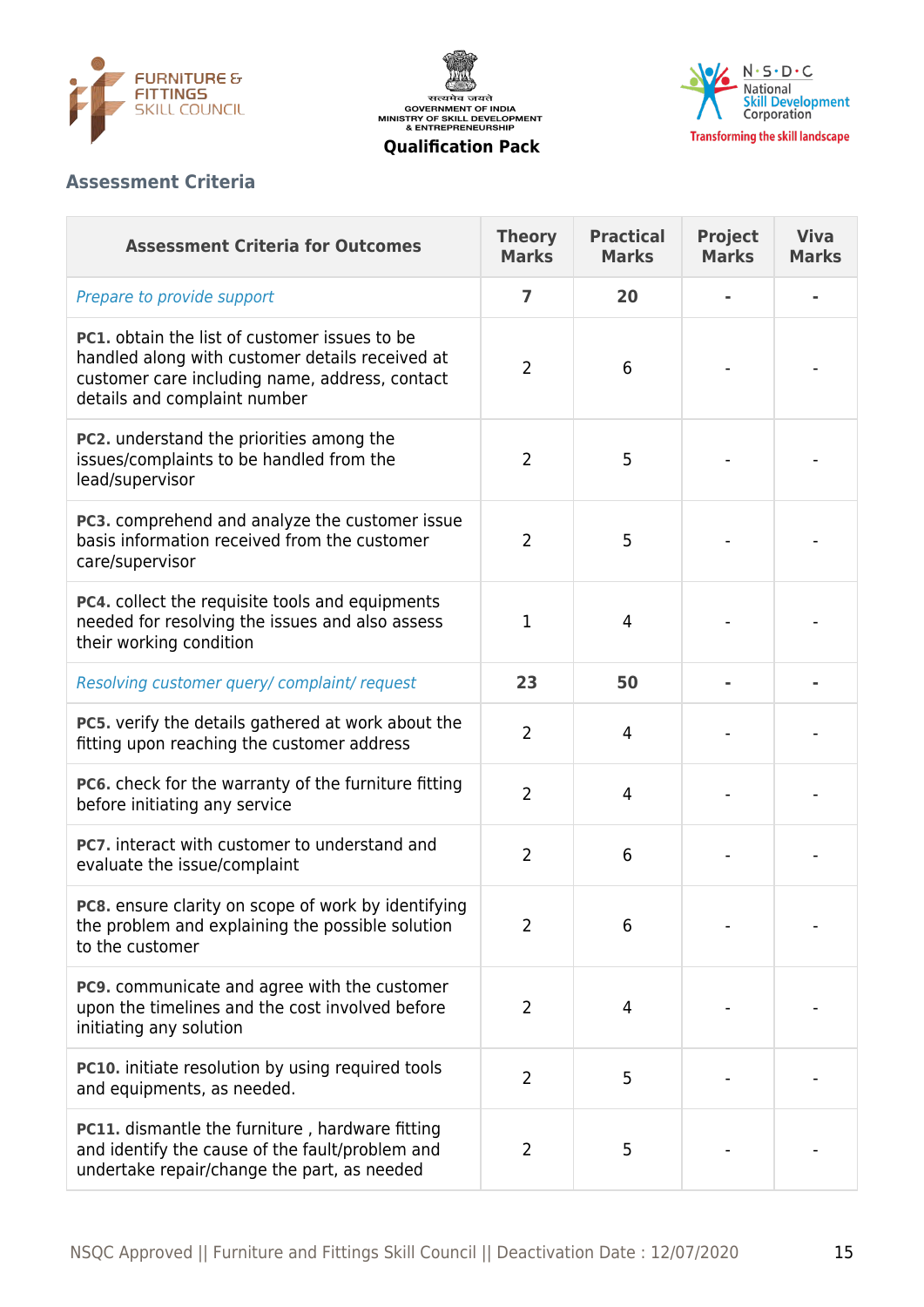





**Transforming the skill landscape** 

#### **Assessment Criteria for Outcomes Theory Marks Practical Marks Project Marks Viva Marks PC12.** take down the request and report to management in case it is not possible to solve customer issue/complaint during the current visit (e.g.- due to any part change/part unavailability)  $2 \mid 3 \mid \cdot \cdot \cdot \cdot$ **PC13.** conduct post completion check of the furniture / fitting eg check alignment, functioning etc  $2 \mid 3 \mid \cdot \cdot \cdot \cdot |$ **PC14.** ensure completion of the procedural documents post completion and undertake customer signoff digitally or on paper as acknowledgment 2 | 4 | - | -**PC15.** remove debris from the site and clean the **PCLS.** Temple desires non-the site and clean the  $\begin{vmatrix} 1 & 3 & \end{vmatrix}$   $\begin{vmatrix} 3 & 1 \end{vmatrix}$   $\begin{vmatrix} -1 & 3 \end{vmatrix}$ **PC16.** take note of inputs/ feedback received to PCT6. Take note of inputs/ reedback received to  $\begin{vmatrix} 2 & 3 & 1 \end{vmatrix}$  . **NOS Total 30 70 - -**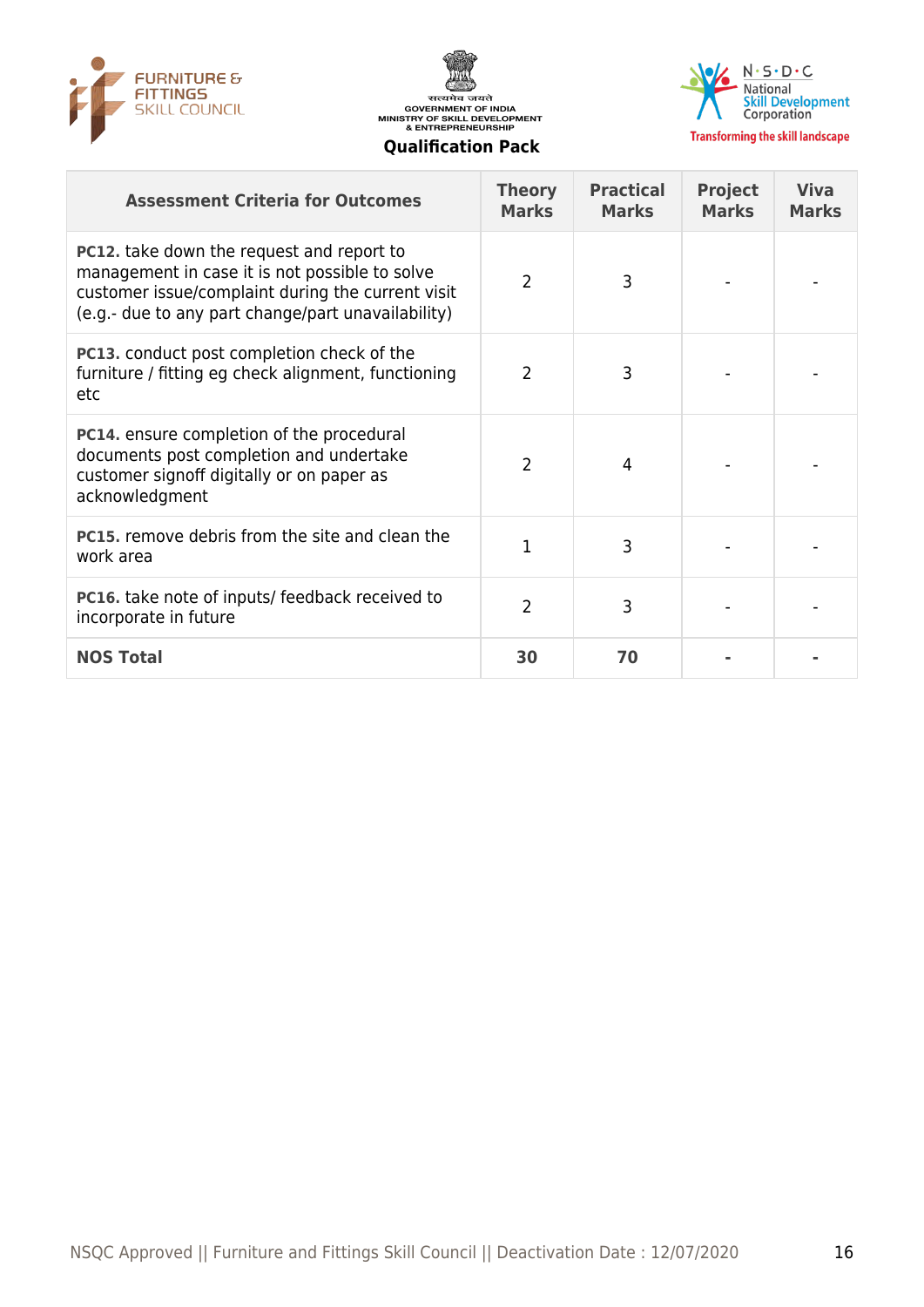





# **National Occupational Standards (NOS) Parameters**

| <b>NOS Code</b>            | FFS/N8103                     |
|----------------------------|-------------------------------|
| <b>NOS Name</b>            | Providing customer support    |
| <b>Sector</b>              | Furniture & Fittings          |
| <b>Sub-Sector</b>          | <b>Furniture and Fittings</b> |
| <b>Occupation</b>          | Sales & Distribution          |
| <b>NSQF Level</b>          | $\overline{4}$                |
| <b>Credits</b>             | <b>NA</b>                     |
| <b>Version</b>             | 1.0                           |
| <b>Last Reviewed Date</b>  | 12/07/2017                    |
| <b>Next Review Date</b>    | 12/07/2020                    |
| <b>NSQC Clearance Date</b> |                               |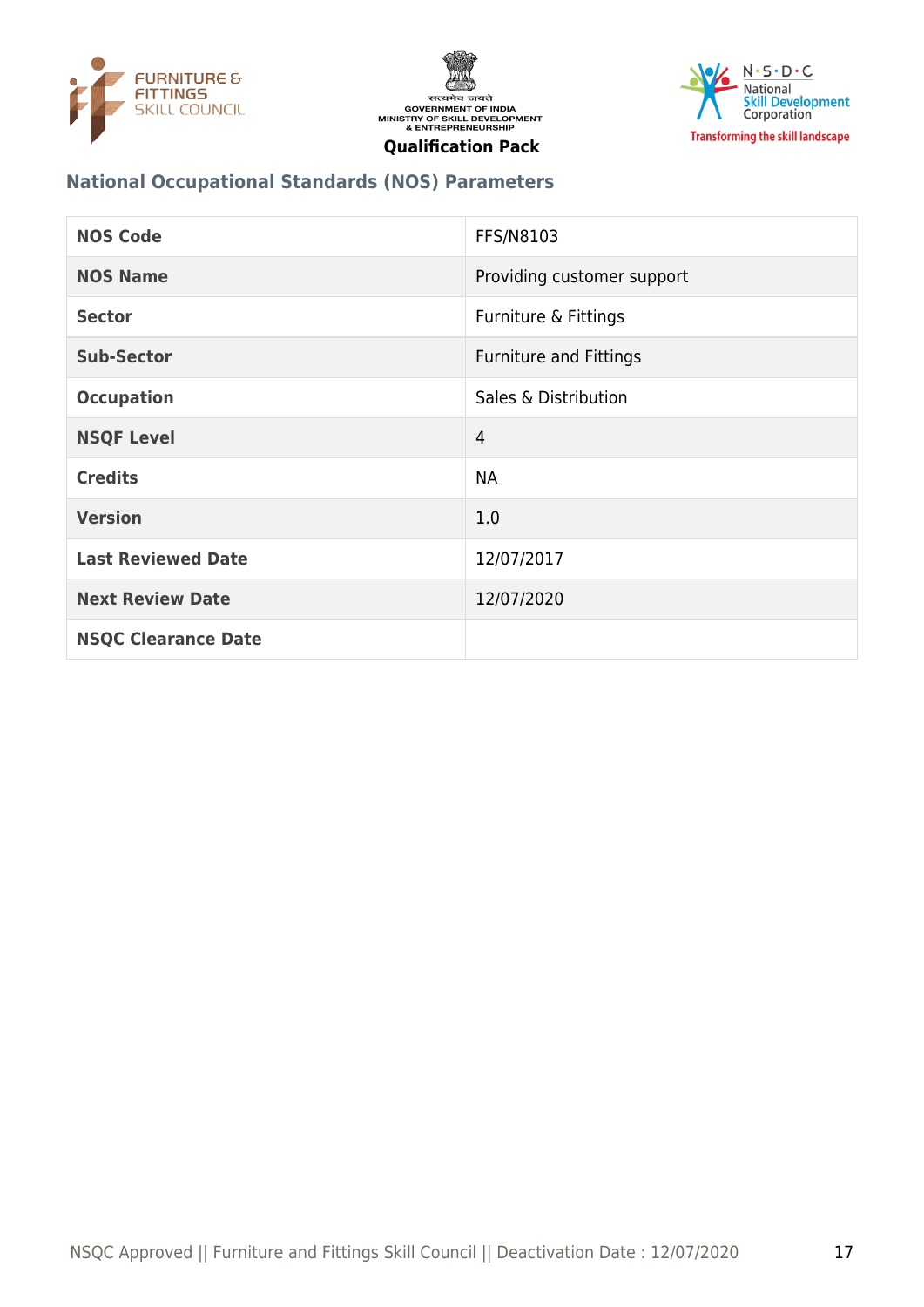





# <span id="page-17-0"></span>**FFS/N8501: Maintain work area, tools and machines**

# **Description**

This OS unit is about organizing / maintaining work area and activities to ensure tools and machines are maintained as per norms

# **Scope**

This unit/task covers the following:

Maintenance of work area,tools and machines

#### **Elements and Performance Criteria**

#### Maintenance of workarea, tools and machines

To be competent, the user/individual on the job must be able to:

- **PC1.** handle materials, machinery, equipment and tools safely and correctly
- **PC2.** use correct handling procedures
- **PC3.** use materials to minimize waste
- **PC4.** prepare and organize work
- **PC5.** maintain a clean and hazard free working area
- **PC6.** deal with work interruptions
- **PC7.** maintain tools equipment and consumables
- **PC8.** work in a comfortable position with the correct posture
- **PC9.** use cleaning equipment and methods appropriate for the work to be carried out
- **PC10.** dispose of waste safely in the designated location
- **PC11.** store cleaning equipment safely after use
- **PC12.** ensure safe and correct handling of materials, equipment and tools
- **PC13.** maintain appropriate environment to protect stock from pilfering, theft, damage and deterioration

# **Knowledge and Understanding (KU)**

The individual on the job needs to know and understand:

- **1.** relevant legislation, standards, policies, and procedures followed in the company
- **2.** expectations and responsibilities of the job role
- **3.** the organizations rules, codes, guidelines and standards
- **4.** statutory responsibilities, organizational legislation and regulations
- **5.** contact person in case of queries on procedure or products
- **6.** method to handle tools and equipment safely and the health and safety implications of not doing so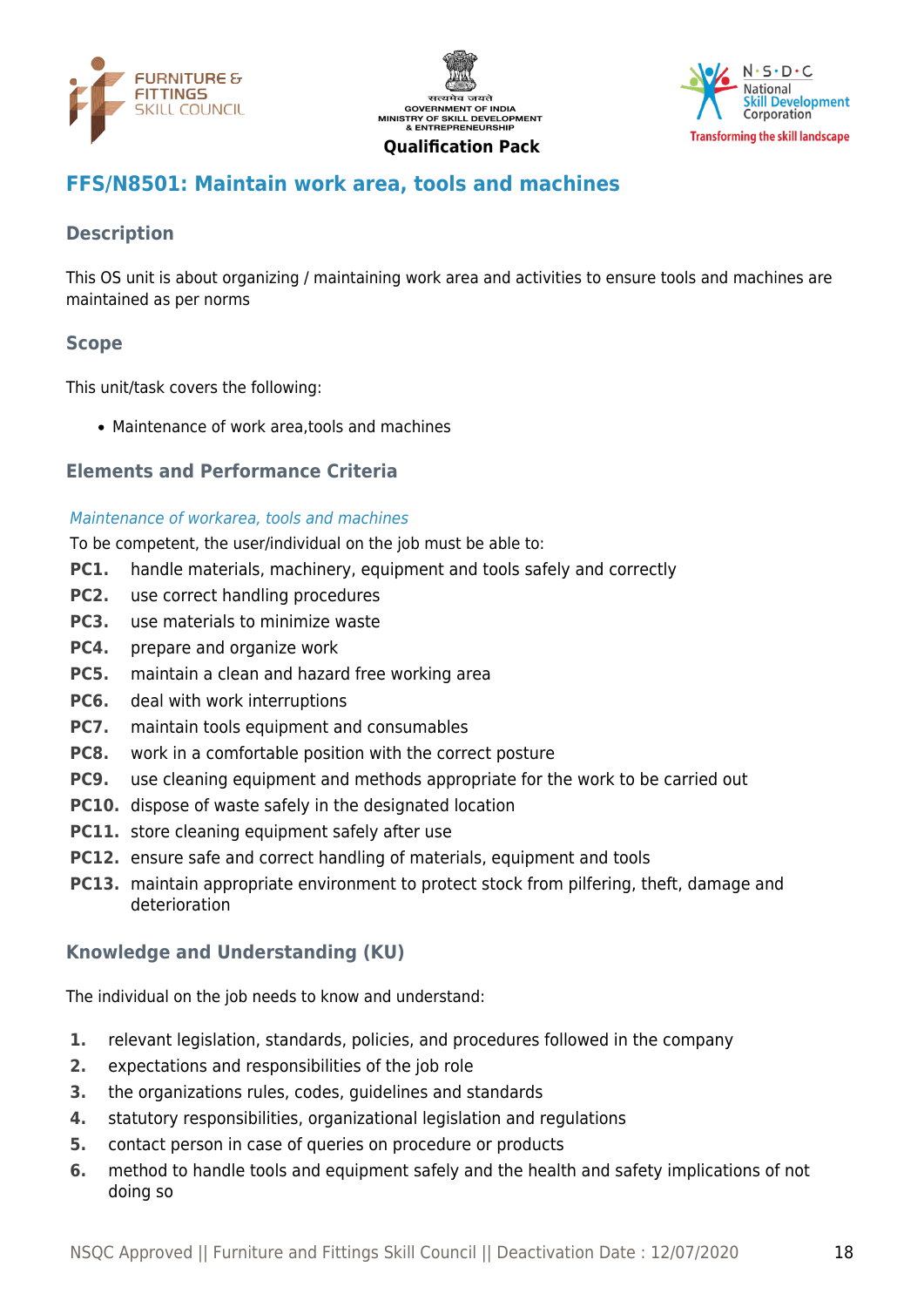





- **7.** escalation matrix
- **8.** relevant health and safety requirements applicable in the work place
- **9.** who to approach for support in order to obtain work related instructions, clarifications and support
- **10.** importance of following health, hygiene, safety and quality standards
- **11.** work instructions and specifications and interpret them accurately
- **12.** method to make use of the information detailed in specifications and instructions
- **13.** different ways of minimizing waste
- **14.** effects of contamination on products i.e. dirt, water and from other work happening on the site
- **15.** Common faults with equipment and the method to rectify them
- **16.** maintenance procedures of tools, equipment and consumables as per manufacturers instructions
- **17.** Hazards likely to be encountered when conducting routine maintenance
- **18.** different types of cleaning equipment and substances and their use
- **19.** safe working practices for cleaning and the method of carrying them out

# **Generic Skills (GS)**

User/individual on the job needs to know how to:

- **1.** write in Hindi or local language
- **2.** fill logs, forms and formats in local language or Hindi for recording quantity and quality of work figures, defects and other related information, etc. whenever needed
- **3.** fill formats, logs and forms related to work in local language or Hindi/English
- **4.** document measurement appropriately whenever required
- **5.** read instructions from supervisor provided in local language or Hindi
- **6.** read and understand manufacturers instructions and job specifications
- **7.** interpret pictorial representations and written signs or instructions
- **8.** read and interpret numbers written in Hindi or local language
- **9.** understand safety symbols and basic warning signs wherever needed
- **10.** communicate effectively with team members, supervisors, managers etc.
- **11.** seek clarification on any unclear instructions in locally understood language
- **12.** take decisions of once own roles and responsibilities
- **13.** decide on material requirement for related to once work
- **14.** decide on to accept or reject a work piece on the basis of quality parameter
- **15.** plan and organize own work in a way that all activities are completed in time and as per specifications
- **16.** plan word as per job specification
- **17.** plan and organize cleaning and maintenance activities
- **18.** work and deliver output as per client requirement and satisfaction
- **19.** identify any defects in materials, tools and equipment and ways to resolve them
- **20.** determine timely correction of errors to minimize rejection of pieces or rework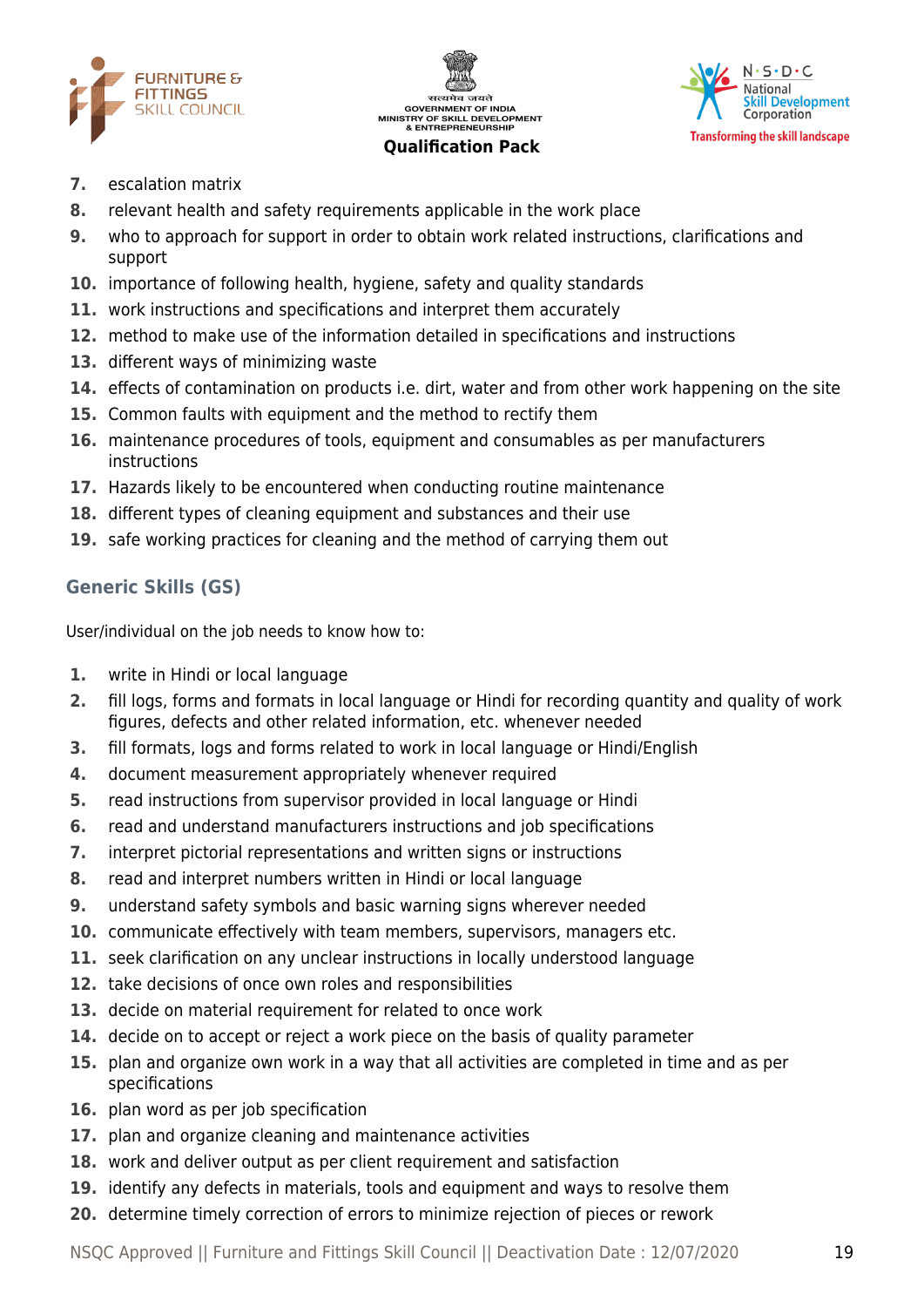





- **21.** Analyse the situation and take appropriate actions while dealing with team members
- **22.** analyse, evaluate and apply the information gathered from observation, experience, reasoning, or communication to act efficiently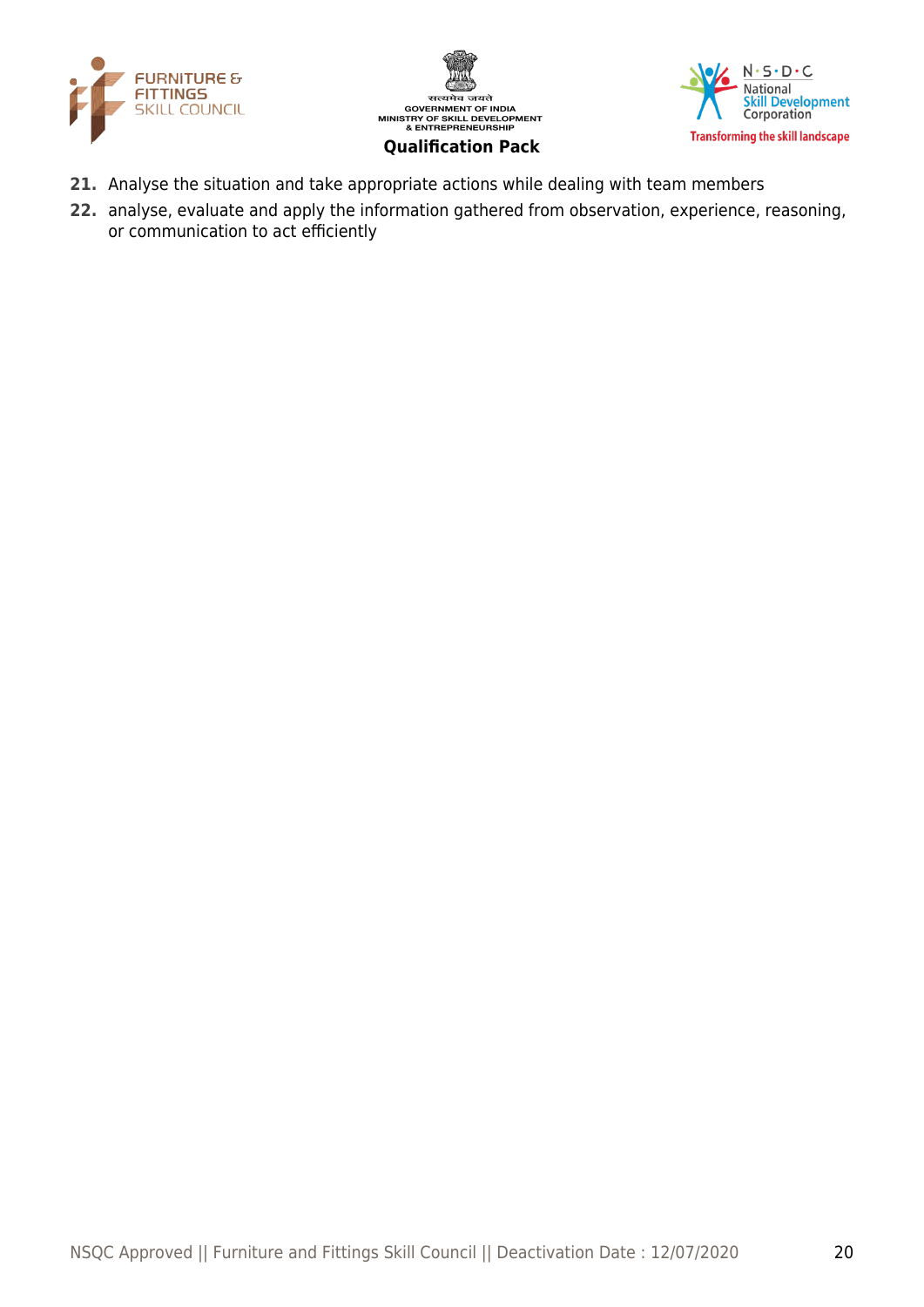





#### **Assessment Criteria**

| <b>Assessment Criteria for Outcomes</b>                                                                       | <b>Theory</b><br><b>Marks</b> | <b>Practical</b><br><b>Marks</b> | <b>Project</b><br><b>Marks</b> | <b>Viva</b><br><b>Marks</b> |
|---------------------------------------------------------------------------------------------------------------|-------------------------------|----------------------------------|--------------------------------|-----------------------------|
| Maintenance of workarea, tools and machines                                                                   | 50                            | 50                               |                                | ٠                           |
| <b>PC1.</b> handle materials, machinery, equipment<br>and tools safely and correctly                          | 4                             | 4                                |                                |                             |
| PC2. use correct handling procedures                                                                          | 4                             | 4                                |                                |                             |
| PC3, use materials to minimize waste                                                                          | 4                             | 4                                |                                |                             |
| PC4. prepare and organize work                                                                                | 4                             | 4                                |                                |                             |
| PC5, maintain a clean and hazard free<br>working area                                                         | 4                             | 4                                |                                |                             |
| PC6. deal with work interruptions                                                                             | $\overline{4}$                | $\overline{4}$                   |                                |                             |
| PC7. maintain tools equipment and<br>consumables                                                              | 4                             | 4                                |                                |                             |
| PC8. work in a comfortable position with the<br>correct posture                                               | 4                             | 4                                |                                |                             |
| PC9. use cleaning equipment and methods<br>appropriate for the work to be carried out                         | 4                             | 4                                |                                |                             |
| PC10. dispose of waste safely in the<br>designated location                                                   | 5                             | 3                                |                                |                             |
| PC11. store cleaning equipment safely after<br>use                                                            | 3                             | 4                                |                                |                             |
| PC12. ensure safe and correct handling of<br>materials, equipment and tools                                   | 3                             | 4                                |                                |                             |
| PC13. maintain appropriate environment to<br>protect stock from pilfering, theft, damage<br>and deterioration | 3                             | 3                                |                                |                             |
| <b>NOS Total</b>                                                                                              | 50                            | 50                               |                                |                             |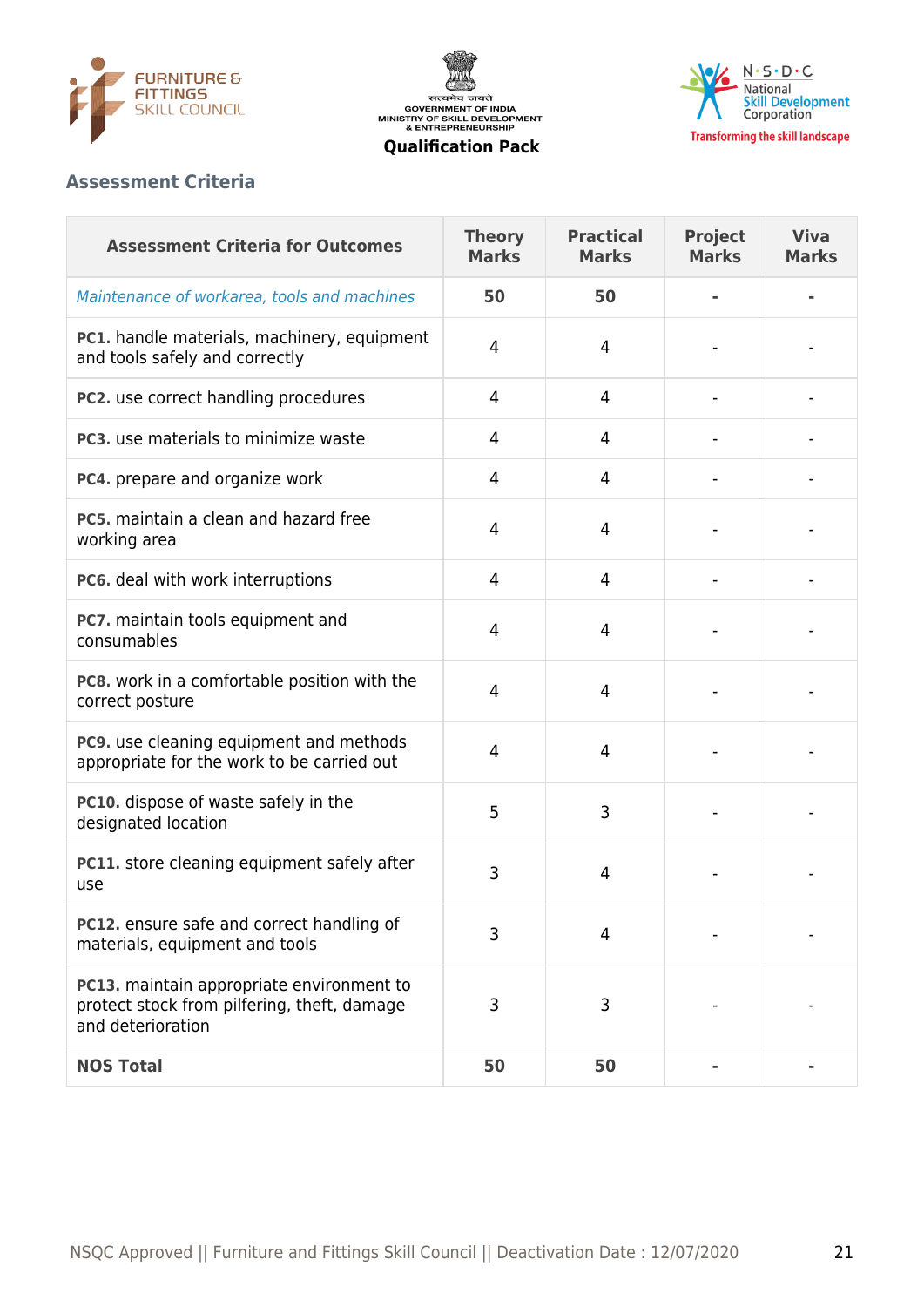





## **National Occupational Standards (NOS) Parameters**

| <b>NOS Code</b>            | <b>FFS/N8501</b>                       |
|----------------------------|----------------------------------------|
| <b>NOS Name</b>            | Maintain work area, tools and machines |
| <b>Sector</b>              | Furniture & Fittings                   |
| <b>Sub-Sector</b>          | Generic                                |
| <b>Occupation</b>          | Generic                                |
| <b>NSQF Level</b>          | 3                                      |
| <b>Credits</b>             | <b>NA</b>                              |
| <b>Version</b>             | 1.0                                    |
| <b>Last Reviewed Date</b>  | 17/10/2019                             |
| <b>Next Review Date</b>    | 17/10/2023                             |
| <b>NSQC Clearance Date</b> | 22/08/2019                             |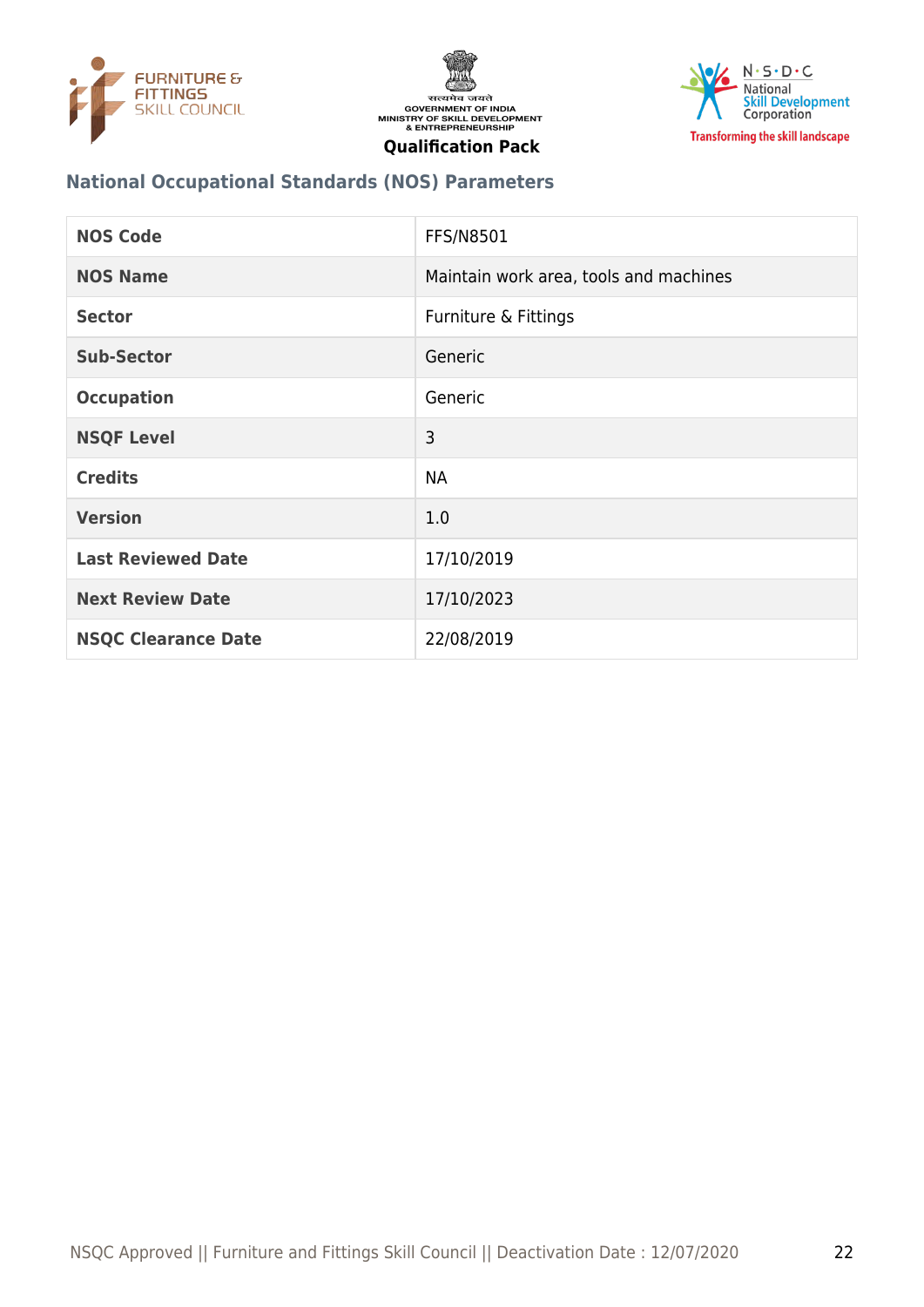





# <span id="page-22-0"></span>**FFS/N8601: Ensure health and safety at workplace**

# **Description**

This OS unit covers health, safety and security at the workplace. This includes procedures and practices that candidate need to follow to help maintain a healthy, safe and secure work environment.

#### **Scope**

This unit/task covers the following:

• Health and safety-Dealing with emergencies

#### **Elements and Performance Criteria**

#### Health and Safety

To be competent, the user/individual on the job must be able to:

- **PC1.** work safely at all times, complying with health and safety legislation, regulations and other relevant quidelines
- **PC2.** ensure that health and safety instructions applicable to the work place are being followed
- **PC3.** check the worksite for any possible health and safety hazards
- **PC4.** Follow manufacturers instructions and job specifications relating to safe use of materials specifically chemicals and power equipment
- **PC5.** ensure safe handling and disposal of waste and debris
- **PC6.** identify and report any hazards and potential risks/ threats to supervisors or other authorized personnelHazards: sharp edged tools, hazardous surfaces, physical hazards, electrical hazards, health hazards from chemicals and other such toxic material etc.
- **PC7.** undertake first aid activities in case of any accident, if required and asked to do so
- **PC8.** select and use appropriate personal protective equipment compatible to the work and compliant to relevant occupational health and safety guidelines Personal Protective Equipment: masks, safety glasses, head protection, ear muffs, safety footwear, gloves, aprons etc.
- **PC9.** maintain correct body posture while standing and working for long hours and carrying heavy materials
- **PC10.** lift, carry or move heavy wooden furniture and accessories from one place to another using approved safe working practices
- **PC11.** handle all required tools, machines, materials & equipment safely
- **PC12.** adhere to relevant occupational safety policies while handling sharp tools to make and install furniture and fittings
- **PC13.** take safety measures while handling glass, heavy wood, materials, chemicals etc.
- **PC14.** apply good housekeeping practices at all timesGood Housekeeping Practices: clean/tidy work areas, removal/disposal of waste products, protect surfaces
- **PC15.** report accident/incident report to authorized personal
- **PC16.** perform basic safety checks before operation of all machines, tools and electrical equipment
- **PC17.** follow recommended material handling procedure to control damage and personal injury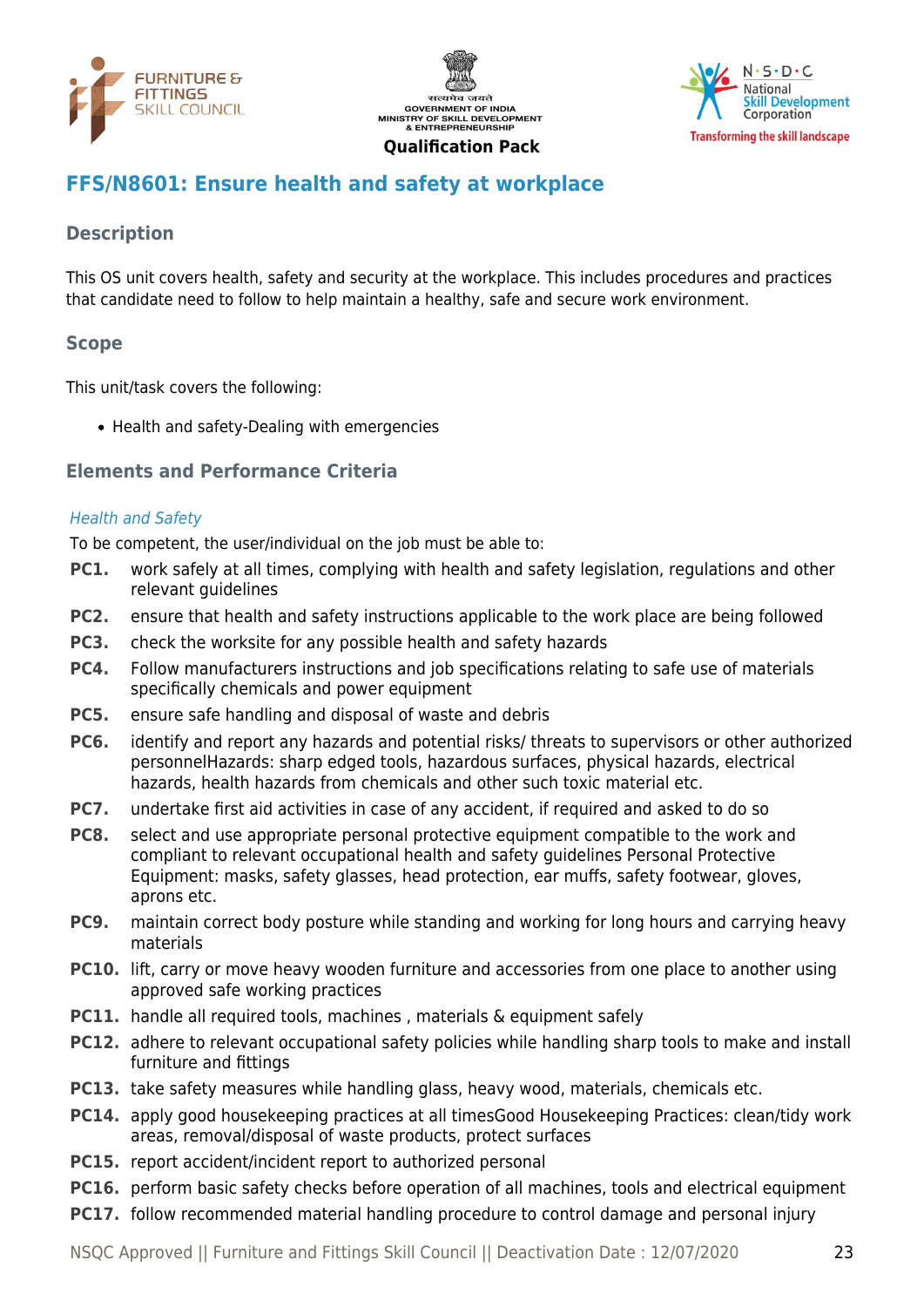





**PC18.** follow safe working practices at all times

#### Dealing with Emergencies

To be competent, the user/individual on the job must be able to:

- **PC19.** follow appropriate procedure in case a of fire emergency
- **PC20.** follow electrical safety measures while working with electrically powered tools & equipment
- **PC21.** follow agreed work location procedures in the event of an emergency or an accident
- **PC22.** follow emergency and evacuation procedures in case of accidents, fires, natural calamities
- **PC23.** Check and ensure general health and safety equipment are available at work site. General Health and Safety Equipment: fire extinguishers; first aid equipment; safety instruments and clothing; safety installations (e.g. fire exits, exhaust fans)
- **PC24.** Comply with restrictions imposed on harmful chemicals inside work area during working hours
- **PC25.** correctly demonstrate rescue techniques applied during fire hazard
- **PC26.** demonstrate good housekeeping in order to prevent fire hazards
- **PC27.** demonstrate the correct use of a fire extinguisher
- **PC28.** demonstrate how to free a person from electrocution
- **PC29.** respond promptly and appropriately to an accident situation or medical emergency
- **PC30.** participate in emergency procedures Emergency Procedures: raising alarm, safe/efficient, evacuation, correct means of escape, correct assembly point, roll call, correct return to work
- **PC31.** use the various appropriate fire extinguishers on different types of fires correctly. Types of fires: Class A: e.g. ordinary solid combustibles, such as wood, paper, cloth, plastic, charcoal, etc.; Class B: flammable liquids andgases, such as gasoline, propane, diesel fuel, tar, cooking oil, and similar substances; Class C: e.g. electrical equipment such as appliances, wiring, breaker panels, etc. These categories of fires become Class A, B, and D fires when the electrical equipment that initiated the fire is no longer receiving electricity); Class D: combustible metals such as magnesium, titanium, and sodium (These fires burn at extremely high temperatures and require special suppression agents)
- **PC32.** state methods of accident prevention in the work environment. Methods of accident prevention: training in health and safety procedures; using health and safety procedures; use of equipment and working practices (such as safe carrying procedures); safety notices, advice; instruction from colleagues and supervisors

#### **Knowledge and Understanding (KU)**

The individual on the job needs to know and understand:

- **1.** organizational procedures for safe handling of equipment and machine operations
- **2.** how to respond to emergency situation in line with organisational procedures
- **3.** reporting protocol and documentation required
- **4.** whom to contact in case of an emergency
- **5.** Where to get the list of contact in case of an emergency in the organization
- **6.** common health and safety hazards in a work environment and related precautions
- **7.** organizational procedures for safe handling of tools and equipment
- **8.** how to respond to an emergency situation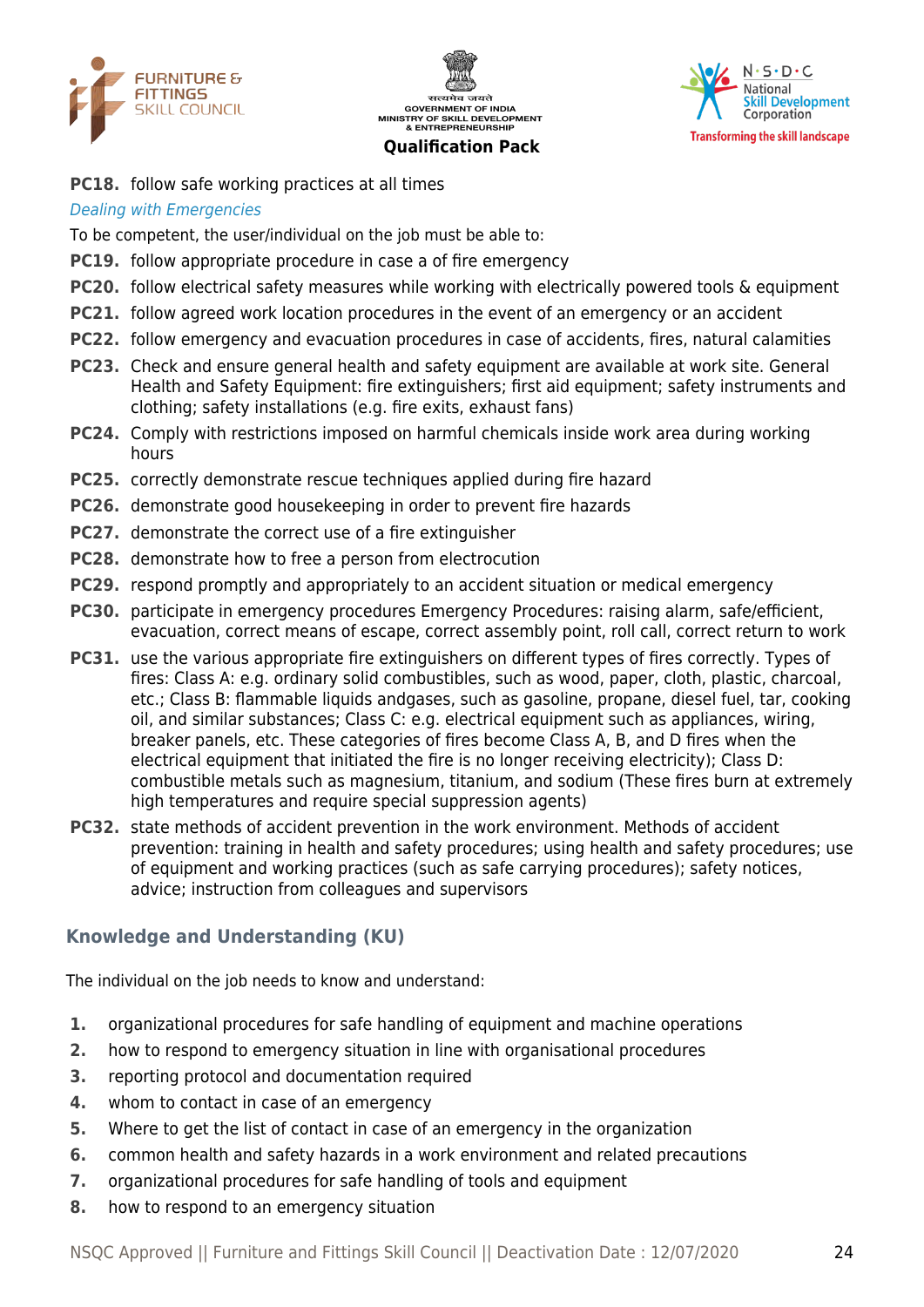





- **9.** potential risks and threats
- **10.** organizational reporting protocol
- **11.** health and safety practices at work place
- **12.** potential hazards and risks which may be present at furniture and fittings related workplace
- **13.** storage and handling of hazardous substances
- **14.** importance of good housekeeping
- **15.** procedure to be followed for safe disposal of waste
- **16.** safe working practices in a furniture and fittings related workplace
- **17.** how to deal with an accident which involve human life
- **18.** different types of personal protective equipment and their use
- **19.** how to follow safe working practices while at work
- **20.** different risks associated with the use of electrical equipment
- **21.** preventative and remedial actions to be taken in the case of exposure to toxic materials, Exposure: ingested, contact with skin, inhaledPreventative action: ventilation, masks, protective clothing/ equipment); Remedial action: immediate first aid, report to supervisorToxic materials: solvents, flux, lead
- **22.** importance of using protective clothing/equipment while working
- **23.** Various causes of fire
- **24.** techniques of using the different fire extinguishers
- **25.** different type of fire extinguishers and their use
- **26.** various types of safety signs and what they mean
- **27.** Appropriate basic first aid treatment relevant to the condition eg. shock, electrical shock, bleeding, breaks to bones, minor burns, resuscitation, poisoning, eye injuries, etc.
- **28.** importance of safe lifting practices and correct body postures
- **29.** list of names (and job titles if applicable), and the contact details of all the people responsible for health and safety in a workplace

# **Generic Skills (GS)**

User/individual on the job needs to know how to:

- **1.** write in Hindi or local language
- **2.** fill logs, forms and formats in local language or Hindi for recording quantity and quality of work figures, defects and other related information, etc. whenever needed
- **3.** document measurement appropriately whenever required
- **4.** read all organizational and equipment related health and safety manuals and documents
- **5.** read and comprehend safety related documents
- **6.** communicate effectively with team members, supervisors, managers etc
- **7.** seek clarification on any unclear instructions in locally understood language
- **8.** take decisions of once own roles and responsibilities
- **9.** decide on material requirement for related to once work
- **10.** decide on to accept or reject a work piece on the basis of quality parameter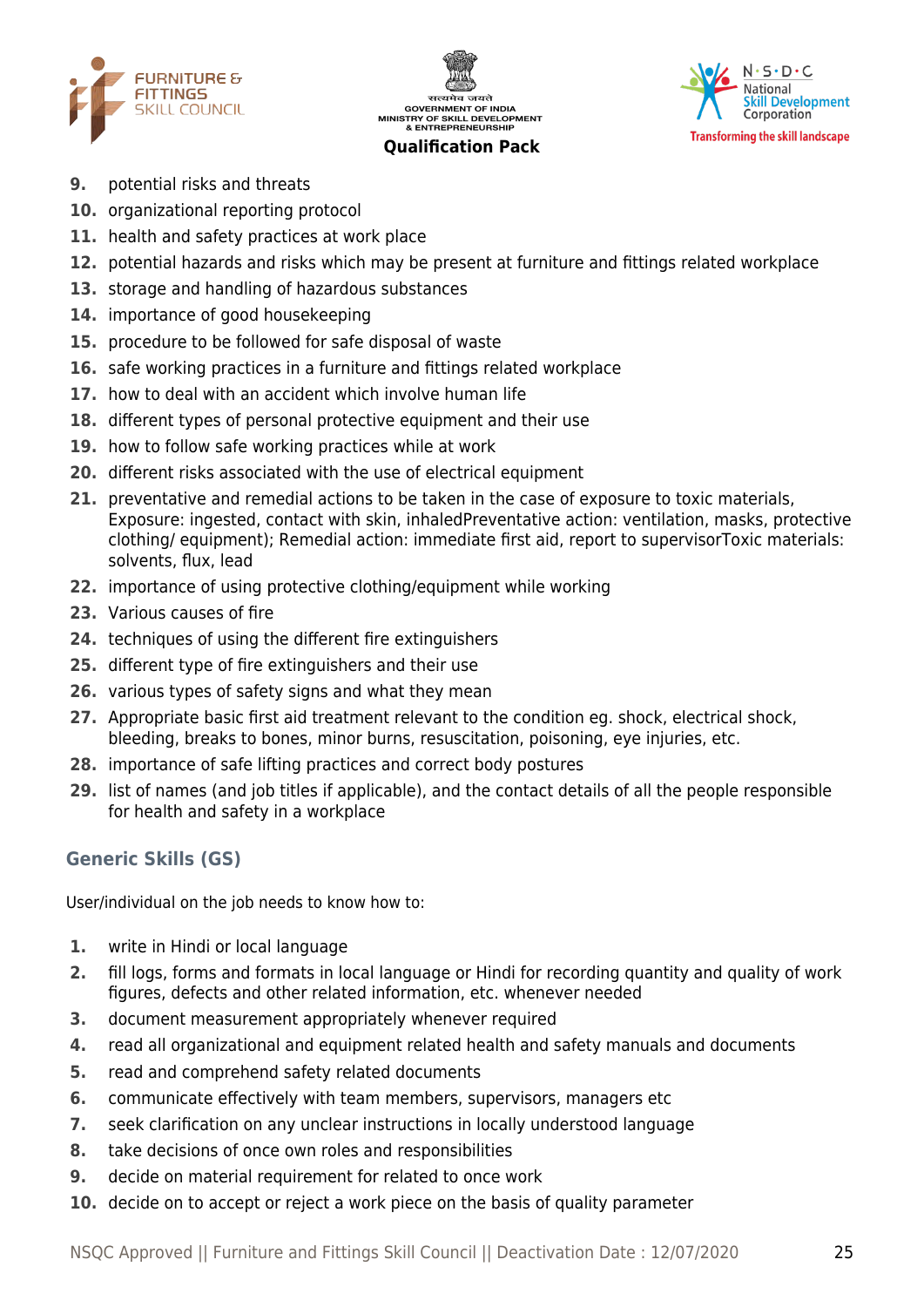





- **11.** plan and organize own work in a way that all activities are completed in time and as per specifications
- **12.** plan word as per job specification
- **13.** plan and organize cleaning and maintenance activities
- **14.** work and deliver output as per client requirement and satisfaction
- **15.** identify any defects in materials, tools and equipment and ways to resolve them
- **16.** determine timely correction of errors to minimize rejection of pieces or rework
- **17.** analyse the situation and take appropriate actions while dealing with team members
- **18.** analyse, evaluate and apply the information gathered from observation, experience, reasoning, or communication to act efficiently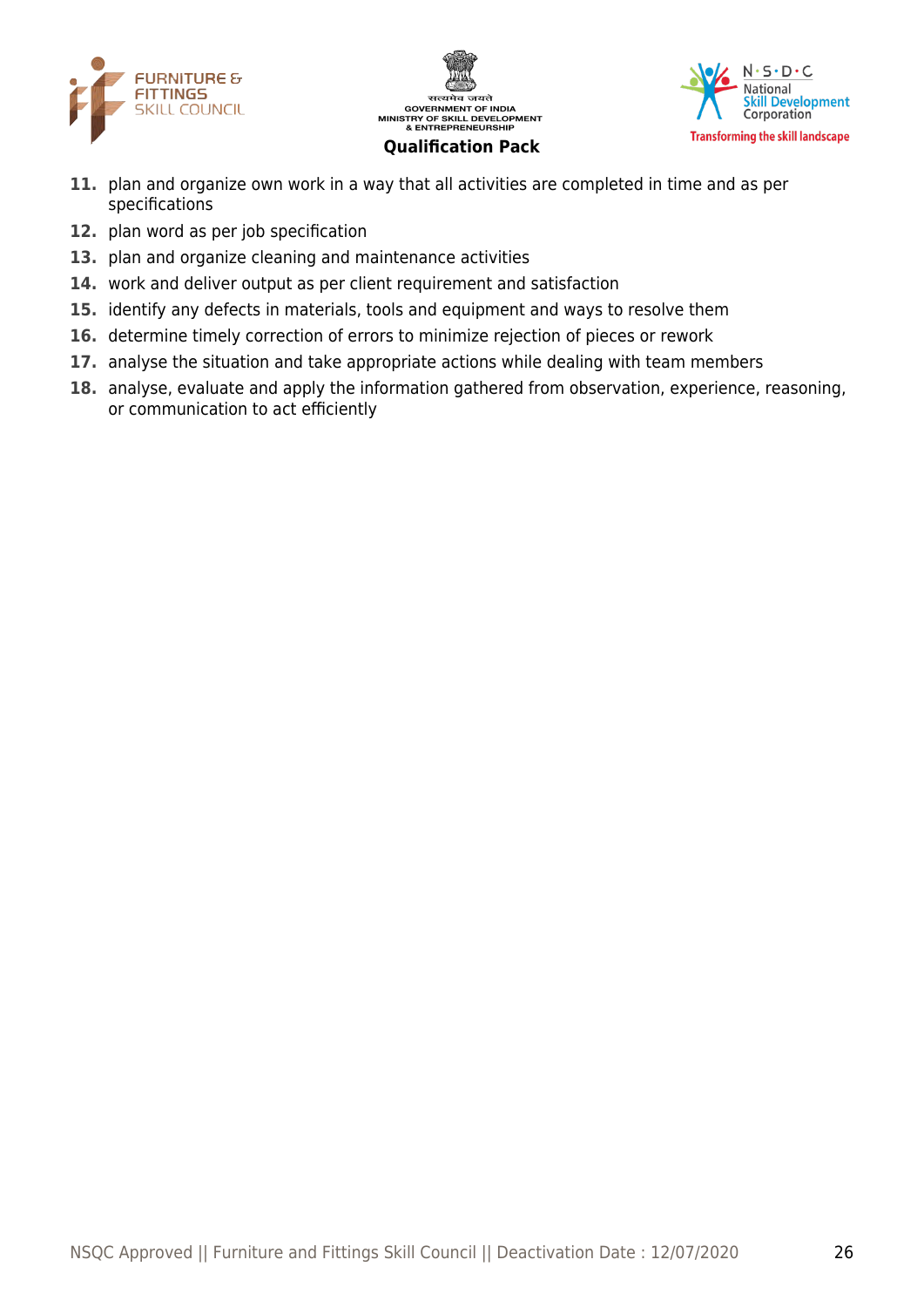





# **Assessment Criteria**

| <b>Assessment Criteria for Outcomes</b>                                                                                                                                                                                                                                                        | <b>Theory</b><br><b>Marks</b> | <b>Practical</b><br><b>Marks</b> | <b>Project</b><br><b>Marks</b> | <b>Viva</b><br><b>Marks</b> |
|------------------------------------------------------------------------------------------------------------------------------------------------------------------------------------------------------------------------------------------------------------------------------------------------|-------------------------------|----------------------------------|--------------------------------|-----------------------------|
| <b>Health and Safety</b>                                                                                                                                                                                                                                                                       | 17                            | 39                               |                                |                             |
| <b>PC1.</b> work safely at all times, complying with health<br>and safety legislation, regulations and other<br>relevant guidelines                                                                                                                                                            | $\overline{2}$                | $\mathbf 1$                      |                                |                             |
| PC2. ensure that health and safety instructions<br>applicable to the work place are being followed                                                                                                                                                                                             | $\mathbf{1}$                  | $\overline{2}$                   |                                |                             |
| PC3. check the worksite for any possible health and<br>safety hazards                                                                                                                                                                                                                          | 1                             | $\overline{2}$                   |                                |                             |
| PC4. Follow manufacturers instructions and job<br>specifications relating to safe use of materials<br>specifically chemicals and power equipment                                                                                                                                               | $\mathbf{1}$                  | $\overline{2}$                   |                                |                             |
| PC5. ensure safe handling and disposal of waste and<br>debris                                                                                                                                                                                                                                  |                               | 3                                |                                |                             |
| PC6. identify and report any hazards and potential<br>risks/ threats to supervisors or other authorized<br>personnelHazards: sharp edged tools, hazardous<br>surfaces, physical hazards, electrical hazards, health<br>hazards from chemicals and other such toxic<br>material etc.            | $\mathbf 1$                   | $\overline{2}$                   |                                |                             |
| PC7. undertake first aid activities in case of any<br>accident, if required and asked to do so                                                                                                                                                                                                 |                               | 3                                |                                |                             |
| PC8. select and use appropriate personal protective<br>equipment compatible to the work and compliant to<br>relevant occupational health and safety guidelines<br>Personal Protective Equipment: masks, safety<br>glasses, head protection, ear muffs, safety footwear,<br>gloves, aprons etc. |                               | 3                                |                                |                             |
| PC9. maintain correct body posture while standing<br>and working for long hours and carrying heavy<br>materials                                                                                                                                                                                |                               | 3                                |                                |                             |
| PC10. lift, carry or move heavy wooden furniture<br>and accessories from one place to another using<br>approved safe working practices                                                                                                                                                         | $\overline{2}$                | 2                                |                                |                             |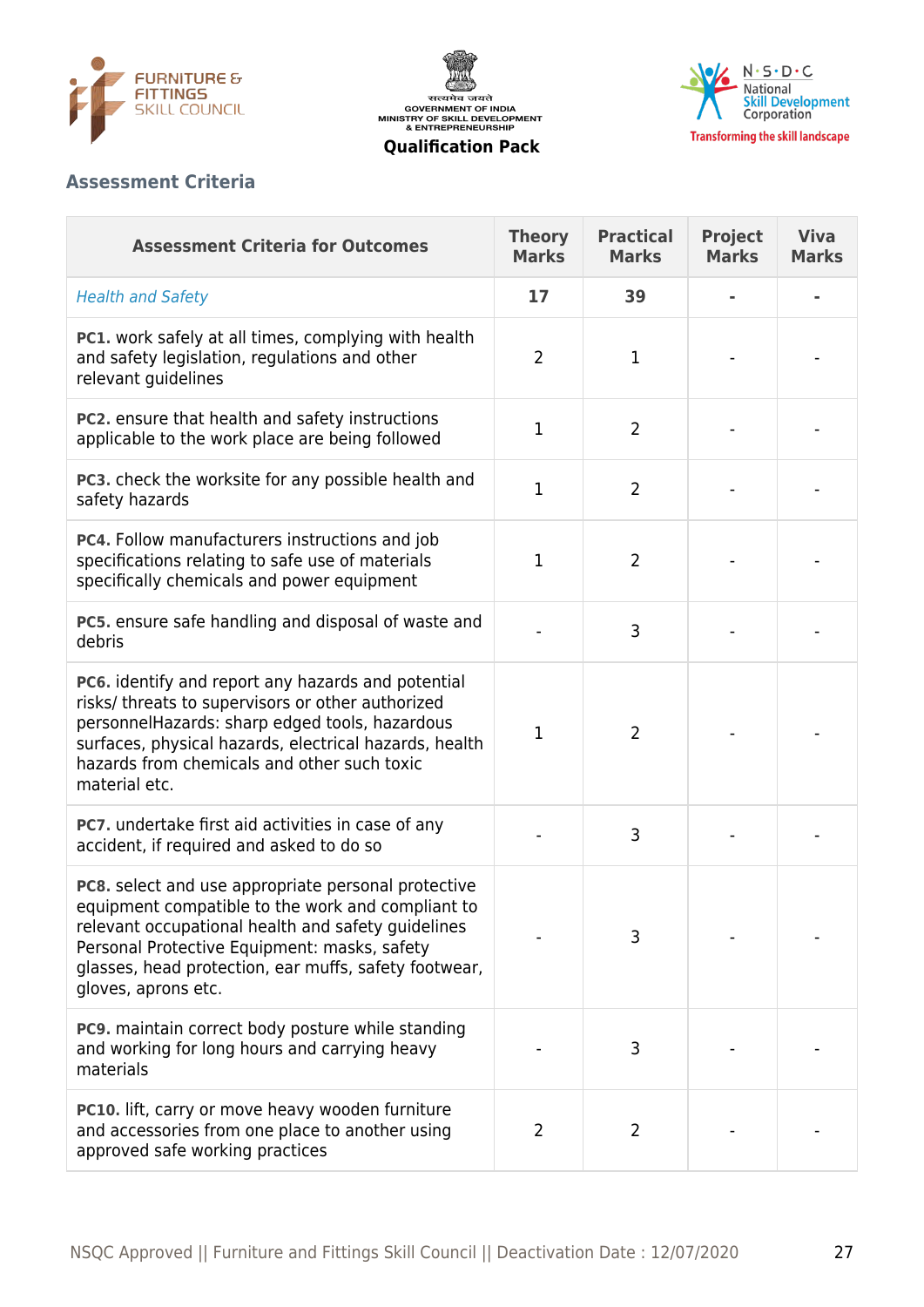





| <b>Assessment Criteria for Outcomes</b>                                                                                                                                                                                                                                       | <b>Theory</b><br><b>Marks</b> | <b>Practical</b><br><b>Marks</b> | <b>Project</b><br><b>Marks</b> | <b>Viva</b><br><b>Marks</b> |
|-------------------------------------------------------------------------------------------------------------------------------------------------------------------------------------------------------------------------------------------------------------------------------|-------------------------------|----------------------------------|--------------------------------|-----------------------------|
| <b>PC11.</b> handle all required tools, machines, materials<br>& equipment safely                                                                                                                                                                                             | $\overline{2}$                | $\overline{2}$                   |                                |                             |
| <b>PC12.</b> adhere to relevant occupational safety<br>policies while handling sharp tools to make and<br>install furniture and fittings                                                                                                                                      |                               | 3                                |                                |                             |
| <b>PC13.</b> take safety measures while handling glass,<br>heavy wood, materials, chemicals etc.                                                                                                                                                                              |                               | 3                                |                                |                             |
| PC14. apply good housekeeping practices at all<br>timesGood Housekeeping Practices: clean/tidy work<br>areas, removal/disposal of waste products, protect<br>surfaces                                                                                                         | $\overline{2}$                | 1                                |                                |                             |
| PC15. report accident/incident report to authorized<br>personal                                                                                                                                                                                                               | 1                             | $\overline{2}$                   |                                |                             |
| PC16. perform basic safety checks before operation<br>of all machines, tools and electrical equipment                                                                                                                                                                         | $\overline{2}$                | $\mathbf{1}$                     |                                |                             |
| PC17. follow recommended material handling<br>procedure to control damage and personal injury                                                                                                                                                                                 | 1                             | $\overline{2}$                   |                                |                             |
| <b>PC18.</b> follow safe working practices at all times                                                                                                                                                                                                                       | $\mathbf 1$                   | $\overline{2}$                   |                                |                             |
| <b>Dealing with Emergencies</b>                                                                                                                                                                                                                                               | 13                            | 31                               |                                |                             |
| PC19. follow appropriate procedure in case a of fire<br>emergency                                                                                                                                                                                                             | 1                             | $\overline{2}$                   |                                |                             |
| <b>PC20.</b> follow electrical safety measures while<br>working with electrically powered tools & equipment                                                                                                                                                                   | 2                             | 2                                |                                |                             |
| <b>PC21.</b> follow agreed work location procedures in the<br>event of an emergency or an accident                                                                                                                                                                            | $\mathbf 1$                   | $\overline{2}$                   |                                |                             |
| <b>PC22.</b> follow emergency and evacuation procedures<br>in case of accidents, fires, natural calamities                                                                                                                                                                    | $\mathbf 1$                   | $\overline{2}$                   |                                |                             |
| <b>PC23.</b> Check and ensure general health and safety<br>equipment are available at work site. General Health<br>and Safety Equipment: fire extinguishers; first aid<br>equipment; safety instruments and clothing; safety<br>installations (e.g. fire exits, exhaust fans) | $\mathbf 1$                   | 3                                |                                |                             |
| PC24. Comply with restrictions imposed on harmful<br>chemicals inside work area during working hours                                                                                                                                                                          |                               | 3                                |                                |                             |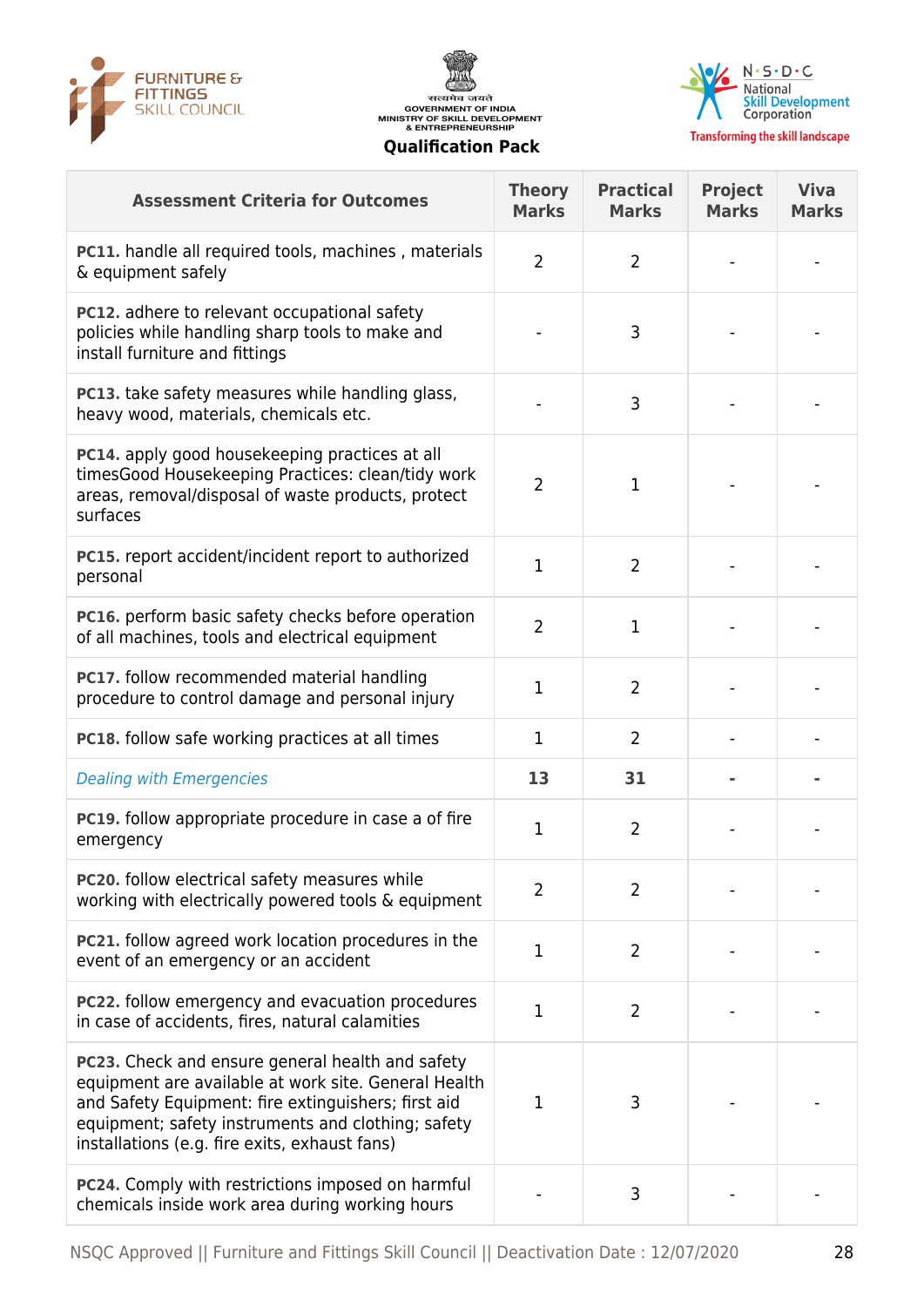





| <b>Assessment Criteria for Outcomes</b>                                                                                                                                                                                                                                                                                                                                                                                                                                                                                                                                                                                                                                                                                                                                                  | <b>Theory</b><br><b>Marks</b> | <b>Practical</b><br><b>Marks</b> | <b>Project</b><br><b>Marks</b> | <b>Viva</b><br><b>Marks</b> |
|------------------------------------------------------------------------------------------------------------------------------------------------------------------------------------------------------------------------------------------------------------------------------------------------------------------------------------------------------------------------------------------------------------------------------------------------------------------------------------------------------------------------------------------------------------------------------------------------------------------------------------------------------------------------------------------------------------------------------------------------------------------------------------------|-------------------------------|----------------------------------|--------------------------------|-----------------------------|
| PC25. correctly demonstrate rescue techniques<br>applied during fire hazard                                                                                                                                                                                                                                                                                                                                                                                                                                                                                                                                                                                                                                                                                                              |                               | 3                                |                                |                             |
| PC26. demonstrate good housekeeping in order to<br>prevent fire hazards                                                                                                                                                                                                                                                                                                                                                                                                                                                                                                                                                                                                                                                                                                                  |                               | 3                                |                                |                             |
| PC27. demonstrate the correct use of a fire<br>extinguisher                                                                                                                                                                                                                                                                                                                                                                                                                                                                                                                                                                                                                                                                                                                              | $\overline{2}$                | 1                                |                                |                             |
| PC28. demonstrate how to free a person from<br>electrocution                                                                                                                                                                                                                                                                                                                                                                                                                                                                                                                                                                                                                                                                                                                             | $\mathbf{1}$                  | $\overline{2}$                   |                                |                             |
| <b>PC29.</b> respond promptly and appropriately to an<br>accident situation or medical emergency                                                                                                                                                                                                                                                                                                                                                                                                                                                                                                                                                                                                                                                                                         |                               | 3                                |                                |                             |
| <b>PC30.</b> participate in emergency procedures<br>Emergency Procedures: raising alarm, safe/efficient,<br>evacuation, correct means of escape, correct<br>assembly point, roll call, correct return to work                                                                                                                                                                                                                                                                                                                                                                                                                                                                                                                                                                            |                               | 3                                |                                |                             |
| <b>PC31.</b> use the various appropriate fire extinguishers<br>on different types of fires correctly. Types of fires:<br>Class A: e.g. ordinary solid combustibles, such as<br>wood, paper, cloth, plastic, charcoal, etc.; Class B:<br>flammable liquids andgases, such as gasoline,<br>propane, diesel fuel, tar, cooking oil, and similar<br>substances; Class C: e.g. electrical equipment such<br>as appliances, wiring, breaker panels, etc. These<br>categories of fires become Class A, B, and D fires<br>when the electrical equipment that initiated the fire<br>is no longer receiving electricity); Class D:<br>combustible metals such as magnesium, titanium,<br>and sodium (These fires burn at extremely high<br>temperatures and require special suppression<br>agents) | 1                             | 2                                |                                |                             |
| <b>PC32.</b> state methods of accident prevention in the<br>work environment. Methods of accident prevention:<br>training in health and safety procedures; using<br>health and safety procedures; use of equipment and<br>working practices (such as safe carrying<br>procedures); safety notices, advice; instruction from<br>colleagues and supervisors                                                                                                                                                                                                                                                                                                                                                                                                                                | 3                             |                                  |                                |                             |
| <b>NOS Total</b>                                                                                                                                                                                                                                                                                                                                                                                                                                                                                                                                                                                                                                                                                                                                                                         | 30                            | 70                               |                                |                             |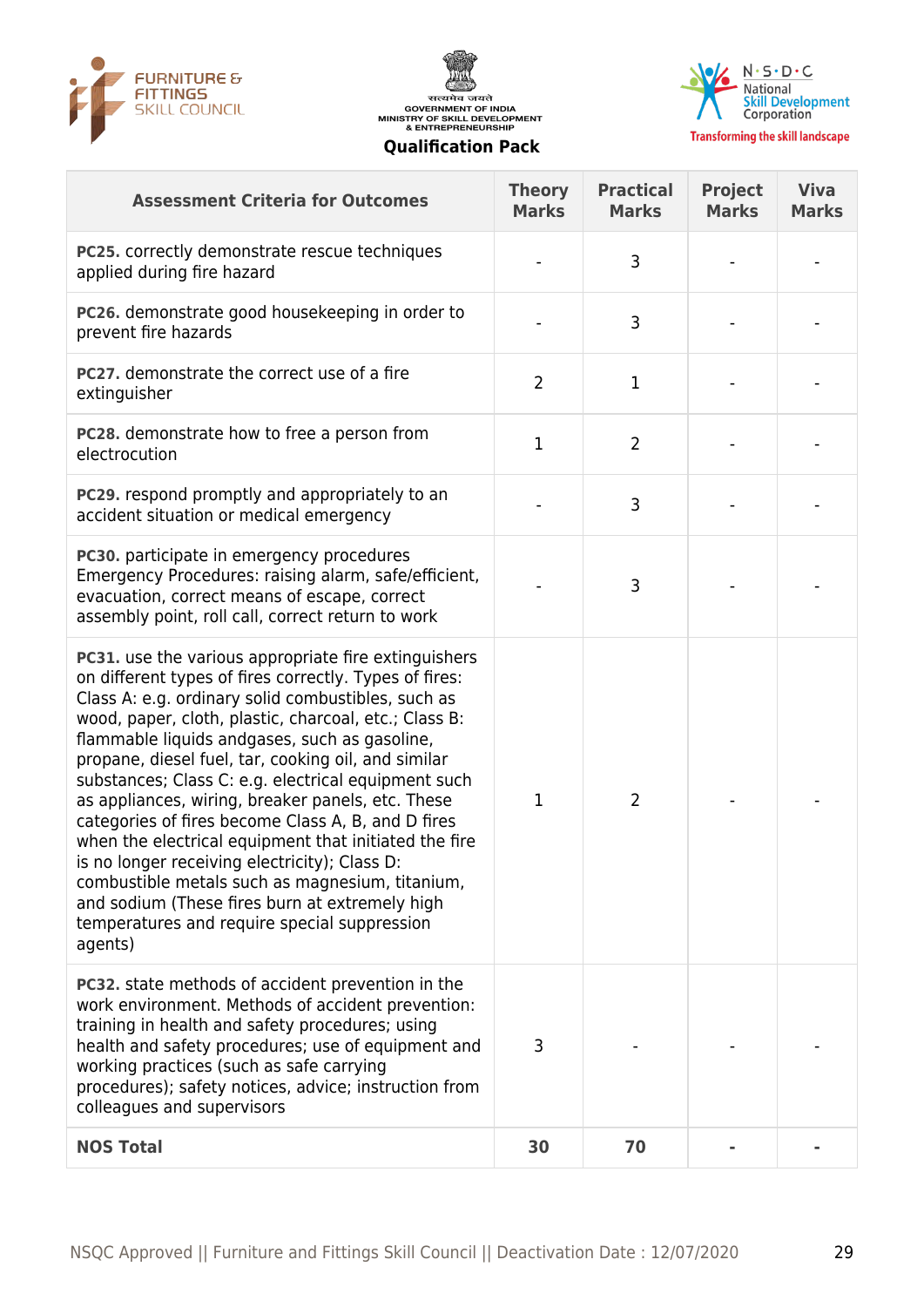





## **National Occupational Standards (NOS) Parameters**

| <b>NOS Code</b>            | <b>FFS/N8601</b>                      |
|----------------------------|---------------------------------------|
| <b>NOS Name</b>            | Ensure health and safety at workplace |
| <b>Sector</b>              | Furniture & Fittings                  |
| <b>Sub-Sector</b>          | Generic                               |
| <b>Occupation</b>          | Generic                               |
| <b>NSQF Level</b>          | 3                                     |
| <b>Credits</b>             | <b>NA</b>                             |
| <b>Version</b>             | 1.0                                   |
| <b>Last Reviewed Date</b>  | 17/10/2019                            |
| <b>Next Review Date</b>    | 17/10/2023                            |
| <b>NSQC Clearance Date</b> | 22/08/2019                            |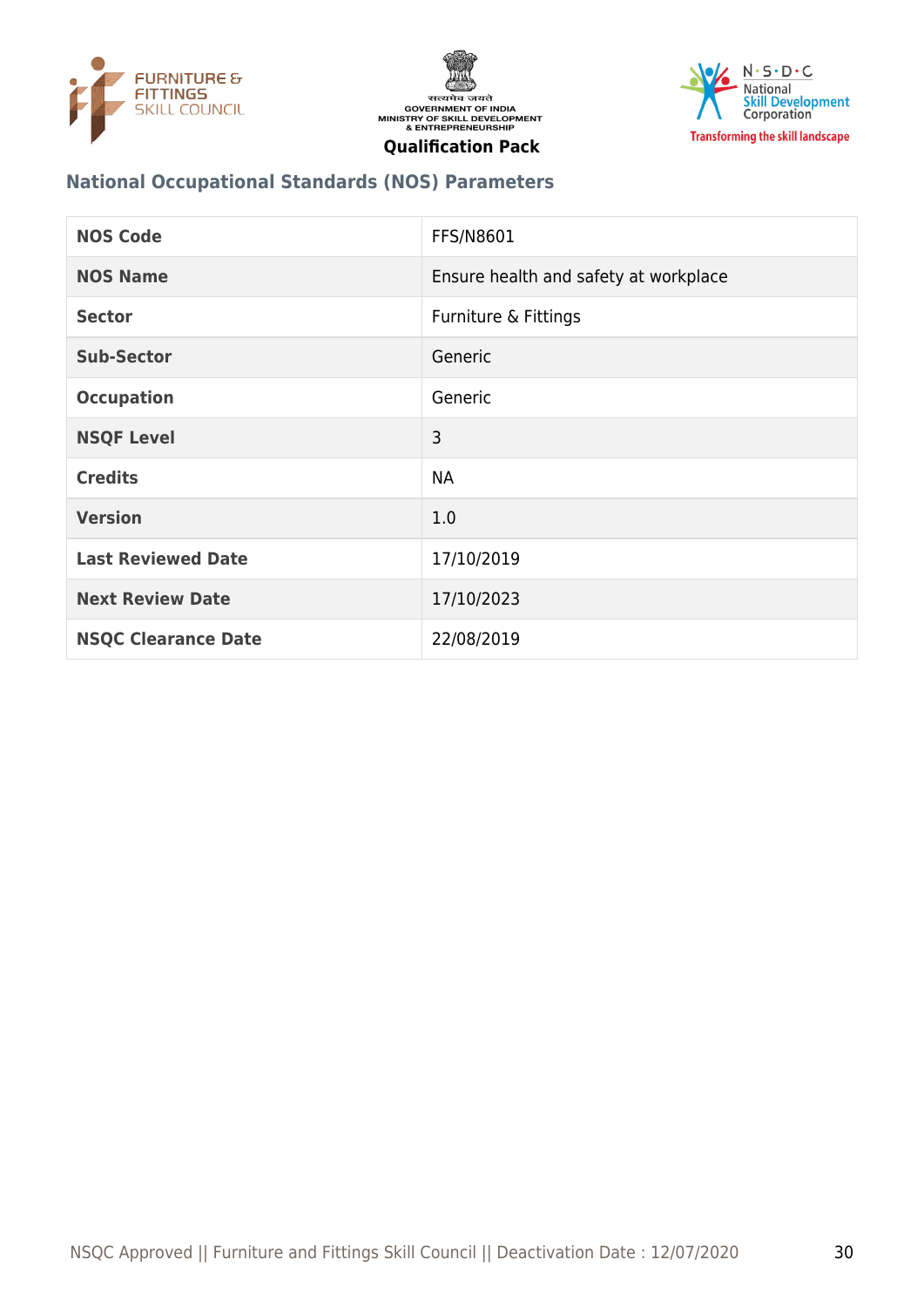





# <span id="page-30-0"></span>**FFS/N8801: Work effectively with others**

# **Description**

This OS unit is about communicating and coordinating with team members including subordinates and superiors.

# **Scope**

This unit/task covers the following:

- Interaction with seniors
- Work effectively

#### **Elements and Performance Criteria**

#### Interaction with Seniors

To be competent, the user/individual on the job must be able to:

- **PC1.** seek assistance from supervisor or any such appropriate authority as and when required
- **PC2.** ask questions and seek clarifications on work tasks whenever requiredndling procedures
- **PC3.** seek and obtain clarifications on policies and procedures, from the supervisor or other authorized personnel
- **PC4.** identify and report any possible deviations to appropriate authority
- **PC5.** address the problems effectively and report if required to immediate supervisor appropriately
- **PC6.** Receive instructions clearly from superiors and respond effectively on the same
- **PC7.** follow escalation matrix in case of any grievance
- **PC8.** accurately receive information and instructions from the supervisor related to one's work

#### Work effectively

To be competent, the user/individual on the job must be able to:

- **PC9.** coordinate and cooperate with colleagues to achieve work objectives
- **PC10.** display courteous behaviour at all times
- **PC11.** respond politely to customer queries and other team members
- **PC12.** follow work place dress code
- **PC13.** keep work area in a tidy and organized state
- **PC14.** adhere to time lines and quality standards
- **PC15.** follow organizational policies and procedures
- **PC16.** share information with team wherever and whenever required to enhance quality and productivity at work place
- **PC17.** work together with co-workers in a synchronized manner
- **PC18.** communicate with others clearly, at a pace and in a manner that helps them to understand
- **PC19.** show respect to other and their work
- **PC20.** display active listening skills while interacting with others at work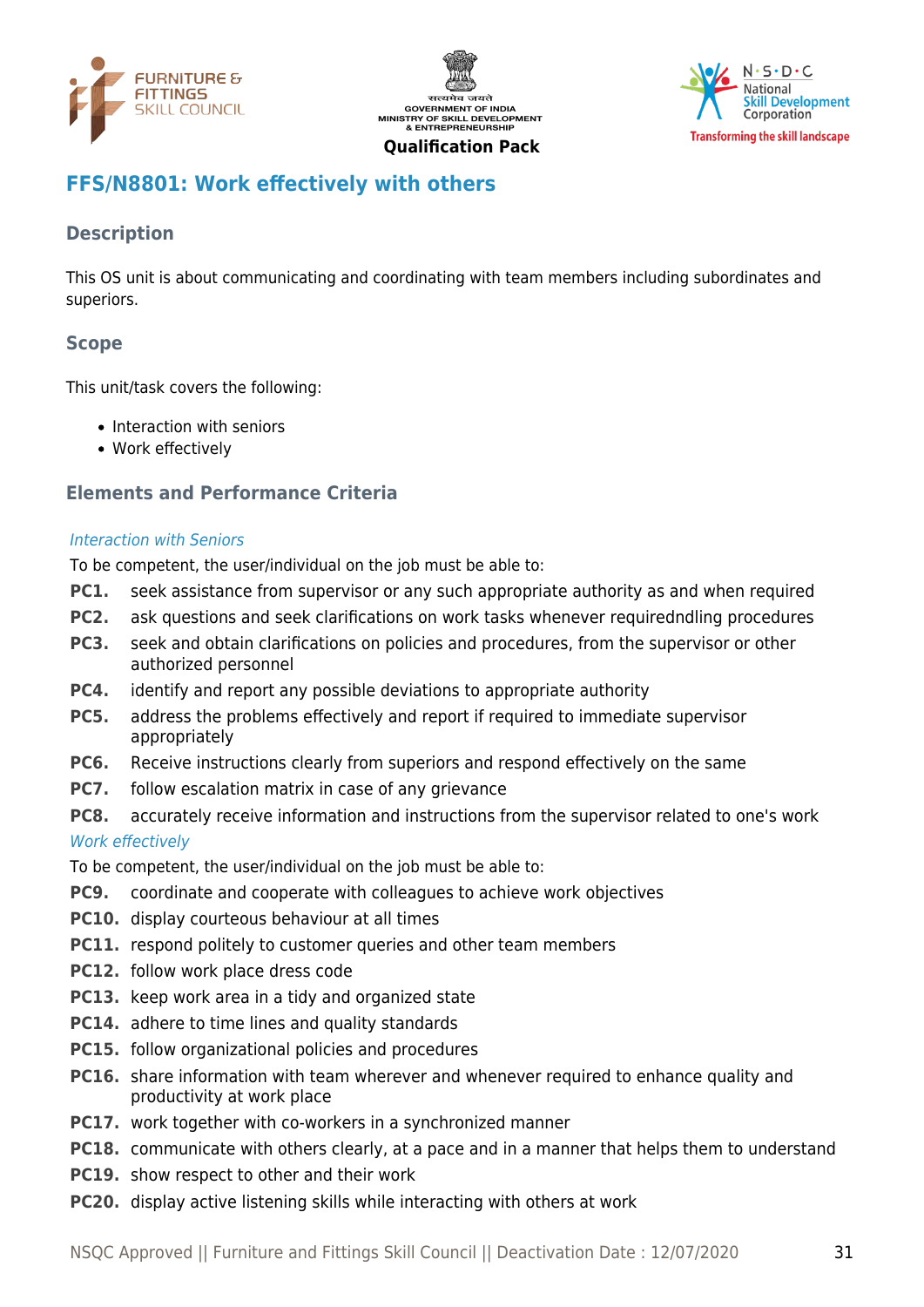





**PC21.** Demonstrate responsible and disciplined behaviors at the workplace disciplined behaviors: e.g. punctuality; completing tasks as per given time and standards; not gossiping and idling time; eliminating waste, honesty, etc.

# **Knowledge and Understanding (KU)**

The individual on the job needs to know and understand:

- **1.** legislation, standards, policies, and procedures followed in the company relevant to own employment and performance conditions
- **2.** reporting structure, inter-dependent functions, lines and procedures in the work area
- **3.** relevant people and their responsibilities within the work area
- **4.** escalation matrix and procedures for reporting work and employment relate issue clarifications and support
- **5.** importance of working effectively with others to achieve organizations goals
- **6.** importance of effective communication and establishing good working relationships with other
- **7.** responsibilities and objectives of the role
- **8.** own roles and responsibilities
- **9.** principle of furniture and fittings manufacturing and installation
- **10.** importance of having correct understanding of work task and objective
- **11.** how to keep work area clean and tidy and its importance
- **12.** applicable quality standards for assigned work task and objective
- **13.** Reporting procedure in case of deviations
- **14.** importance and need of supporting co-workers facing problems for smooth functioning of work
- **15.** different type of people that one is required to communicate and coordinate within the organization
- **16.** various components of communication cycle
- **17.** importance of active listening
- **18.** importance of discipline and ethics for professional success
- **19.** what constitutes disciplined behavior for a working professional
- **20.** expressing and addressing grievances appropriately and effectively
- **21.** importance and ways of managing interpersonal conflict effectively

# **Generic Skills (GS)**

User/individual on the job needs to know how to:

- **1.** write in Hindi or local language
- **2.** fill formats, logs and forms related to work in local language or Hindi/English
- **3.** document measurement appropriately whenever required
- **4.** read instructions from supervisor provided in local language or Hindi
- **5.** read and understand manufacturers instructions and job specifications
- **6.** interpret pictorial representations and written signs or instructions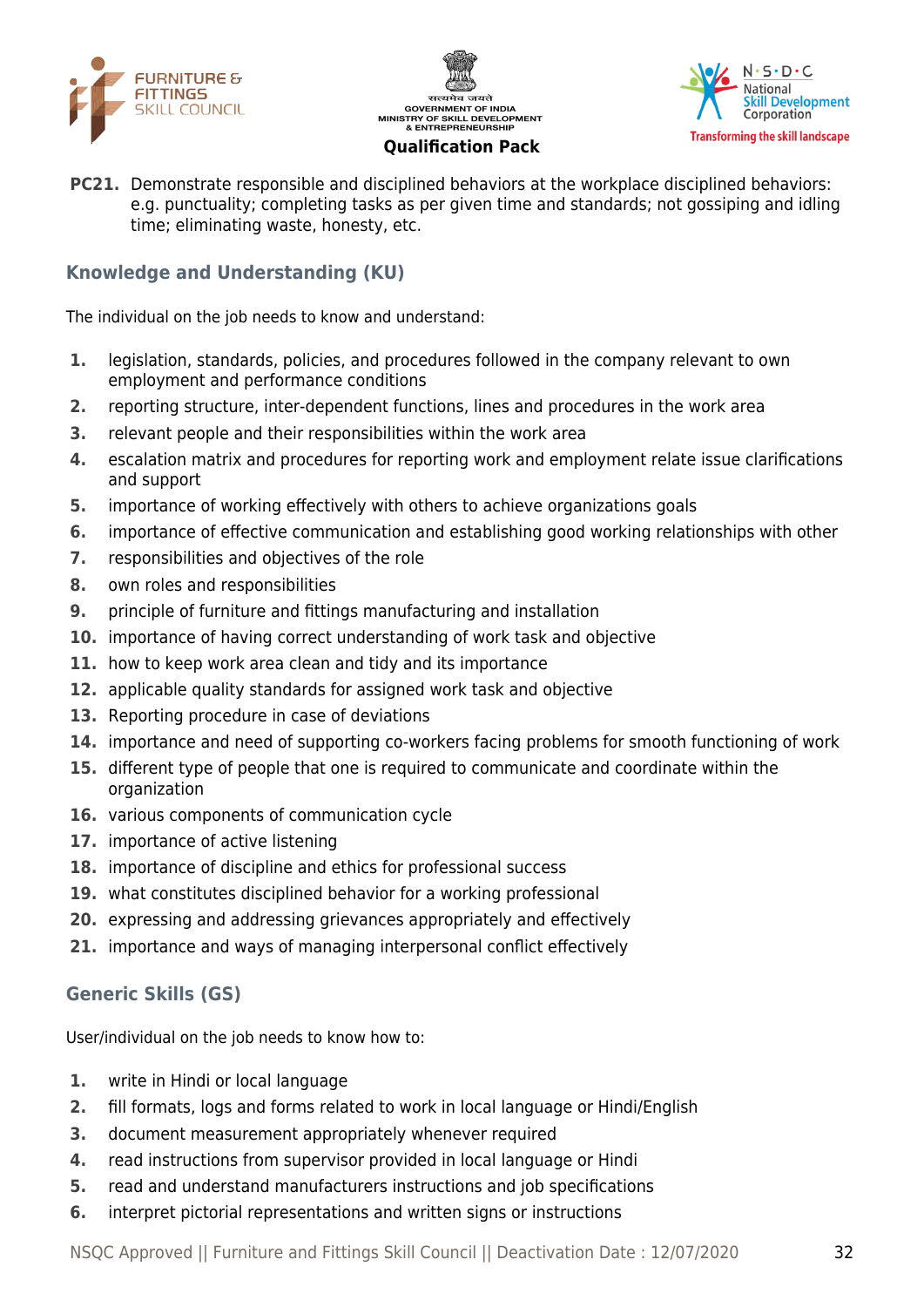





- **7.** read and interpret numbers written in Hindi or local language
- **8.** understand safety symbols and basic warning signs wherever needed
- **9.** communicate effectively with team members, supervisors, managers etc.
- **10.** seek clarification on any unclear instructions in locally understood language
- **11.** take decisions of once own roles and responsibilities
- **12.** decide on material requirement for related to once work
- **13.** decide on to accept or reject a work piece on the basis of quality parameter
- **14.** Plan and organize own work in a way that all activities are completed in time and as per specifications
- **15.** plan word as per job specification
- **16.** plan and organize cleaning and maintenance activities
- **17.** work and deliver output as per client requirement and satisfaction
- **18.** identify any defects in materials, tools and equipment and ways to resolve them
- **19.** determine timely correction of errors to minimize rejection of pieces or rework
- **20.** analyse the situation and take appropriate actions while dealing with team members
- **21.** analyse, evaluate and apply the information gathered from observation, experience, reasoning, or communication to act efficiently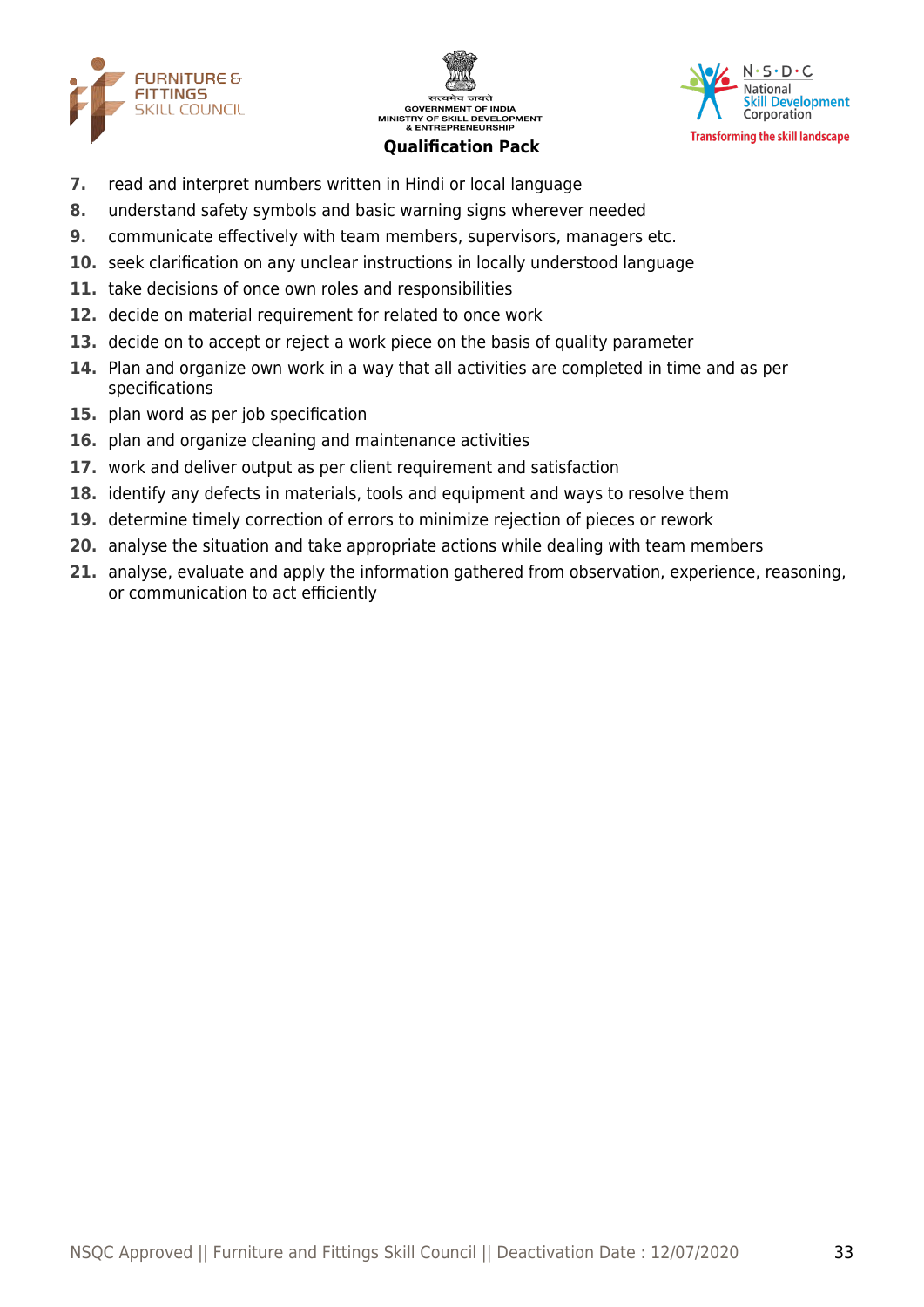

सत्यमेव जयते<br>GOVERNMENT OF INDIA<br>MINISTRY OF SKILL DEVELOPMENT<br>& ENTREPRENEURSHIP



**Qualification Pack**

# **Assessment Criteria**

| <b>Assessment Criteria for Outcomes</b>                                                                                 | <b>Theory</b><br><b>Marks</b> | <b>Practical</b><br><b>Marks</b> | <b>Project</b><br><b>Marks</b> | <b>Viva</b><br><b>Marks</b> |
|-------------------------------------------------------------------------------------------------------------------------|-------------------------------|----------------------------------|--------------------------------|-----------------------------|
| <b>Interaction with Seniors</b>                                                                                         | 18                            | 15                               |                                |                             |
| <b>PC1.</b> seek assistance from supervisor or any<br>such appropriate authority as and when required                   | 1                             | 2                                |                                |                             |
| PC2. ask questions and seek clarifications on<br>work tasks whenever requiredndling procedures                          | 1                             | $\overline{2}$                   |                                |                             |
| PC3. seek and obtain clarifications on policies<br>and procedures, from the supervisor or other<br>authorized personnel | 5                             |                                  |                                |                             |
| PC4. identify and report any possible deviations<br>to appropriate authority                                            | 1                             | $\overline{2}$                   |                                |                             |
| PC5. address the problems effectively and report<br>if required to immediate supervisor appropriately                   | $\overline{2}$                | 3                                |                                |                             |
| PC6. Receive instructions clearly from superiors<br>and respond effectively on the same                                 | 1                             | $\overline{2}$                   |                                |                             |
| PC7. follow escalation matrix in case of any<br>grievance                                                               | $\overline{4}$                | $\overline{2}$                   |                                |                             |
| PC8. accurately receive information and<br>instructions from the supervisor related to one's<br>work                    | 3                             | $\overline{2}$                   |                                |                             |
| Work effectively                                                                                                        | 12                            | 55                               |                                |                             |
| <b>PC9.</b> coordinate and cooperate with colleagues<br>to achieve work objectives                                      |                               | 5                                |                                |                             |
| PC10. display courteous behaviour at all times                                                                          |                               | 5                                |                                |                             |
| PC11. respond politely to customer queries and<br>other team members                                                    | 1                             | 4                                |                                |                             |
| PC12. follow work place dress code                                                                                      |                               | 5                                |                                |                             |
| PC13. keep work area in a tidy and organized<br>state                                                                   |                               | 5                                |                                |                             |
| PC14. adhere to time lines and quality standards                                                                        | $\overline{2}$                | 3                                |                                |                             |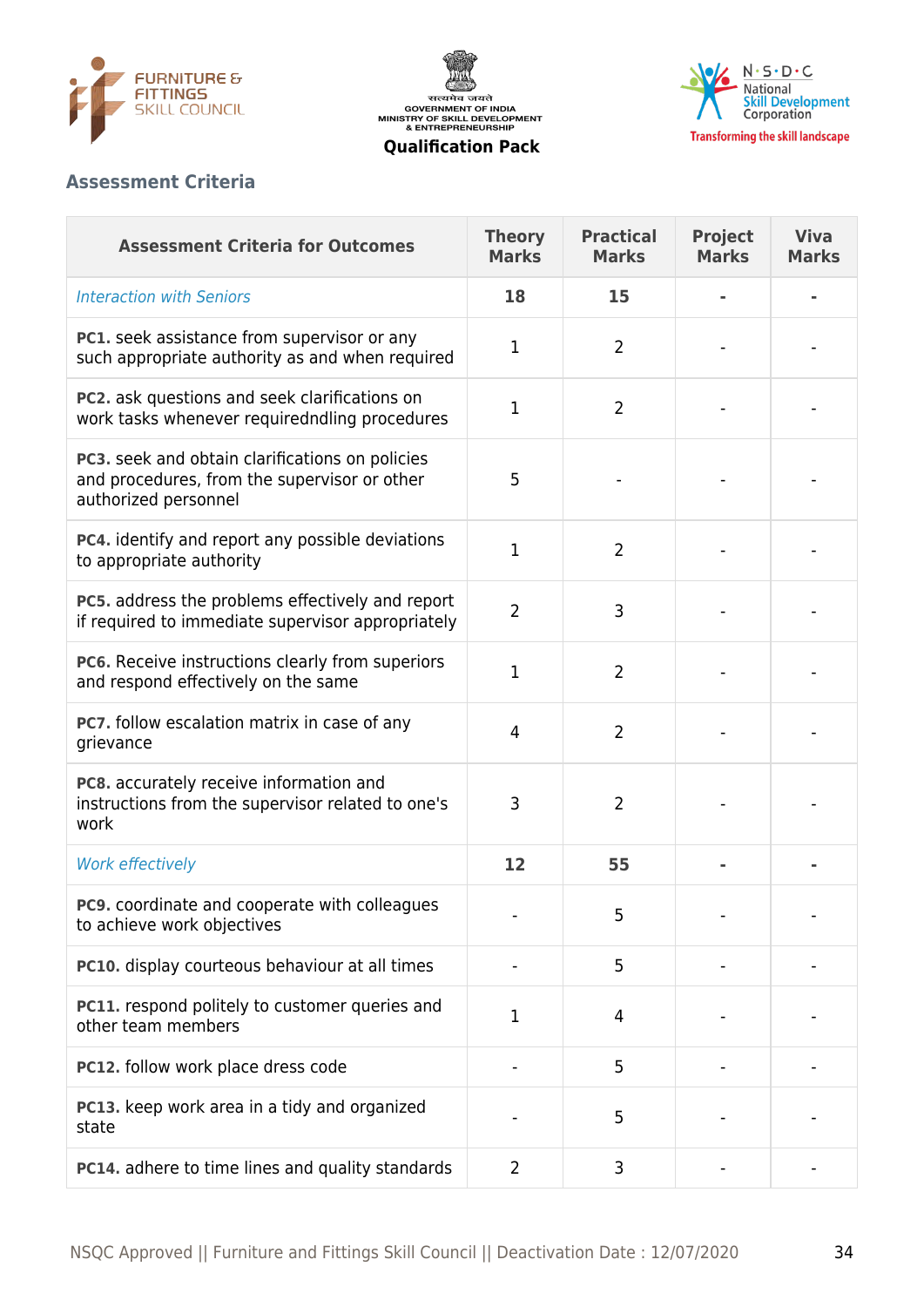





**Transforming the skill landscape** 

| <b>Assessment Criteria for Outcomes</b>                                                                                                                                                                                                         | <b>Theory</b><br><b>Marks</b> | <b>Practical</b><br><b>Marks</b> | <b>Project</b><br><b>Marks</b> | <b>Viva</b><br><b>Marks</b> |
|-------------------------------------------------------------------------------------------------------------------------------------------------------------------------------------------------------------------------------------------------|-------------------------------|----------------------------------|--------------------------------|-----------------------------|
| PC15. follow organizational policies and<br>procedures                                                                                                                                                                                          | 4                             |                                  |                                |                             |
| <b>PC16.</b> share information with team wherever and<br>whenever required to enhance quality and<br>productivity at work place                                                                                                                 | $\overline{2}$                | 3                                |                                |                             |
| PC17. work together with co-workers in a<br>synchronized manner                                                                                                                                                                                 |                               | 6                                |                                |                             |
| PC18. communicate with others clearly, at a<br>pace and in a manner that helps them to<br>understand                                                                                                                                            | 3                             | 3                                |                                |                             |
| PC19. show respect to other and their work                                                                                                                                                                                                      |                               | 5                                |                                |                             |
| PC20. display active listening skills while<br>interacting with others at work                                                                                                                                                                  |                               | 5                                |                                |                             |
| PC21. Demonstrate responsible and disciplined<br>behaviors at the workplace disciplined<br>behaviors: e.g. punctuality; completing tasks as<br>per given time and standards; not gossiping and<br>idling time; eliminating waste, honesty, etc. |                               | 6                                |                                |                             |
| <b>NOS Total</b>                                                                                                                                                                                                                                | 30                            | 70                               |                                |                             |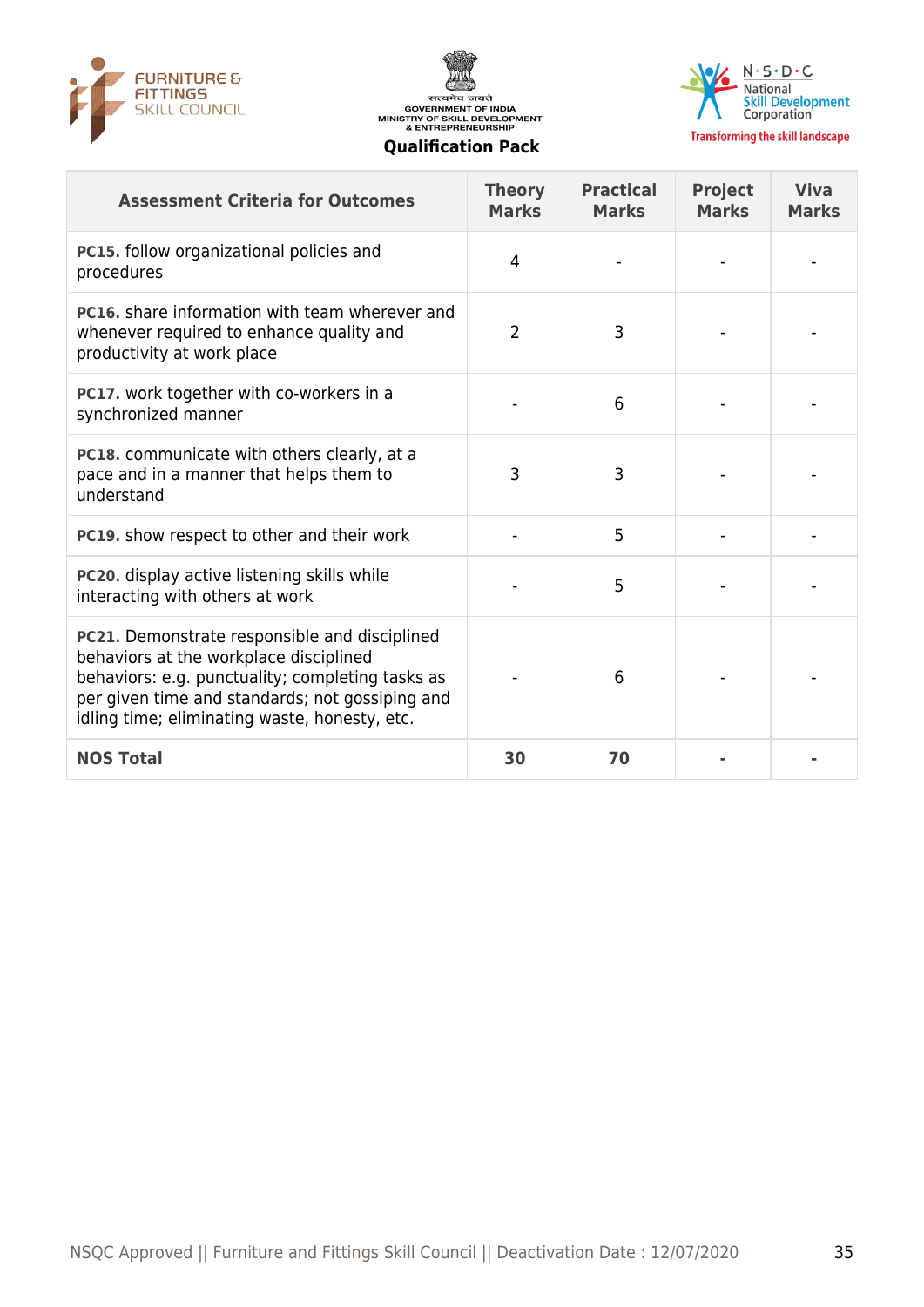





## **National Occupational Standards (NOS) Parameters**

| <b>NOS Code</b>            | <b>FFS/N8801</b>             |
|----------------------------|------------------------------|
| <b>NOS Name</b>            | Work effectively with others |
| <b>Sector</b>              | Furniture & Fittings         |
| <b>Sub-Sector</b>          | Generic                      |
| <b>Occupation</b>          | Generic                      |
| <b>NSQF Level</b>          | 3                            |
| <b>Credits</b>             | <b>NA</b>                    |
| <b>Version</b>             | 1.0                          |
| <b>Last Reviewed Date</b>  | 17/10/2019                   |
| <b>Next Review Date</b>    | 17/10/2023                   |
| <b>NSQC Clearance Date</b> | 22/08/2019                   |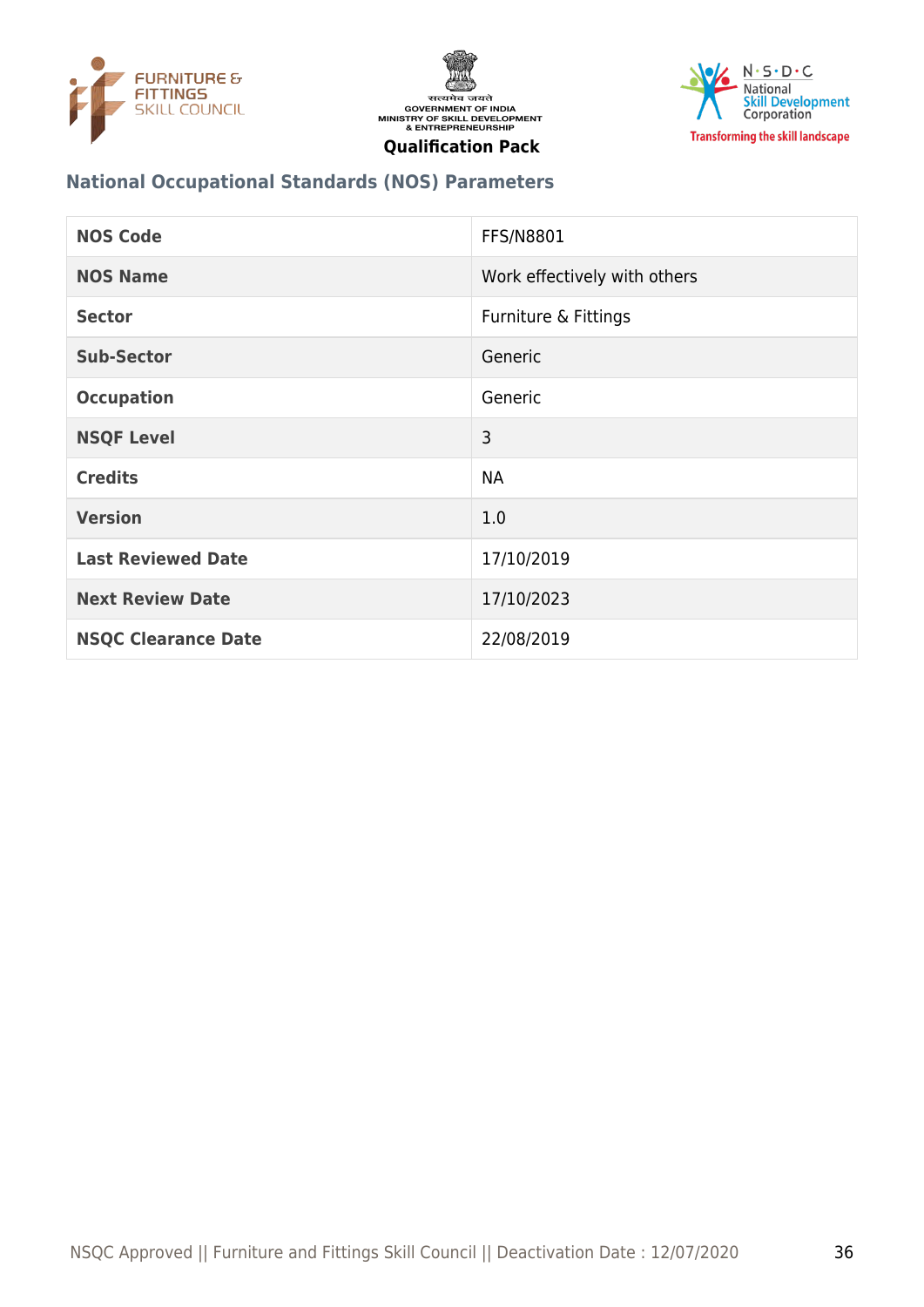





# <span id="page-36-0"></span>**LSC/N3001: Prepare for Shipment Delivery**

# **Description**

This unit is about preparing for shipment delivery

#### **Scope**

This OS unit/task covers the following:

# **Elements and Performance Criteria**

#### Obtain requisite information for delivery

To be competent, the user/individual on the job must be able to:

- **PC1.** obtain daily schedule and list of deliveries to be made with customer details such as name, address, contact details, shipment ordered, etc. from the coordinator.
- **PC2.** determine whether payment has been made or whether cash has to be collected on delivery.
- **PC3.** understand priorities among orders and deadlines if any from coordinator
- **PC4.** obtain the optimal routing sequence from the coordinator.

#### Prepare for delivery

To be competent, the user/individual on the job must be able to:

- **PC5.** collect necessary equipment such as global positioning system (gps), tracking devices, money pouch to carry money safely, etc.
- **PC6.** perform a quick inspection of the vehicle to ensure that it is in suitable condition and ready for the day's trip
- **PC7.** ensure sufficient availability of missed delivery notes and other stationery
- **PC8.** collect all the packages to be delivered during the day's trip
- **PC9.** check to ensure that packages are in good condition and whether the package is to be delivered nearby.
- **PC10.** report to coordinator regarding any damage or errors with respect to the package not being delivered to the area being visited and resolve issues.
- **PC11.** load packages onto vehicle.
- **PC12.** arrange shipments in an optimized manner in the vehicle to save space
- **PC13.** shipments that are to be delivered first are to be arranged closest to the door
- **PC14.** shipments should be arranged in a manner that they are not damaged
- **PC15.** ensure availability to take instructions from supervisor and be flexible to change the day's plan

#### **Knowledge and Understanding (KU)**

The individual on the job needs to know and understand:

- **KU1.** knowledge of organizational procedures
- **KU2.** knowledge of paperwork to be completed when delivering a package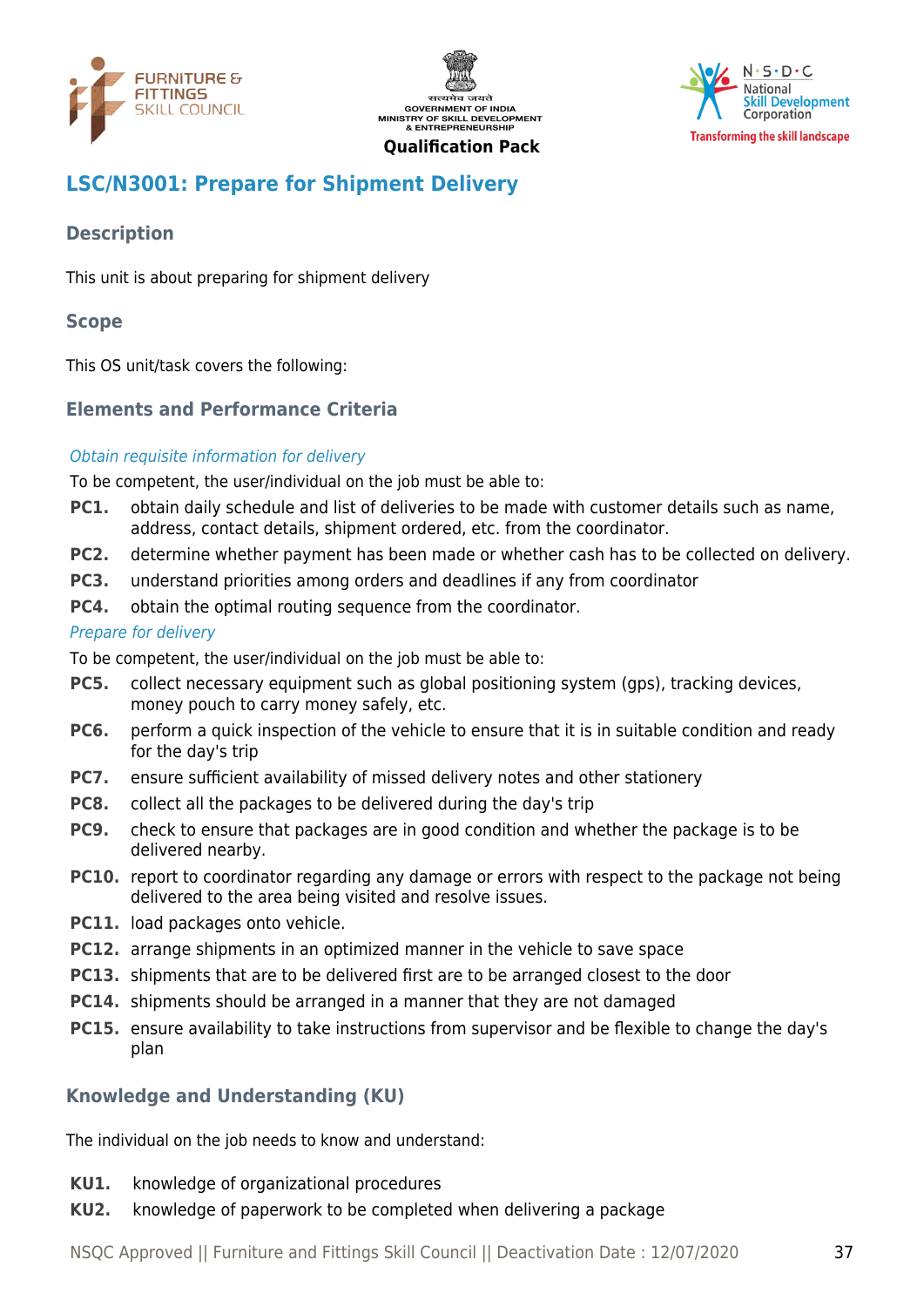





- **KU3.** knowledge of organization's products/services and their pricing
- **KU4.** procedures for dealing with loss or damage to shipment
- **KU5.** risk and impact of not following defined procedures/work instructions
- **KU6.** knowledge of clients and their products being handled
- **KU7.** knowledge of all relevant safety and security procedures
- **KU8.** knowledge of coding system followed to label packages.
- **KU9.** knowledge of types of shipment being handled
- **KU10.** knowledge of operating a computer
- **KU11.** knowledge of special characteristics and handling requirements of shipment, if any
- **KU12.** knowledge of air waybills
- **KU13.** excellent local and global geographical knowledge
- **KU14.** ability to read labels and understand delivery details of the package
- **KU15.** knowledge of the local areas and routes.
- **KU16.** knowledge of how to use the gps and other tracking/navigation devices
- **KU17.** knowledge of traffic rules that need to be followed.

# **Generic Skills (GS)**

User/individual on the job needs to know how to:

- **GS1.** ability to fill out customer forms and reimbursement forms
- **GS2.** fill out any complaint/insurance related forms for damaged shipment
- **GS3.** read labels and understand the labelling codes as per company procedures
- **GS4.** read and understand customer and package details.
- **GS5.** read and understand traffic signage.
- **GS6.** communicate clearly with customers, supervisors and peers
- **GS7.** regularly communicate with all employees in the chain of activities to ensure activities are running smoothly
- **GS8.** share best practices with peers and juniors
- **GS9.** ability to make a decision when customers are not available
- **GS10.** adjust according to volume, capacity and manpower needs during peak and non-peak hours
- **GS11.** ability to concentrate on task at hand and complete it without errors
- **GS12.** be a team player and achieve joint goals
- **GS13.** understand the customer timelines and ensure that they are met
- **GS14.** have a well-mannered and pleasant personality and dress-up
- **GS15.** be aware of how to deal with the cultural sensitivity and delivering in case of women receivers
- **GS16.** identify trends/common causes for errors and suggest possible solutions to the manager
- **GS17.** ability to rapidly identify and correct errors.
- **GS18.** suggest methods to streamline the delivery process.
- **GS19.** notice common accidents and suggest safety measures to prevent the same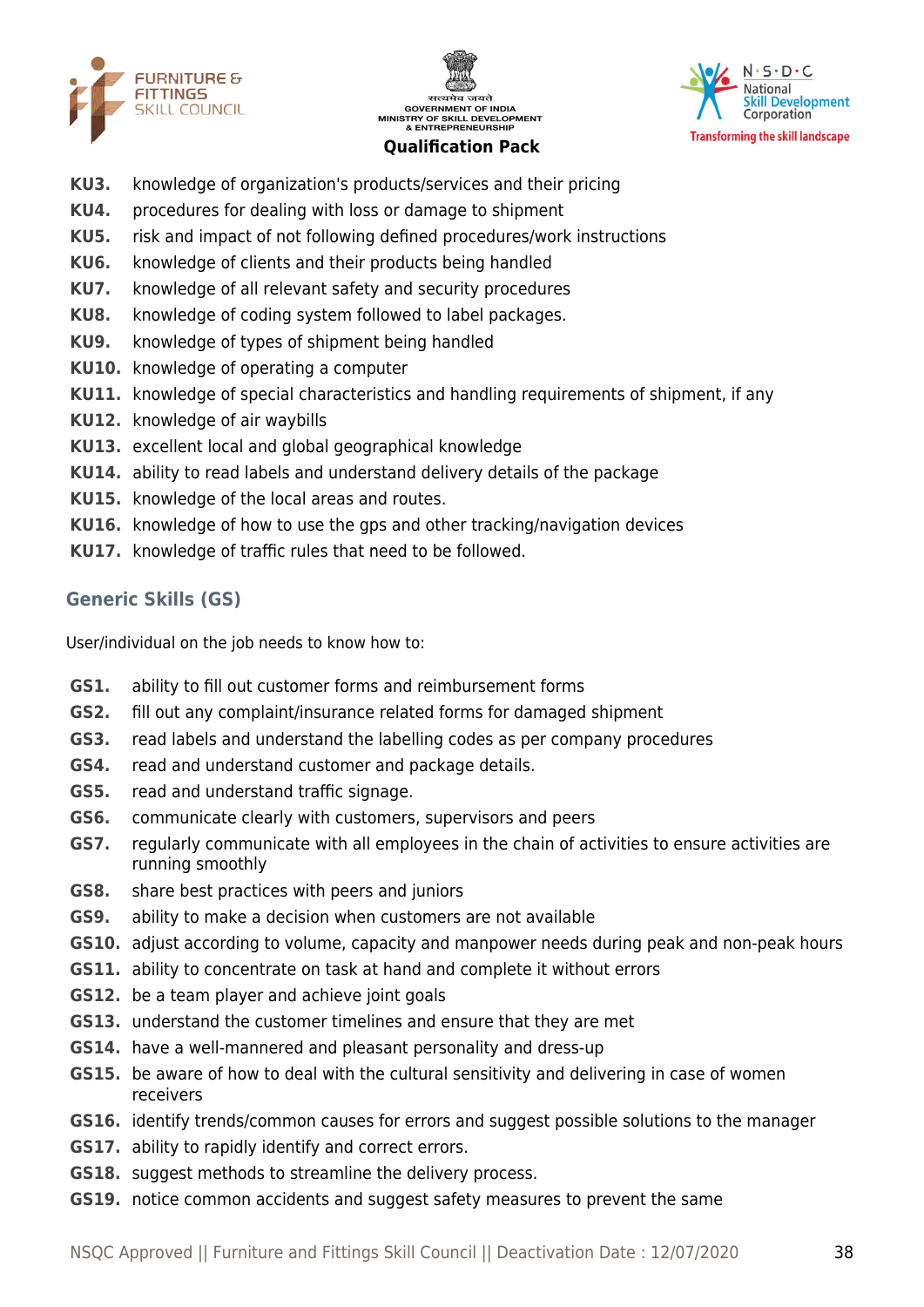





**GS20.** ability to concentrate on task at hand and complete it without errors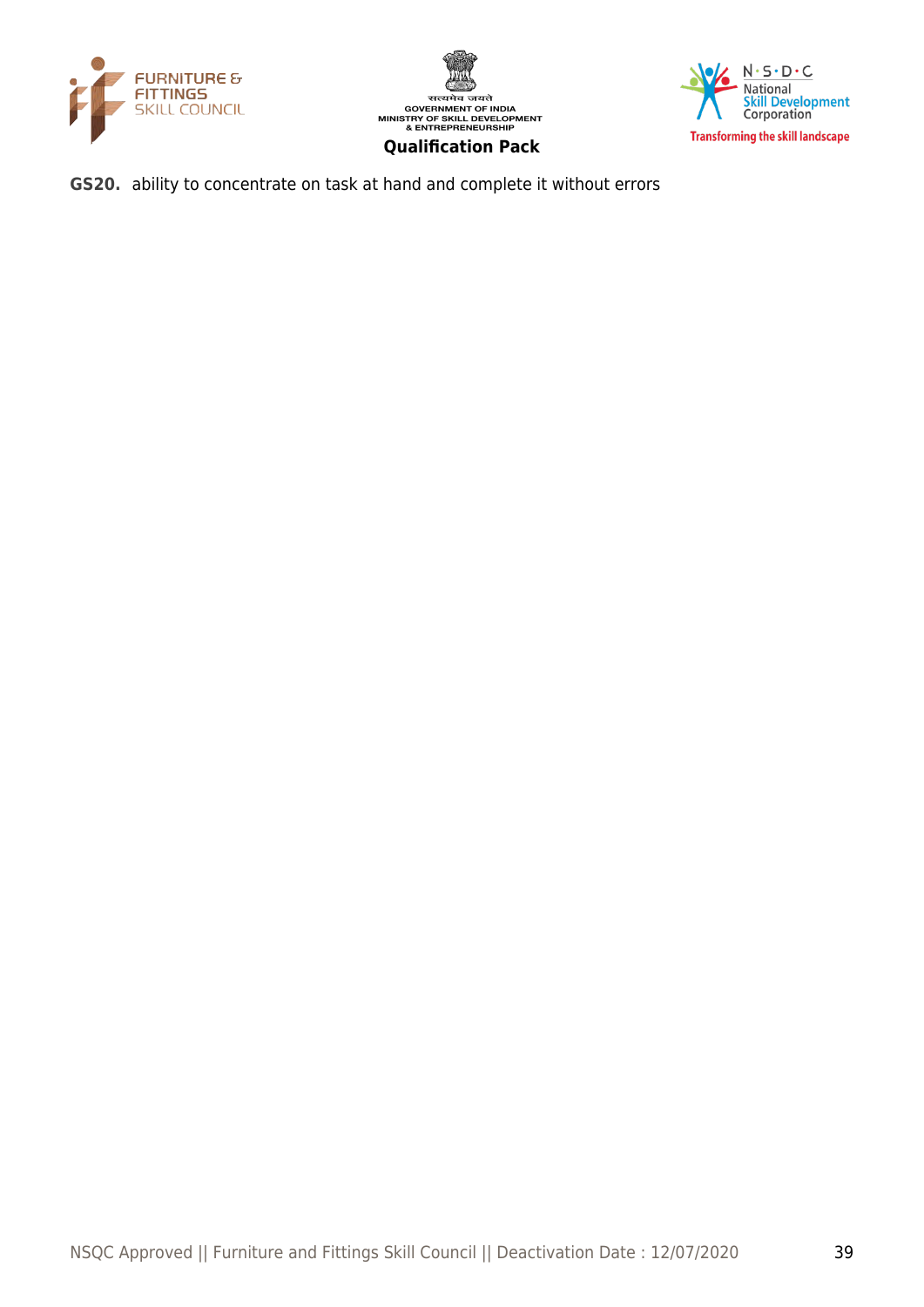





# **Assessment Criteria**

| <b>Assessment Criteria for Outcomes</b>                                                                                                                                          | <b>Theory</b><br><b>Marks</b> | <b>Practical</b><br><b>Marks</b> | <b>Project</b><br><b>Marks</b> | <b>Viva</b><br><b>Marks</b> |
|----------------------------------------------------------------------------------------------------------------------------------------------------------------------------------|-------------------------------|----------------------------------|--------------------------------|-----------------------------|
| Obtain requisite information for delivery                                                                                                                                        | 8                             | 24                               |                                |                             |
| PC1. obtain daily schedule and list of deliveries<br>to be made with customer details such as name,<br>address, contact details, shipment ordered, etc.<br>from the coordinator. | $\overline{2}$                | 6                                |                                |                             |
| PC2. determine whether payment has been<br>made or whether cash has to be collected on<br>delivery.                                                                              | $\overline{2}$                | 6                                |                                |                             |
| PC3. understand priorities among orders and<br>deadlines if any from coordinator                                                                                                 | $\overline{2}$                | 6                                |                                |                             |
| PC4. obtain the optimal routing sequence from<br>the coordinator.                                                                                                                | $\overline{2}$                | 6                                |                                |                             |
| Prepare for delivery                                                                                                                                                             | 17                            | 51                               |                                |                             |
| PC5. collect necessary equipment such as global<br>positioning system (gps), tracking devices,<br>money pouch to carry money safely, etc.                                        | $\overline{2}$                | 6                                |                                |                             |
| <b>PC6.</b> perform a quick inspection of the vehicle to<br>ensure that it is in suitable condition and ready<br>for the day's trip                                              | 2                             | 6                                |                                |                             |
| PC7. ensure sufficient availability of missed<br>delivery notes and other stationery                                                                                             | $\overline{2}$                | 6                                |                                |                             |
| PC8. collect all the packages to be delivered<br>during the day's trip                                                                                                           | 2                             | 6                                |                                |                             |
| <b>PC9.</b> check to ensure that packages are in good<br>condition and whether the package is to be<br>delivered nearby.                                                         | $\overline{2}$                | 6                                |                                |                             |
| PC10. report to coordinator regarding any<br>damage or errors with respect to the package<br>not being delivered to the area being visited and<br>resolve issues.                | 2                             | 6                                |                                |                             |
| PC11. load packages onto vehicle.                                                                                                                                                | 1                             | 3                                |                                |                             |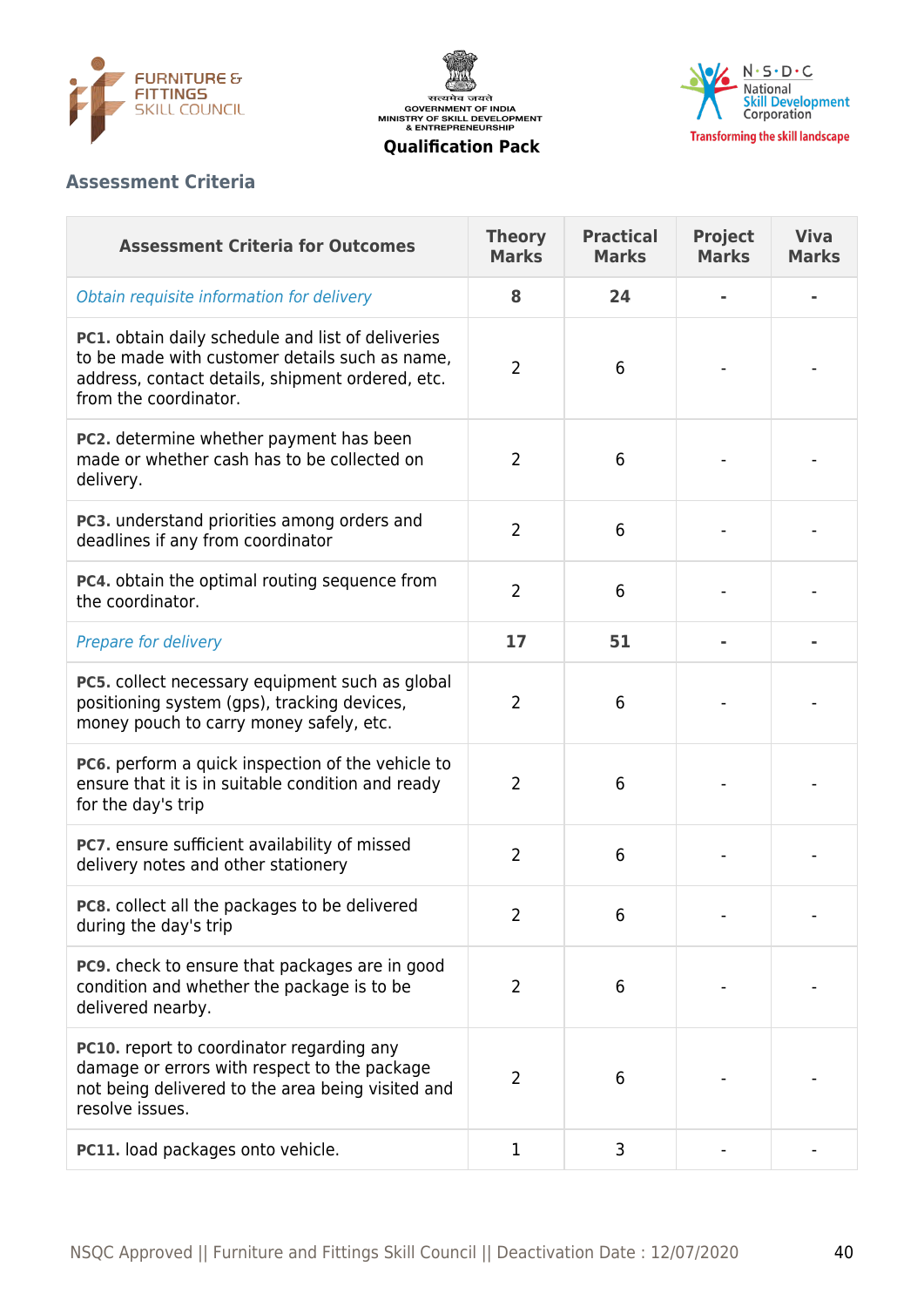





| <b>Assessment Criteria for Outcomes</b>                                                                              | <b>Theory</b><br><b>Marks</b> | <b>Practical</b><br><b>Marks</b> | <b>Project</b><br><b>Marks</b> | <b>Viva</b><br><b>Marks</b> |
|----------------------------------------------------------------------------------------------------------------------|-------------------------------|----------------------------------|--------------------------------|-----------------------------|
| <b>PC12.</b> arrange shipments in an optimized<br>manner in the vehicle to save space                                | 1                             | 3                                |                                |                             |
| <b>PC13.</b> shipments that are to be delivered first are<br>to be arranged closest to the door                      | 1                             | 3                                |                                |                             |
| <b>PC14.</b> shipments should be arranged in a manner<br>that they are not damaged                                   | 1                             | 3                                |                                |                             |
| <b>PC15.</b> ensure availability to take instructions<br>from supervisor and be flexible to change the<br>day's plan |                               | 3                                |                                |                             |
| <b>NOS Total</b>                                                                                                     | 25                            | 75                               |                                |                             |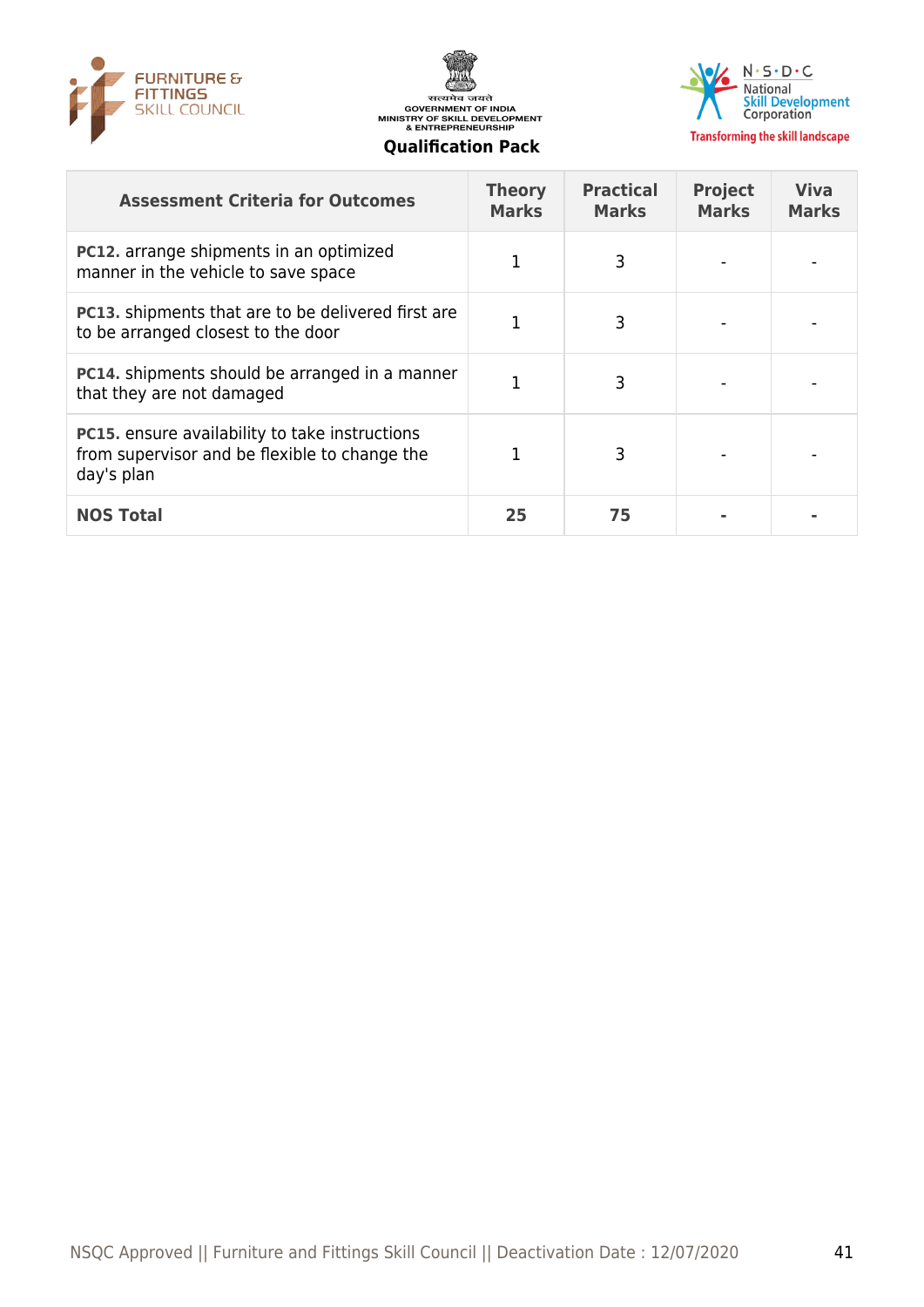





## **National Occupational Standards (NOS) Parameters**

| <b>NOS Code</b>            | LSC/N3001                          |
|----------------------------|------------------------------------|
| <b>NOS Name</b>            | Prepare for Shipment Delivery      |
| <b>Sector</b>              | Logistics                          |
| <b>Sub-Sector</b>          | <b>Courier &amp; Mail Services</b> |
| <b>Occupation</b>          | <b>Ground Operation</b>            |
| <b>NSQF Level</b>          | 3                                  |
| <b>Credits</b>             | <b>TBD</b>                         |
| <b>Version</b>             | 1.0                                |
| <b>Last Reviewed Date</b>  | 10/04/2015                         |
| <b>Next Review Date</b>    | 10/10/2016                         |
| <b>NSQC Clearance Date</b> | 19/02/2016                         |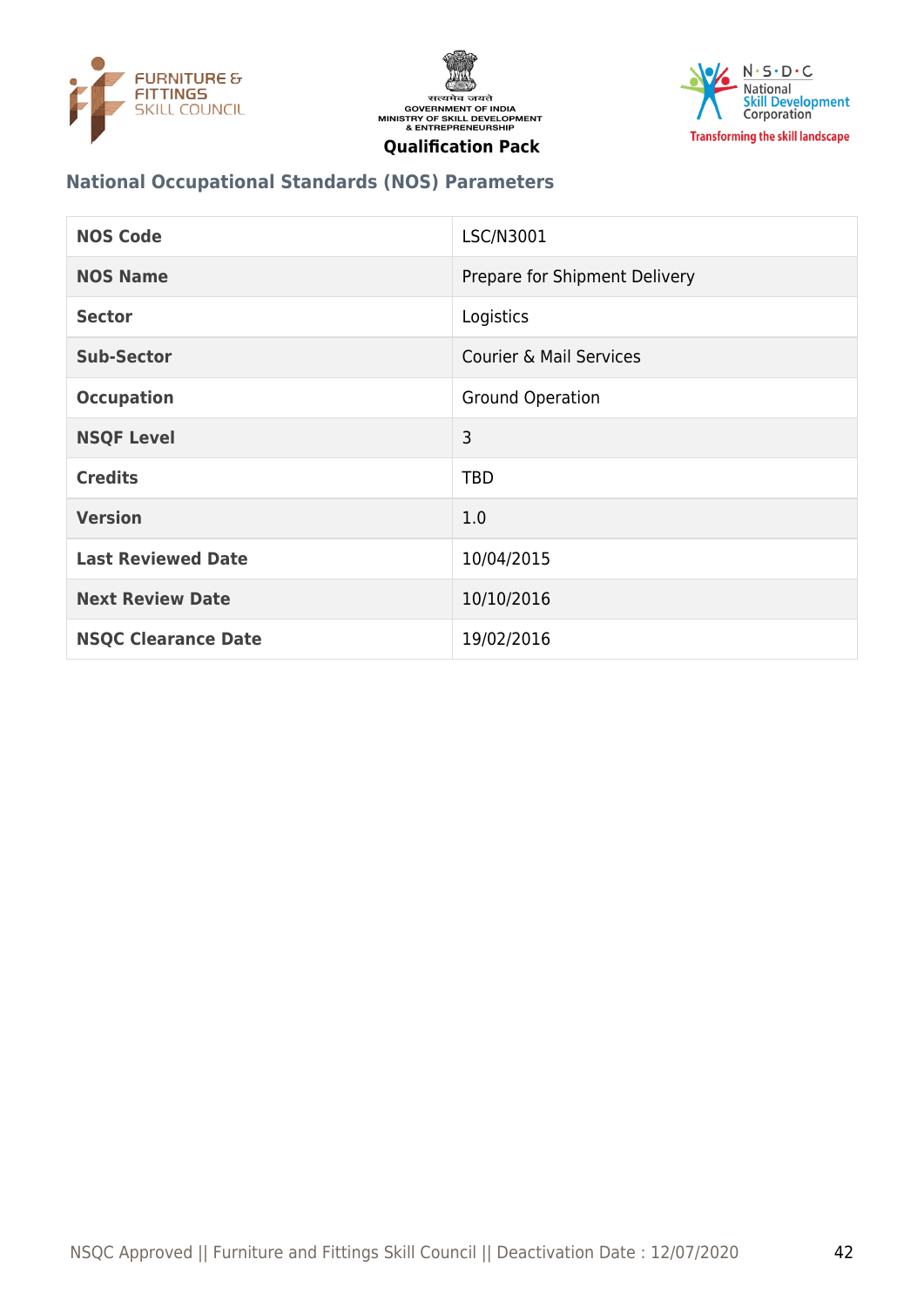





# <span id="page-42-0"></span>**LSC/N3002: Perform Delivery**

# **Description**

This unit is about performing delivery

# **Scope**

This OS unit/task covers the following:

# **Elements and Performance Criteria**

#### Situations when the customer is available

To be competent, the user/individual on the job must be able to:

- **PC1.** arrive at the destination
- **PC2.** greet customer politely and confirm the shipment that had been ordered
- **PC3.** if the package is important or of high value, request customer for a government issued id card as proof of identity
- **PC4.** verify and note down the details of the id proof shown
- **PC5.** hand over package to customer
- **PC6.** receive and store cash safely, if the customer had opted for cash on delivery option
- **PC7.** get the customer's signature (digitally or on paper) as acknowledgement that the shipment had been received in good condition.
- **PC8.** thank the customer and leave premises.
- Situations when the customer is not available

To be competent, the user/individual on the job must be able to:

- **PC9.** if the customer is not available, contact the customer by telephone and politely explain the situation
- **PC10.** if the package has been paid for and it does not required id proof verification, hand over package to the person specified by the customer (receiver).
- **PC11.** get the receiver's signature (digitally or on paper) as acknowledgement that the shipment had been received in good condition.
- **PC12.** thank the receiver and leave premises
- **PC13.** if the package has not been paid for or if it has to be delivered in person to the customer, fix up a convenient time to deliver the package with the customer
- **PC14.** if the customer could not be contacted, leave behind a missed delivery note with contact details.
- **PC15.** change the day plan accordingly to accommodate missed deliveries at the requested times.

# **Knowledge and Understanding (KU)**

The individual on the job needs to know and understand:

#### **KU1.** knowledge of organizational procedures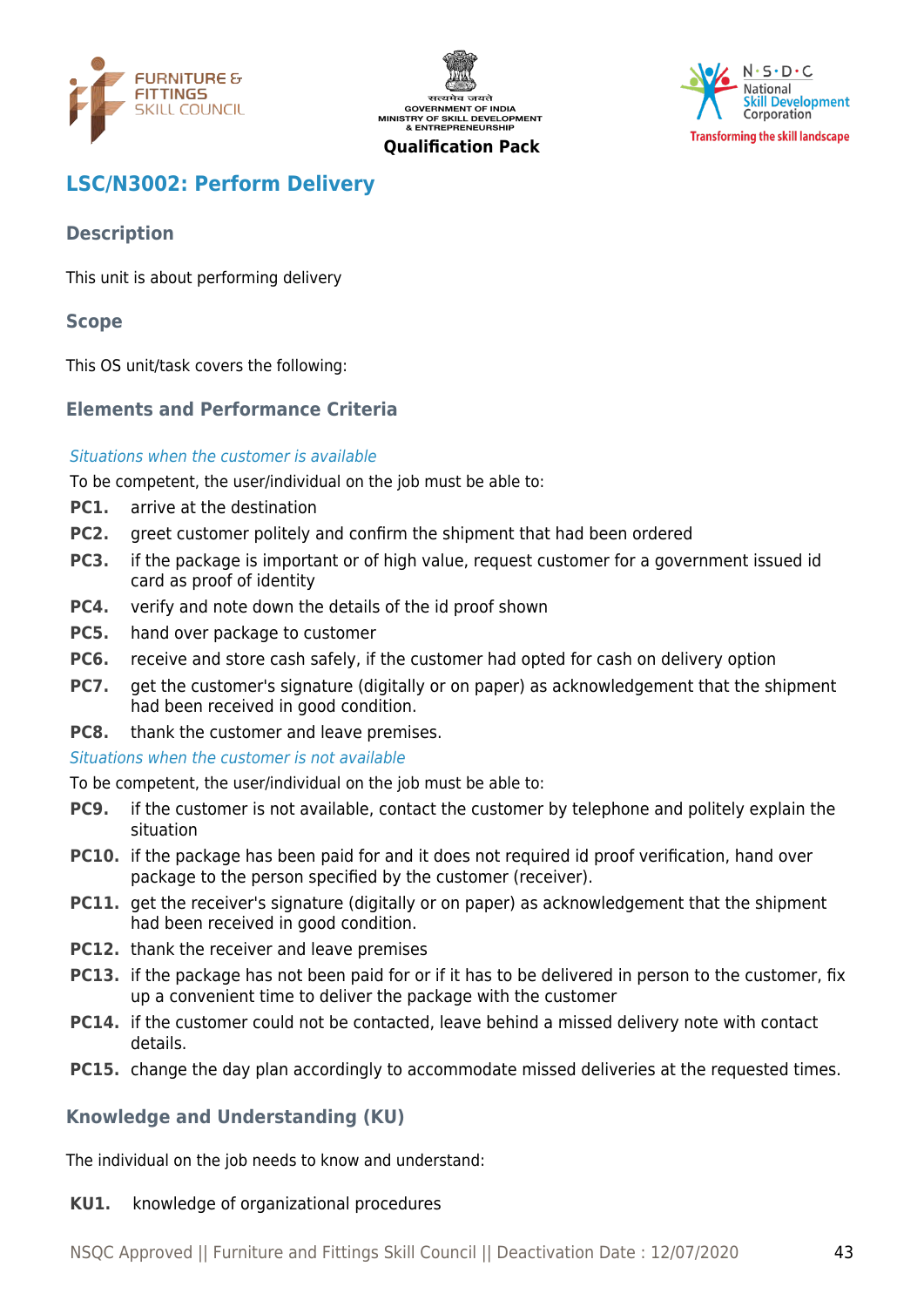





- **KU2.** knowledge of paperwork to be completed when delivering a package
- **KU3.** knowledge of organization's products/services and their pricing
- **KU4.** procedures for dealing with loss or damage to shipment
- **KU5.** risk and impact of not following defined procedures/work instructions
- **KU6.** knowledge of clients and their products being handled
- **KU7.** knowledge of all relevant safety and security procedures
- **KU8.** knowledge of coding system followed to label packages.
- **KU9.** knowledge of types of shipment being handled
- **KU10.** knowledge of operating a computer
- **KU11.** knowledge of special characteristics and handling requirements of shipment, if any.
- **KU12.** knowledge of air waybills
- **KU13.** excellent local and global geographical knowledge
- **KU14.** ability to read labels and understand delivery details of the package.
- **KU15.** knowledge of the local areas and routes.
- **KU16.** knowledge of how to use the gps and other tracking/navigation devices
- **KU17.** knowledge of traffic rules that need to be followed.

#### **Generic Skills (GS)**

User/individual on the job needs to know how to:

- **GS1.** ability to fill out customer forms and reimbursement forms.
- **GS2.** fill out any complaint/insurance related forms for damaged shipment
- **GS3.** read labels and understand the labelling codes as per company procedures
- **GS4.** read and understand customer and package details
- **GS5.** read and understand traffic signage.
- **GS6.** communicate clearly with customers, supervisors and peers
- **GS7.** regularly communicate with all employees in the chain of activities to ensure activities are running smoothly
- **GS8.** share best practices with peers and juniors
- **GS9.** ability to make a decision when customers are not available
- **GS10.** adjust according to volume, capacity and manpower needs during peak and non-peak hours
- **GS11.** ability to concentrate on task at hand and complete it without errors
- **GS12.** be a team player and achieve joint goals
- **GS13.** understand the customer timelines and ensure that they are met.
- **GS14.** have a well-mannered and pleasant personality and dress-up
- **GS15.** be aware of how to deal with the cultural sensitivity and delivering in case of women receivers
- **GS16.** identify trends/common causes for errors and suggest possible solutions to the manager.
- **GS17.** ability to rapidly identify and correct errors.
- **GS18.** suggest methods to streamline the delivery process.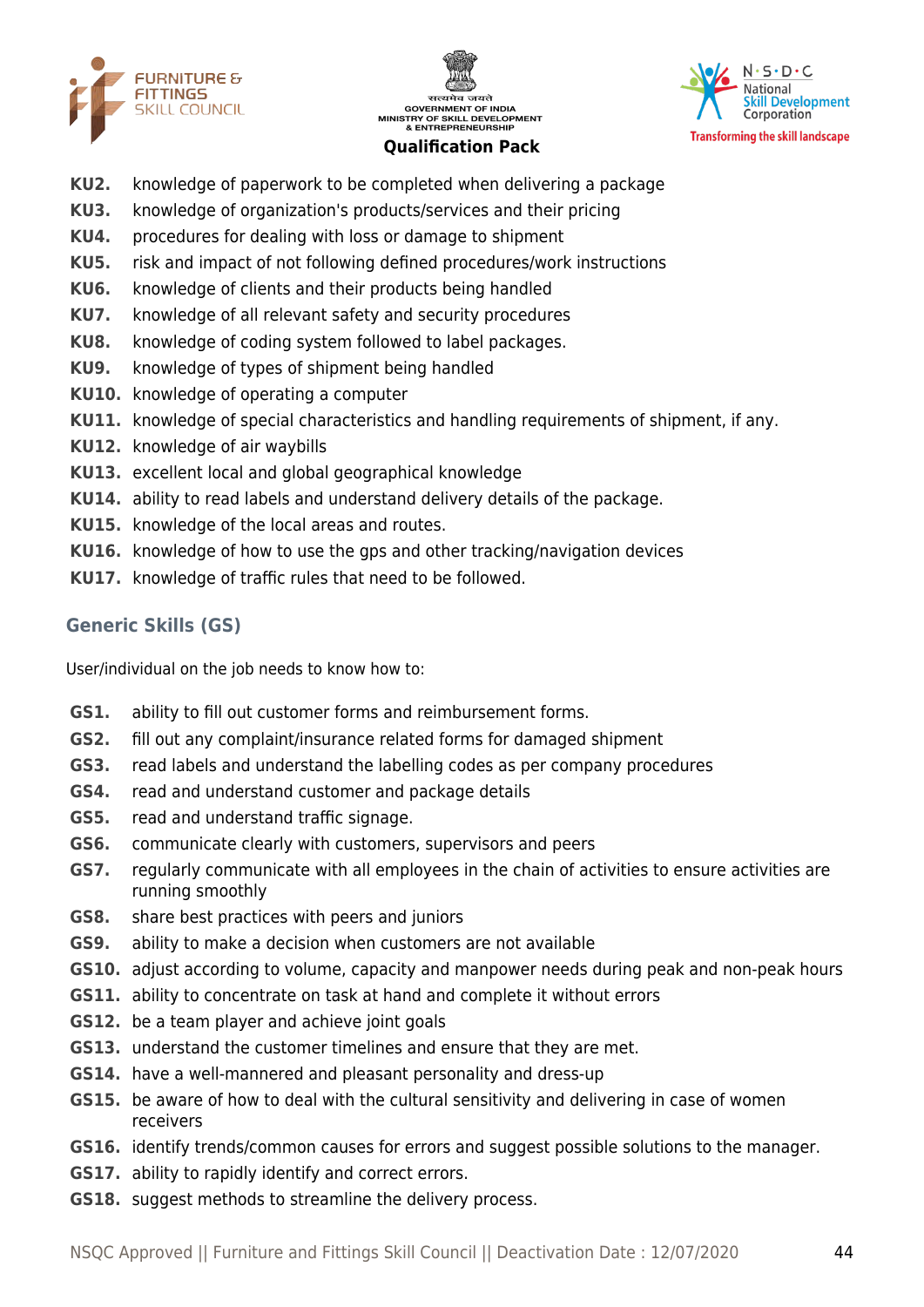





- **GS19.** notice common accidents and suggest safety measures to prevent the same
- **GS20.** ability to concentrate on task at hand and complete it without errors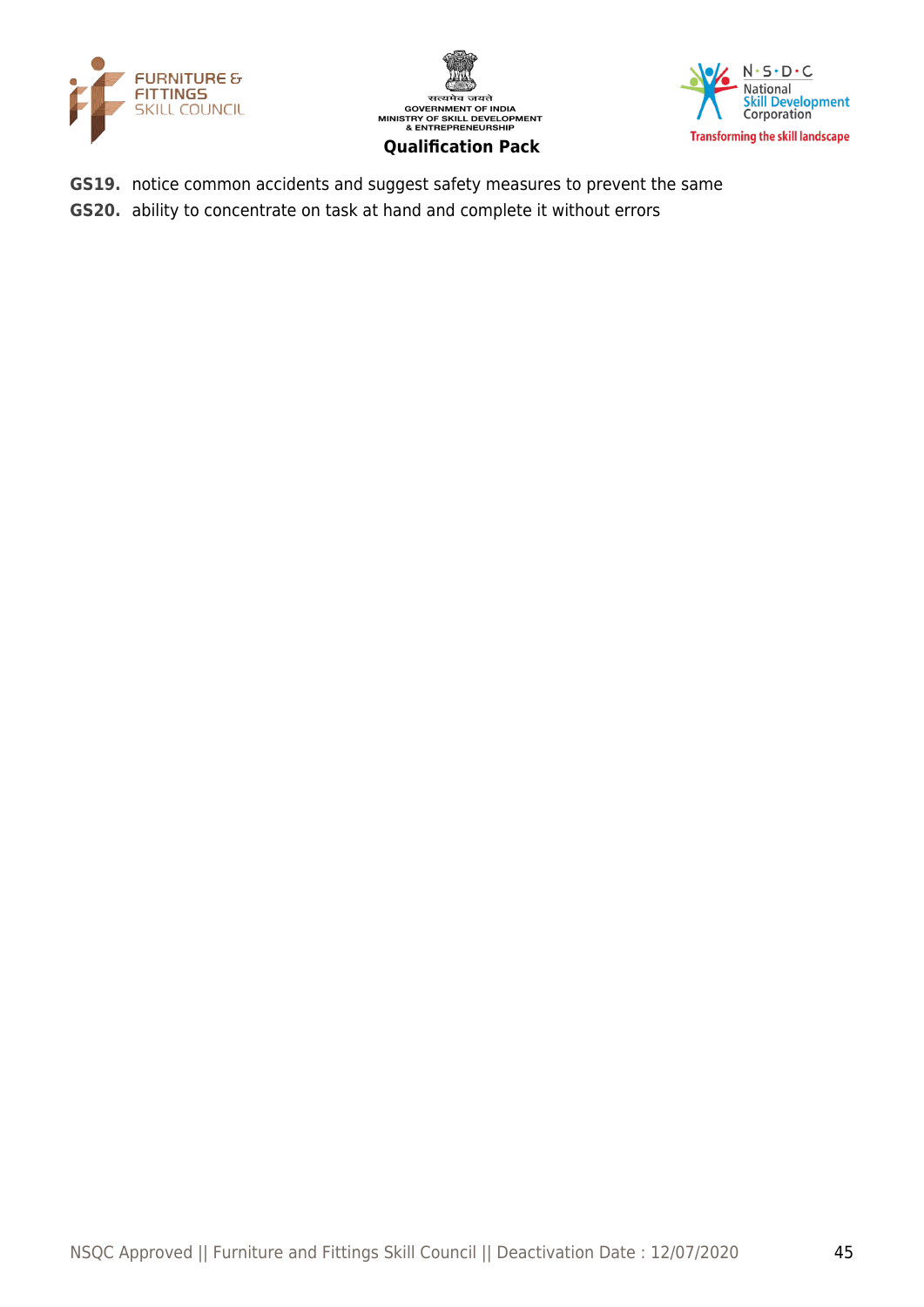





# **Assessment Criteria**

| <b>Assessment Criteria for Outcomes</b>                                                                                                                                      | <b>Theory</b><br><b>Marks</b> | <b>Practical</b><br><b>Marks</b> | <b>Project</b><br><b>Marks</b> | <b>Viva</b><br><b>Marks</b> |
|------------------------------------------------------------------------------------------------------------------------------------------------------------------------------|-------------------------------|----------------------------------|--------------------------------|-----------------------------|
| Situations when the customer is available                                                                                                                                    | 11                            | 44                               |                                |                             |
| <b>PC1.</b> arrive at the destination                                                                                                                                        | 1                             | 4                                |                                |                             |
| PC2. greet customer politely and confirm the<br>shipment that had been ordered                                                                                               | 1                             | 4                                |                                |                             |
| PC3. if the package is important or of high value,<br>request customer for a government issued id card<br>as proof of identity                                               | $\overline{2}$                | 8                                |                                |                             |
| PC4. verify and note down the details of the id<br>proof shown                                                                                                               | $\overline{2}$                | 8                                |                                |                             |
| PC5. hand over package to customer                                                                                                                                           | 1                             | $\overline{4}$                   |                                |                             |
| PC6. receive and store cash safely, if the<br>customer had opted for cash on delivery option                                                                                 | 1                             | 4                                |                                |                             |
| PC7. get the customer's signature (digitally or on<br>paper) as acknowledgement that the shipment<br>had been received in good condition.                                    | 2                             | 8                                |                                |                             |
| PC8. thank the customer and leave premises.                                                                                                                                  | 1                             | 4                                |                                |                             |
| Situations when the customer is not available                                                                                                                                | 9                             | 36                               |                                |                             |
| <b>PC9.</b> if the customer is not available, contact the<br>customer by telephone and politely explain the<br>situation                                                     | 2                             | 8                                |                                |                             |
| <b>PC10.</b> if the package has been paid for and it does<br>not required id proof verification, hand over<br>package to the person specified by the customer<br>(receiver). | 1                             | 4                                |                                |                             |
| <b>PC11.</b> get the receiver's signature (digitally or on<br>paper) as acknowledgement that the shipment<br>had been received in good condition.                            | 1                             | 4                                |                                |                             |
| PC12. thank the receiver and leave premises                                                                                                                                  | 1                             | 4                                |                                |                             |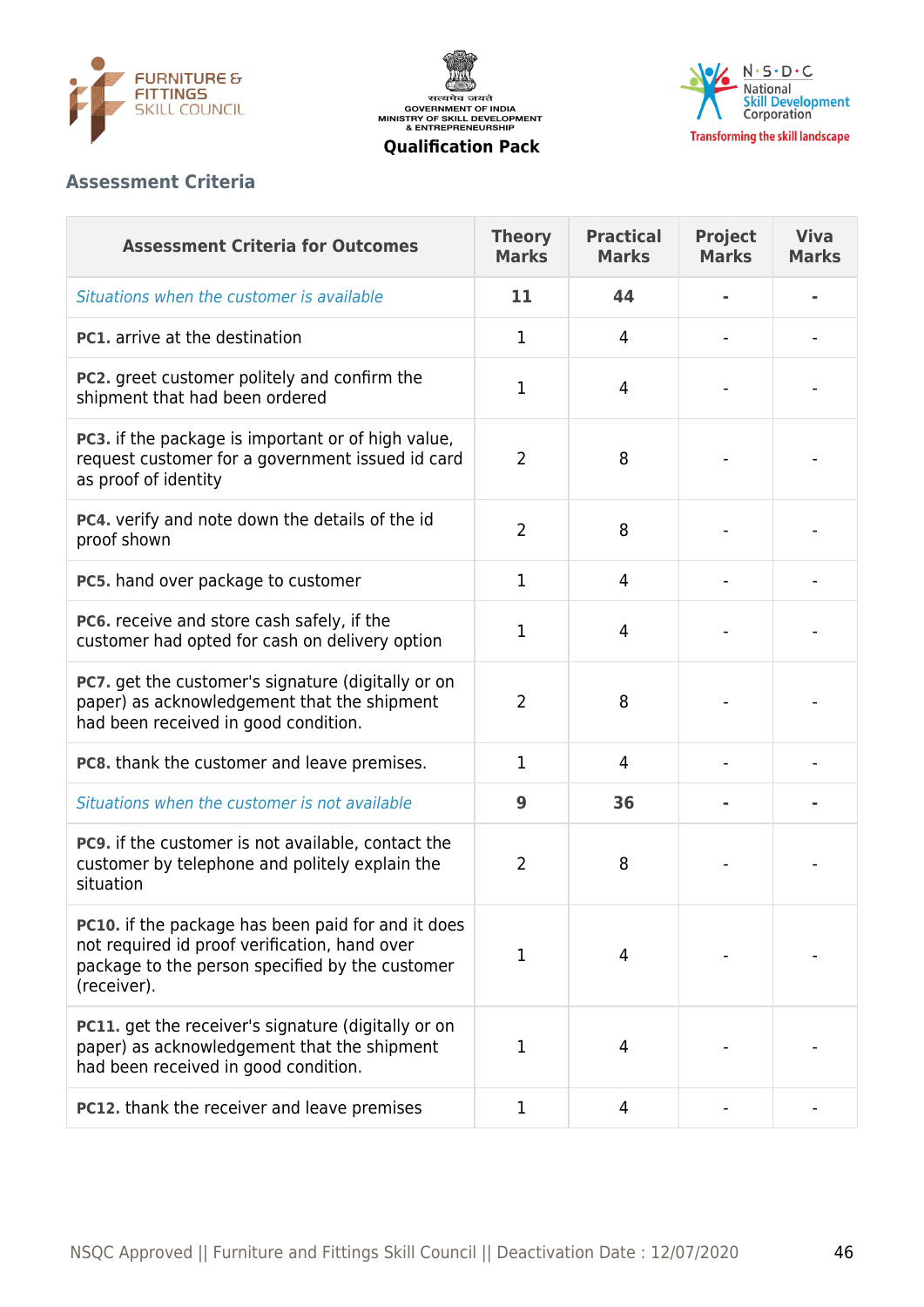





**Transforming the skill landscape** 

#### **Qualification Pack**

| <b>Assessment Criteria for Outcomes</b>                                                                                                                                              | <b>Theory</b><br><b>Marks</b> | <b>Practical</b><br><b>Marks</b> | <b>Project</b><br><b>Marks</b> | <b>Viva</b><br><b>Marks</b> |
|--------------------------------------------------------------------------------------------------------------------------------------------------------------------------------------|-------------------------------|----------------------------------|--------------------------------|-----------------------------|
| <b>PC13.</b> if the package has not been paid for or if it<br>has to be delivered in person to the customer, fix<br>up a convenient time to deliver the package with<br>the customer | C                             | 8                                |                                |                             |
| <b>PC14.</b> if the customer could not be contacted,<br>leave behind a missed delivery note with contact<br>details.                                                                 |                               | 4                                |                                |                             |
| <b>PC15.</b> change the day plan accordingly to<br>accommodate missed deliveries at the requested<br>times.                                                                          |                               | 4                                |                                |                             |
| <b>NOS Total</b>                                                                                                                                                                     | 20                            | 80                               |                                |                             |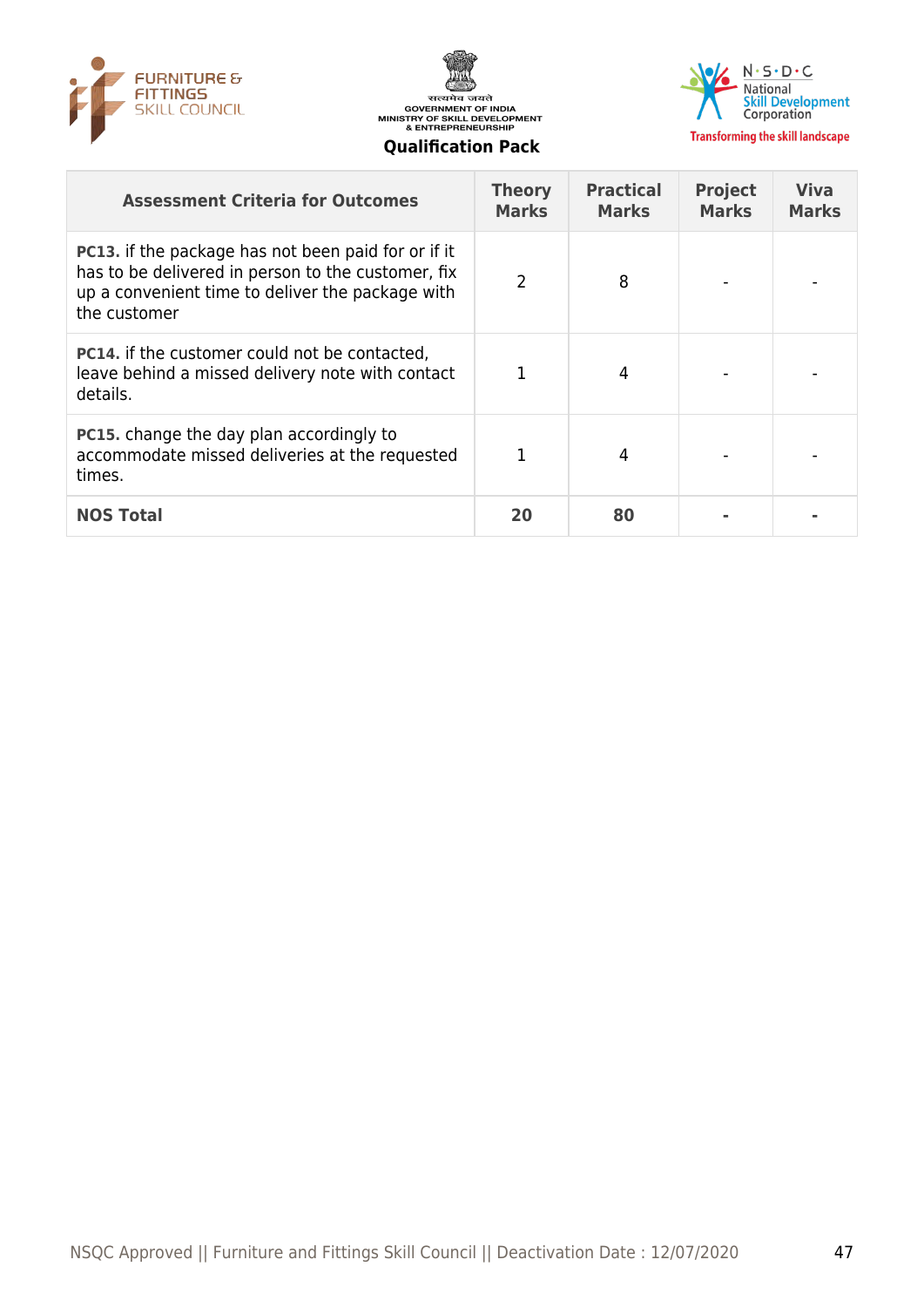





## **National Occupational Standards (NOS) Parameters**

| <b>NOS Code</b>            | LSC/N3002                          |
|----------------------------|------------------------------------|
| <b>NOS Name</b>            | Perform Delivery                   |
| <b>Sector</b>              | Logistics                          |
| <b>Sub-Sector</b>          | <b>Courier &amp; Mail Services</b> |
| <b>Occupation</b>          | <b>Ground Operation</b>            |
| <b>NSQF Level</b>          | 3                                  |
| <b>Credits</b>             | <b>TBD</b>                         |
| <b>Version</b>             | 1.0                                |
| <b>Last Reviewed Date</b>  | 10/04/2015                         |
| <b>Next Review Date</b>    | 10/10/2016                         |
| <b>NSQC Clearance Date</b> | 19/02/2016                         |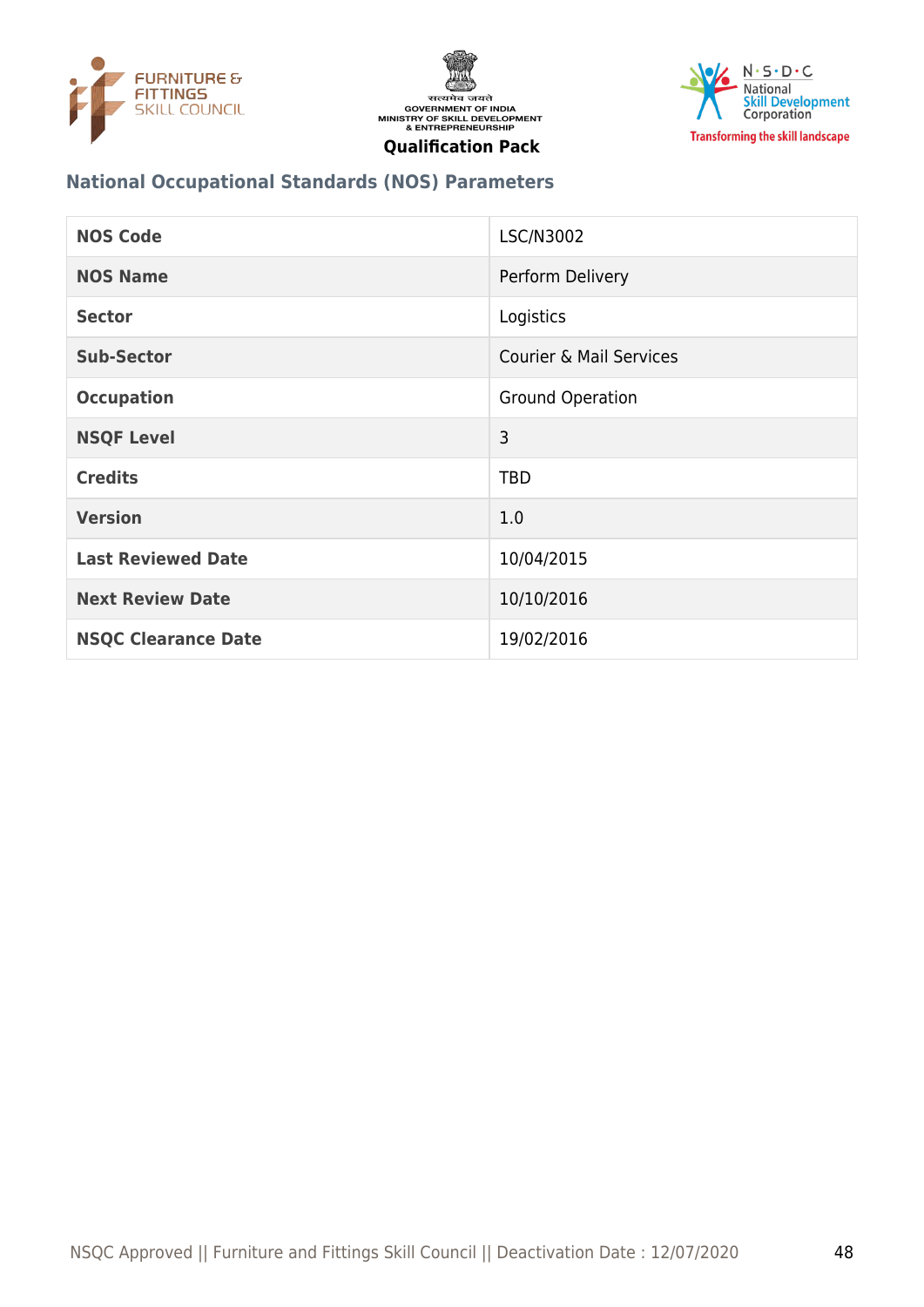





# <span id="page-48-0"></span>**LSC/N3003: Perform Post Delivery activities**

# **Description**

This unit is about performing post-delivery activities

#### **Scope**

This OS unit/task covers the following:

# **Elements and Performance Criteria**

#### Return to office and complete handover to the counter staff

To be competent, the user/individual on the job must be able to:

- **PC1.** bring any undelivered packages back to office.
- **PC2.** document appropriate reason for undelivered package
- **PC3.** park vehicle and carry out a safety inspection
- **PC4.** unload packages and hand them over for storage
- **PC5.** return gps, tracking devices and any unused stationery
- **PC6.** handover the money collected from customers to the cashier and collect a receipt of acknowledgement of the handover.

#### Reporting to management

To be competent, the user/individual on the job must be able to:

- **PC7.** notify coordinator on the number of missed deliveries and their locations so that it could be included in the next day's plan
- **PC8.** report any damages to packages that had occurred during transit.
- **PC9.** provide feedback regarding delays, damages, loss if any etc
- **PC10.** account for the money that has been collected from the customers and handed over to the cashier
- **PC11.** provide bills for reimbursement as per company policy (if any) out of pocket expenses have been incurred.
- **PC12.** report on the condition of the tracking devices, delivery vehicle and any maintenance or replacement that might be required.
- **PC13.** complete any forms as required by management such as insurance forms for damaged shipment, reimbursement forms, etc.

# **Knowledge and Understanding (KU)**

The individual on the job needs to know and understand:

- **KU1.** knowledge of organizational procedures
- **KU2.** knowledge of paperwork to be completed when delivering a package.
- **KU3.** knowledge of organization's products/services and their pricing
- **KU4.** procedures for dealing with loss or damage to shipment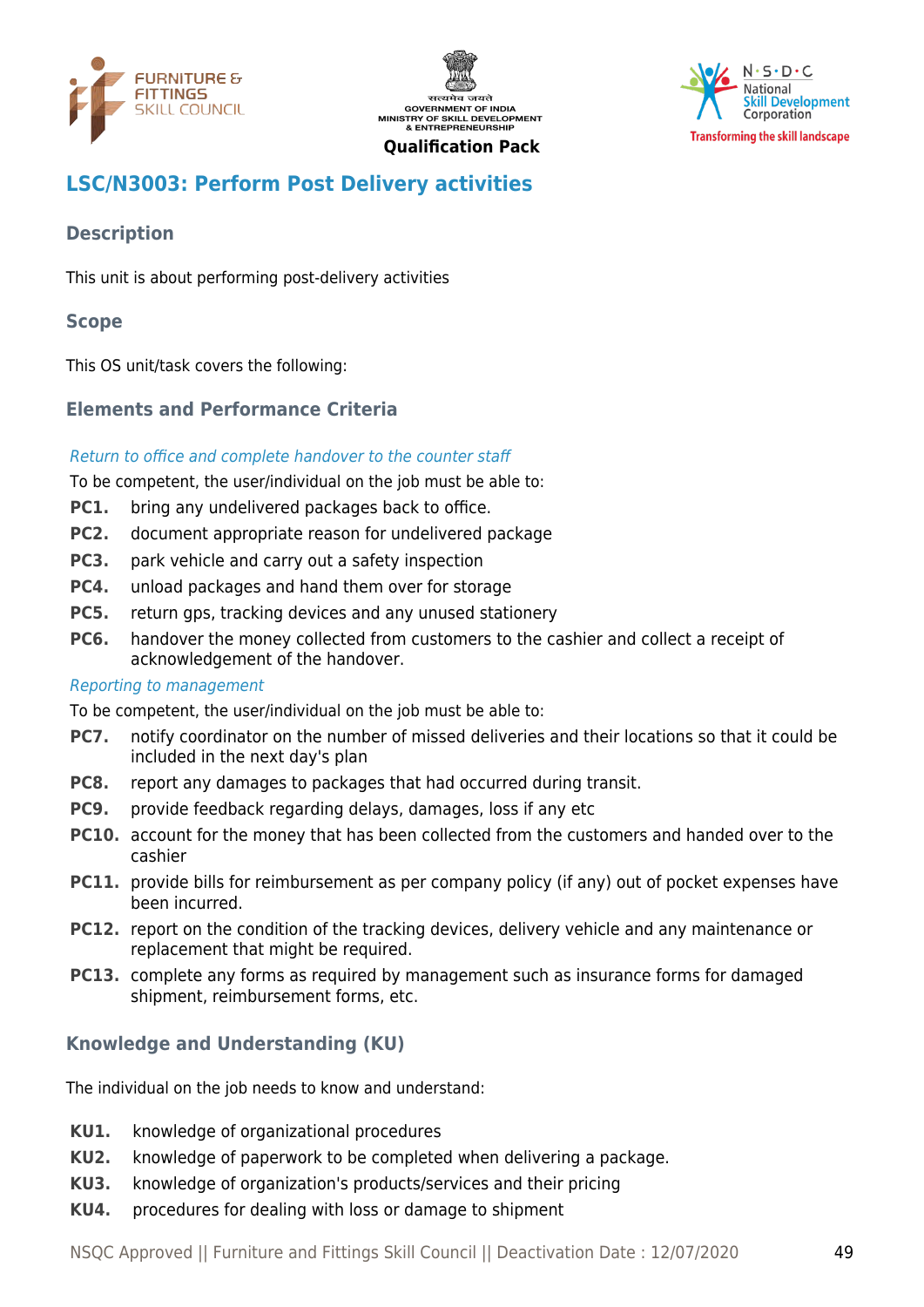





- **KU5.** risk and impact of not following defined procedures/work instructions
- **KU6.** knowledge of clients and their products being handled
- **KU7.** knowledge of all relevant safety and security procedures
- **KU8.** knowledge of coding system followed to label packages.
- **KU9.** knowledge of types of shipment being handled
- **KU10.** knowledge of operating a computer
- **KU11.** knowledge of special characteristics and handling requirements of shipment, if any.
- **KU12.** knowledge of air waybills
- **KU13.** excellent local and global geographical knowledge
- **KU14.** ability to read labels and understand delivery details of the package.
- **KU15.** knowledge of the local areas and routes.
- **KU16.** knowledge of how to use the gps and other tracking/navigation devices.
- **KU17.** knowledge of traffic rules that need to be followed.

#### **Generic Skills (GS)**

User/individual on the job needs to know how to:

- **GS1.** ability to fill out customer forms and reimbursement forms
- **GS2.** fill out any complaint/insurance related forms for damaged shipment
- **GS3.** read labels and understand the labelling codes as per company procedures
- **GS4.** read and understand customer and package details.
- **GS5.** read and understand traffic signage.
- **GS6.** communicate clearly with customers, supervisors and peers
- **GS7.** regularly communicate with all employees in the chain of activities to ensure activities are running smoothly
- **GS8.** share best practices with peers and juniors
- **GS9.** ability to make a decision when customers are not available
- **GS10.** adjust according to volume, capacity and manpower needs during peak and non-peak hours
- **GS11.** ability to concentrate on task at hand and complete it without errors
- **GS12.** be a team player and achieve joint goals
- **GS13.** understand the customer timelines and ensure that they are met
- **GS14.** have a well-mannered and pleasant personality and dress-up
- **GS15.** be aware of how to deal with the cultural sensitivity and delivering in case of women receivers
- **GS16.** identify trends/common causes for errors and suggest possible solutions to the manager
- **GS17.** ability to rapidly identify and correct errors
- **GS18.** suggest methods to streamline the delivery process.
- **GS19.** notice common accidents and suggest safety measures to prevent the same
- **GS20.** ability to concentrate on task at hand and complete it without errors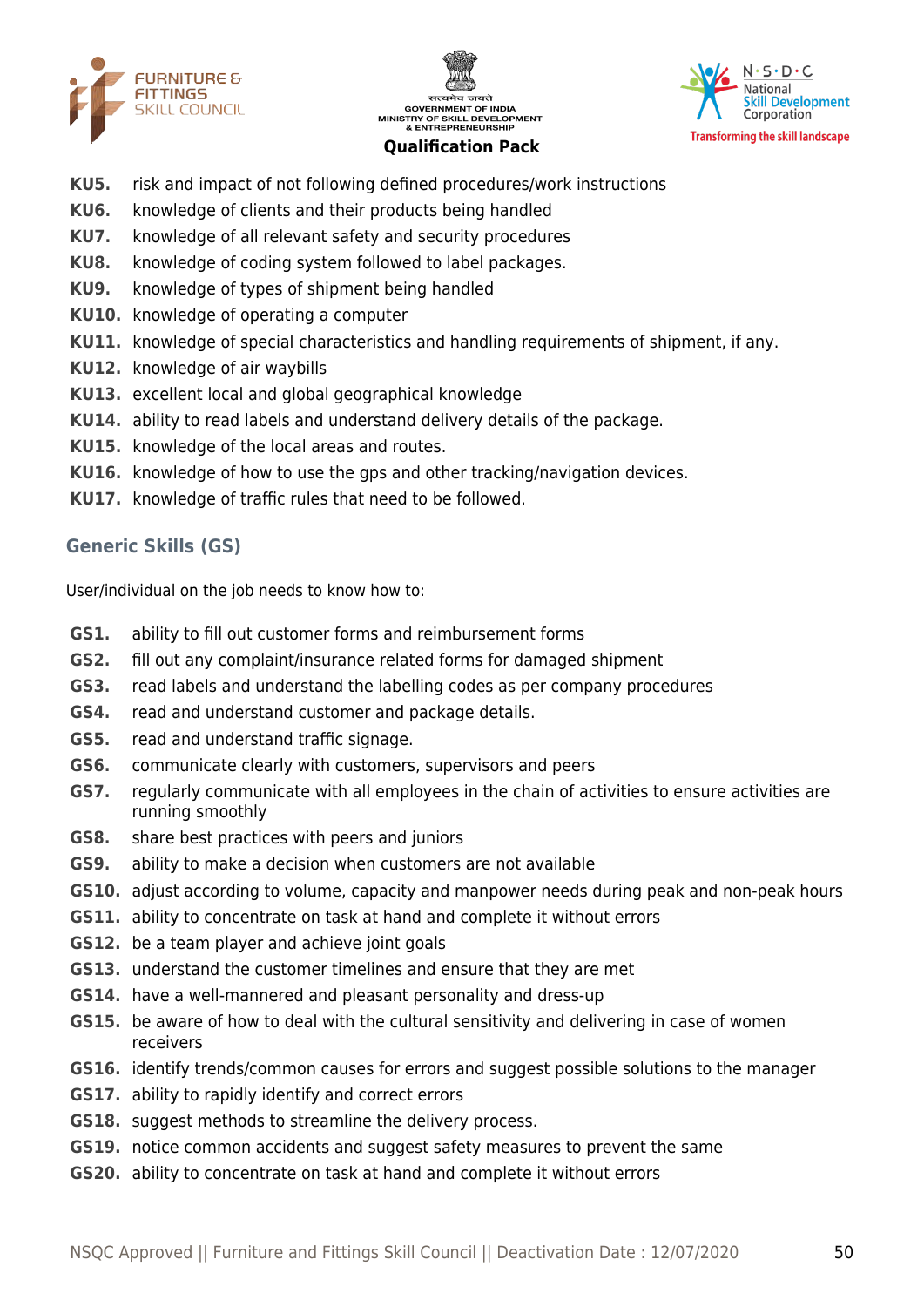





# **Assessment Criteria**

| <b>Assessment Criteria for Outcomes</b>                                                                                                         | <b>Theory</b><br><b>Marks</b> | <b>Practical</b><br><b>Marks</b> | <b>Project</b><br><b>Marks</b> | <b>Viva</b><br><b>Marks</b> |
|-------------------------------------------------------------------------------------------------------------------------------------------------|-------------------------------|----------------------------------|--------------------------------|-----------------------------|
| Return to office and complete handover to the<br>counter staff                                                                                  | 10                            | 30                               |                                |                             |
| PC1. bring any undelivered packages back to<br>office.                                                                                          | $\overline{2}$                | 6                                |                                |                             |
| PC2. document appropriate reason for<br>undelivered package                                                                                     | 2                             | 6                                |                                |                             |
| PC3. park vehicle and carry out a safety<br>inspection                                                                                          | $\mathbf 1$                   | 3                                |                                |                             |
| PC4. unload packages and hand them over for<br>storage                                                                                          | $\overline{2}$                | 6                                |                                |                             |
| <b>PC5.</b> return gps, tracking devices and any unused<br>stationery                                                                           | $\mathbf 1$                   | 3                                |                                |                             |
| PC6. handover the money collected from<br>customers to the cashier and collect a receipt of<br>acknowledgement of the handover.                 | $\overline{2}$                | 6                                |                                |                             |
| <b>Reporting to management</b>                                                                                                                  | 15                            | 45                               |                                |                             |
| PC7. notify coordinator on the number of missed<br>deliveries and their locations so that it could be<br>included in the next day's plan        | 2                             | 6                                |                                |                             |
| PC8. report any damages to packages that had<br>occurred during transit.                                                                        | 3                             | 9                                |                                |                             |
| PC9. provide feedback regarding delays,<br>damages, loss if any etc                                                                             | $\overline{2}$                | 6                                |                                |                             |
| <b>PC10.</b> account for the money that has been<br>collected from the customers and handed over to<br>the cashier                              | $\overline{2}$                | 6                                |                                |                             |
| PC11. provide bills for reimbursement as per<br>company policy (if any) out of pocket expenses<br>have been incurred.                           | 1                             | 3                                |                                |                             |
| <b>PC12.</b> report on the condition of the tracking<br>devices, delivery vehicle and any maintenance or<br>replacement that might be required. | 2                             | 6                                |                                |                             |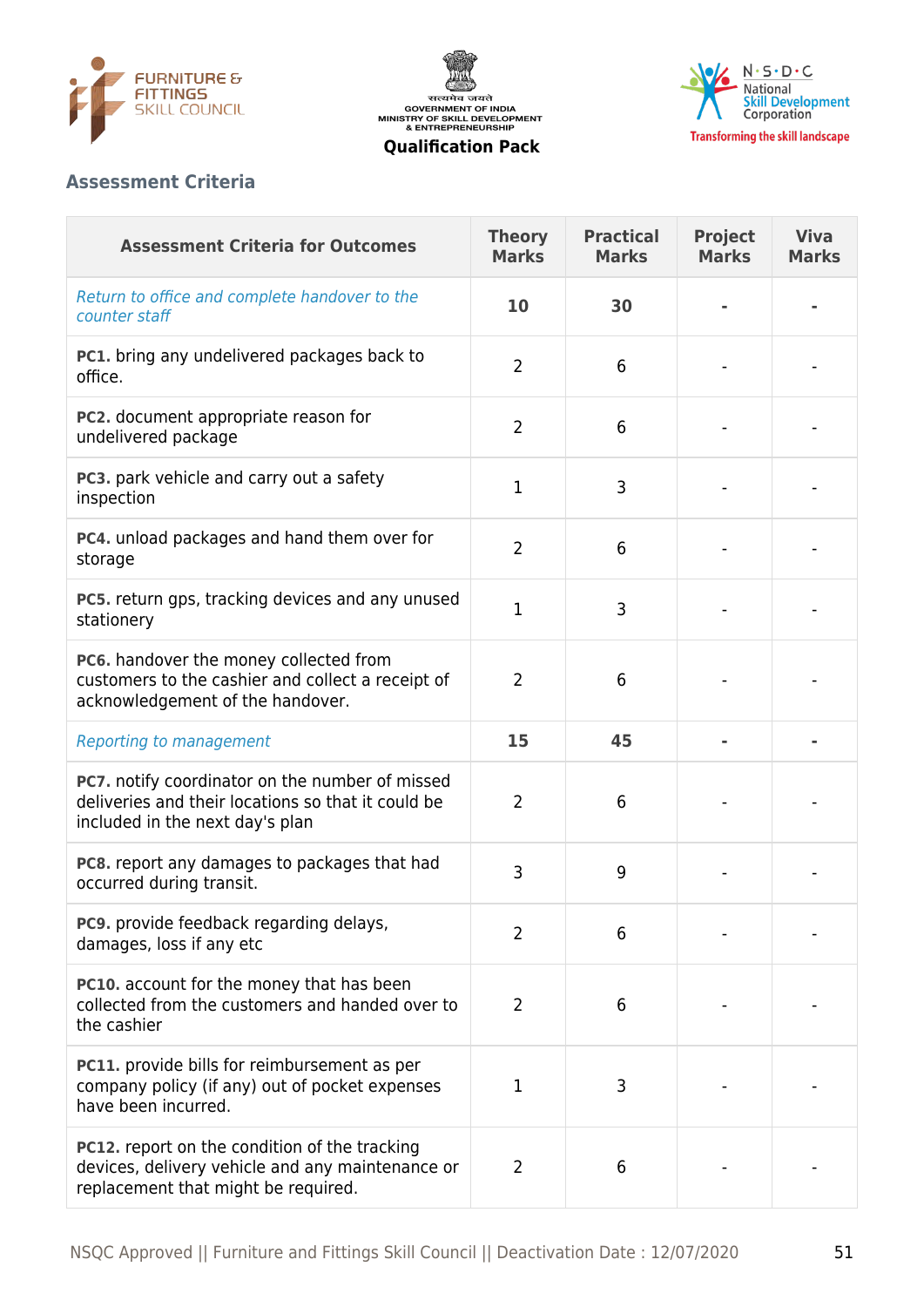





| <b>Assessment Criteria for Outcomes</b>                                                                                                 | <b>Theory</b><br><b>Marks</b> | <b>Practical</b><br><b>Marks</b> | <b>Project</b><br><b>Marks</b> | <b>Viva</b><br><b>Marks</b> |
|-----------------------------------------------------------------------------------------------------------------------------------------|-------------------------------|----------------------------------|--------------------------------|-----------------------------|
| <b>PC13.</b> complete any forms as required by<br>management such as insurance forms for<br>damaged shipment, reimbursement forms, etc. |                               | 9                                |                                | $\,$                        |
| <b>NOS Total</b>                                                                                                                        | 25                            | 75                               |                                | ۰                           |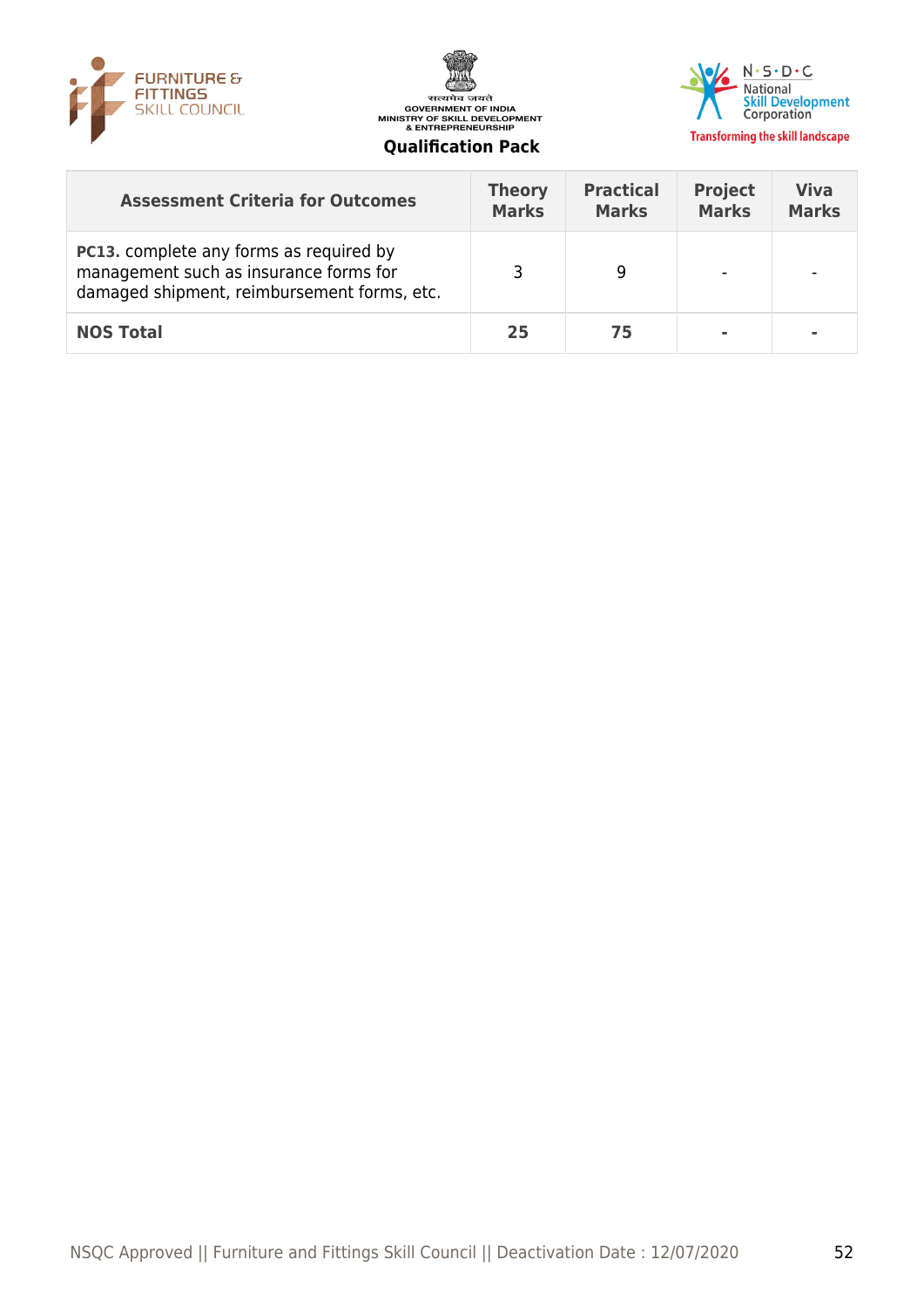





# **National Occupational Standards (NOS) Parameters**

| <b>NOS Code</b>            | LSC/N3003                          |
|----------------------------|------------------------------------|
| <b>NOS Name</b>            | Perform Post Delivery activities   |
| <b>Sector</b>              | Logistics                          |
| <b>Sub-Sector</b>          | <b>Courier &amp; Mail Services</b> |
| <b>Occupation</b>          | <b>Ground Operation</b>            |
| <b>NSQF Level</b>          | 3                                  |
| <b>Credits</b>             | <b>TBD</b>                         |
| <b>Version</b>             | 1.0                                |
| <b>Last Reviewed Date</b>  | 10/04/2015                         |
| <b>Next Review Date</b>    | 10/10/2016                         |
| <b>NSQC Clearance Date</b> | 19/02/2016                         |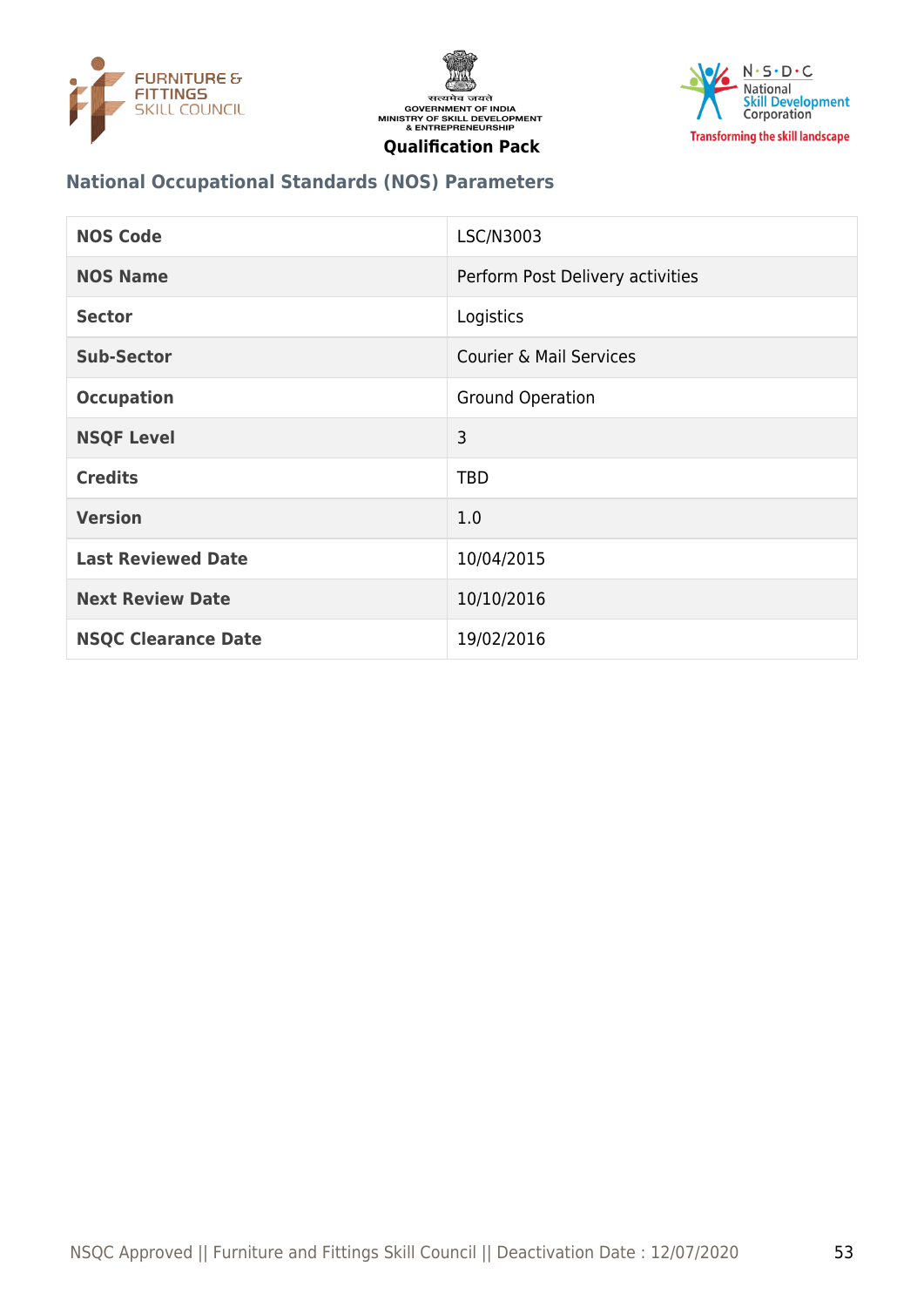





# <span id="page-53-0"></span>Assessment Guidelines and Assessment Weightage

#### **Assessment Guidelines**

1. Criteria for assessment for each Qualification Pack will be created by the Sector Skill Council. Each Element/ Performance Criteria (PC) will be assigned marks proportional to its importance in NOS. SSC will also lay down proportion of marks for Theory and Skills Practical for each Element/ PC.

2. The assessment for the theory part will be based on knowledge bank of questions created by the SSC.

3. Assessment will be conducted for all compulsory NOS, and where applicable, on the selected elective/option NOS/set of NOS.

4. Individual assessment agencies will create unique question papers for theory part for each candidate at each examination/training center (as per assessment criteria below).

5. Individual assessment agencies will create unique evaluations for skill practical for every student at each examination/ training center based on these criteria.

6. To pass the Qualification Pack assessment, every trainee should score the Recommended Pass % aggregate for the QP.

7. In case of unsuccessful completion, the trainee may seek reassessment on the Qualification Pack.

**Recommended Pass % : 70**

#### <span id="page-53-1"></span>**Assessment Weightage**

#### Compulsory NOS

| <b>National Occupational</b><br><b>Standards</b>                               | <b>Theory</b><br><b>Marks</b> | <b>Practical</b><br><b>Marks</b> | <b>Project</b><br><b>Marks</b> | <b>Viva</b><br><b>Marks</b> | <b>Total</b><br><b>Marks</b> | Weightage |
|--------------------------------------------------------------------------------|-------------------------------|----------------------------------|--------------------------------|-----------------------------|------------------------------|-----------|
| FFS/N8102.Installation of<br>furniture & fitting and<br>review post completion | 30                            | 70                               |                                | $\overline{\phantom{a}}$    | 100                          | 25        |
| FFS/N8103.Providing<br>customer support                                        | 30                            | 70                               |                                | $\overline{\phantom{0}}$    | 100                          | 10        |
| FFS/N8501. Maintain work<br>area, tools and machines                           | 50                            | 50                               |                                |                             | 100                          | 10        |
| FFS/N8601.Ensure health<br>and safety at workplace                             | 30                            | 70                               |                                |                             | 100                          | 10        |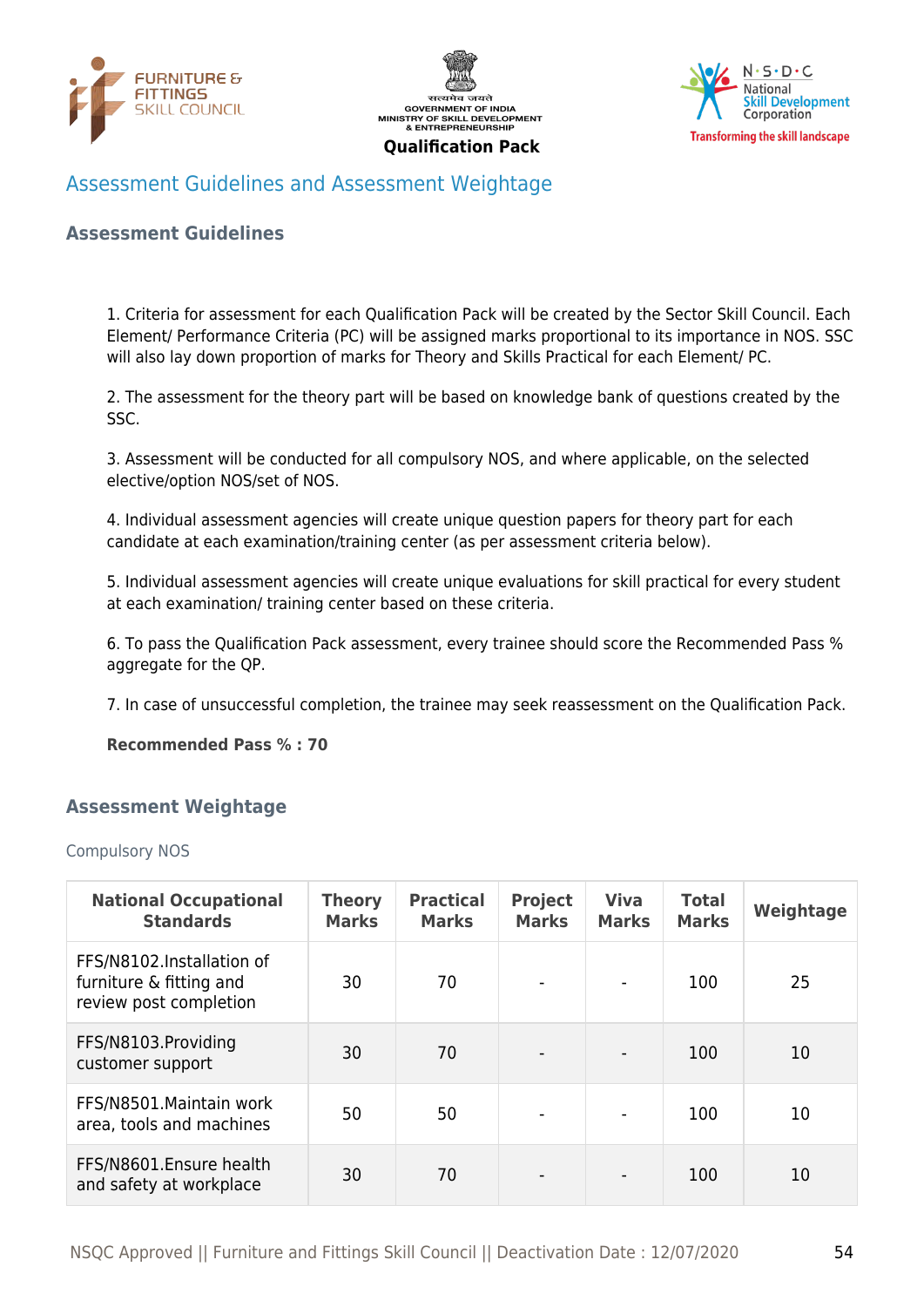





| <b>National Occupational</b><br><b>Standards</b>  | <b>Theory</b><br><b>Marks</b> | <b>Practical</b><br><b>Marks</b> | <b>Project</b><br><b>Marks</b> | <b>Viva</b><br><b>Marks</b>  | <b>Total</b><br><b>Marks</b> | Weightage |
|---------------------------------------------------|-------------------------------|----------------------------------|--------------------------------|------------------------------|------------------------------|-----------|
| FFS/N8801. Work effectively<br>with others        | 30                            | 70                               |                                | $\qquad \qquad \blacksquare$ | 100                          | 5         |
| LSC/N3001.Prepare for<br><b>Shipment Delivery</b> | 25                            | 75                               |                                | $\overline{a}$               | 100                          | 15        |
| LSC/N3002.Perform Delivery                        | 20                            | 80                               |                                | $\overline{\phantom{a}}$     | 100                          | 15        |
| LSC/N3003.Perform Post<br>Delivery activities     | 25                            | 75                               |                                | $\qquad \qquad$              | 100                          | 10        |
| <b>Total</b>                                      | 240                           | 560                              | ۰                              | ۰                            | 800                          | 100       |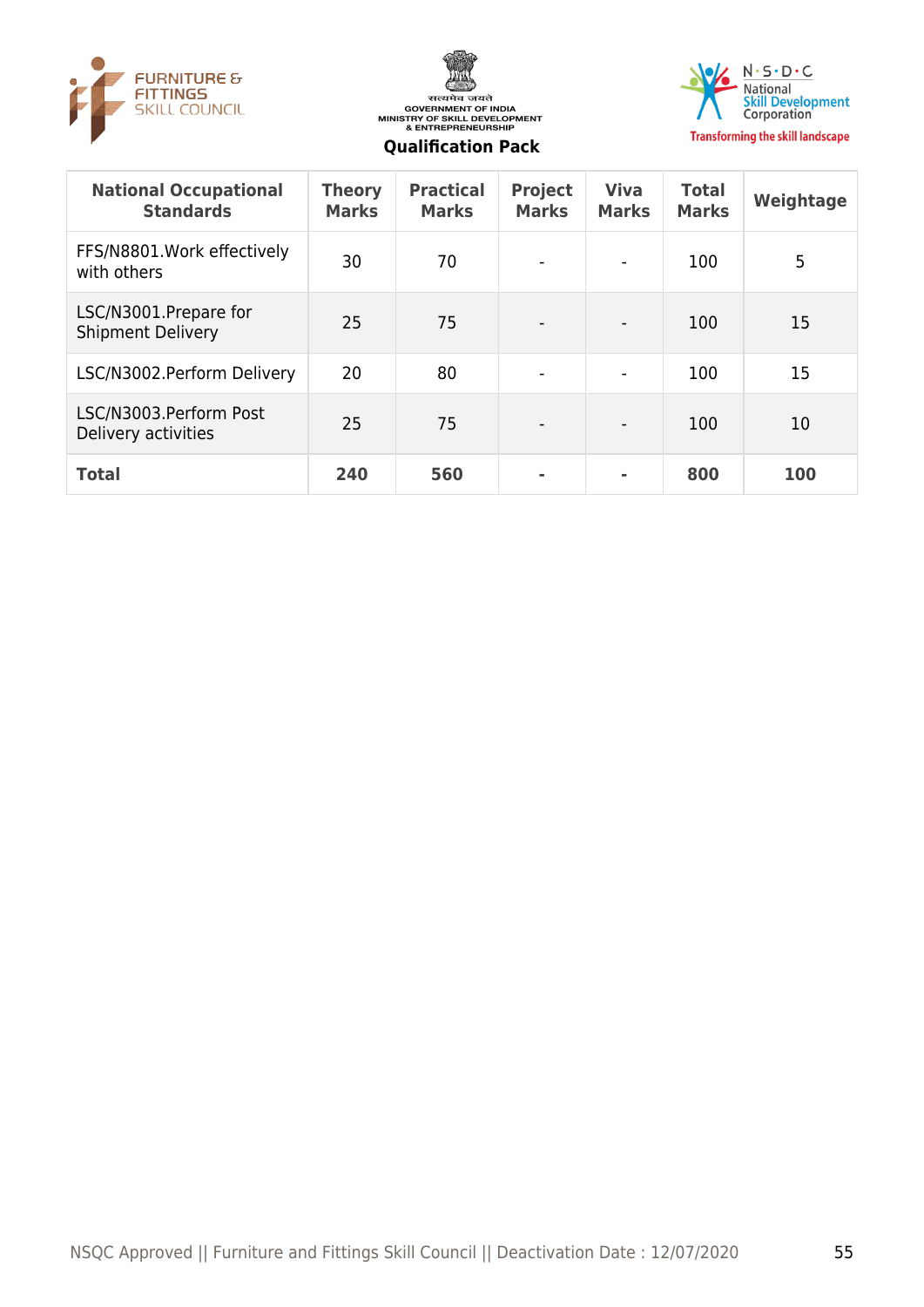





## <span id="page-55-0"></span>**Acronyms**

| <b>NOS</b>  | National Occupational Standard(s)               |
|-------------|-------------------------------------------------|
| <b>NSQF</b> | National Skills Qualifications Framework        |
| <b>QP</b>   | <b>Qualifications Pack</b>                      |
| <b>TVET</b> | Technical and Vocational Education and Training |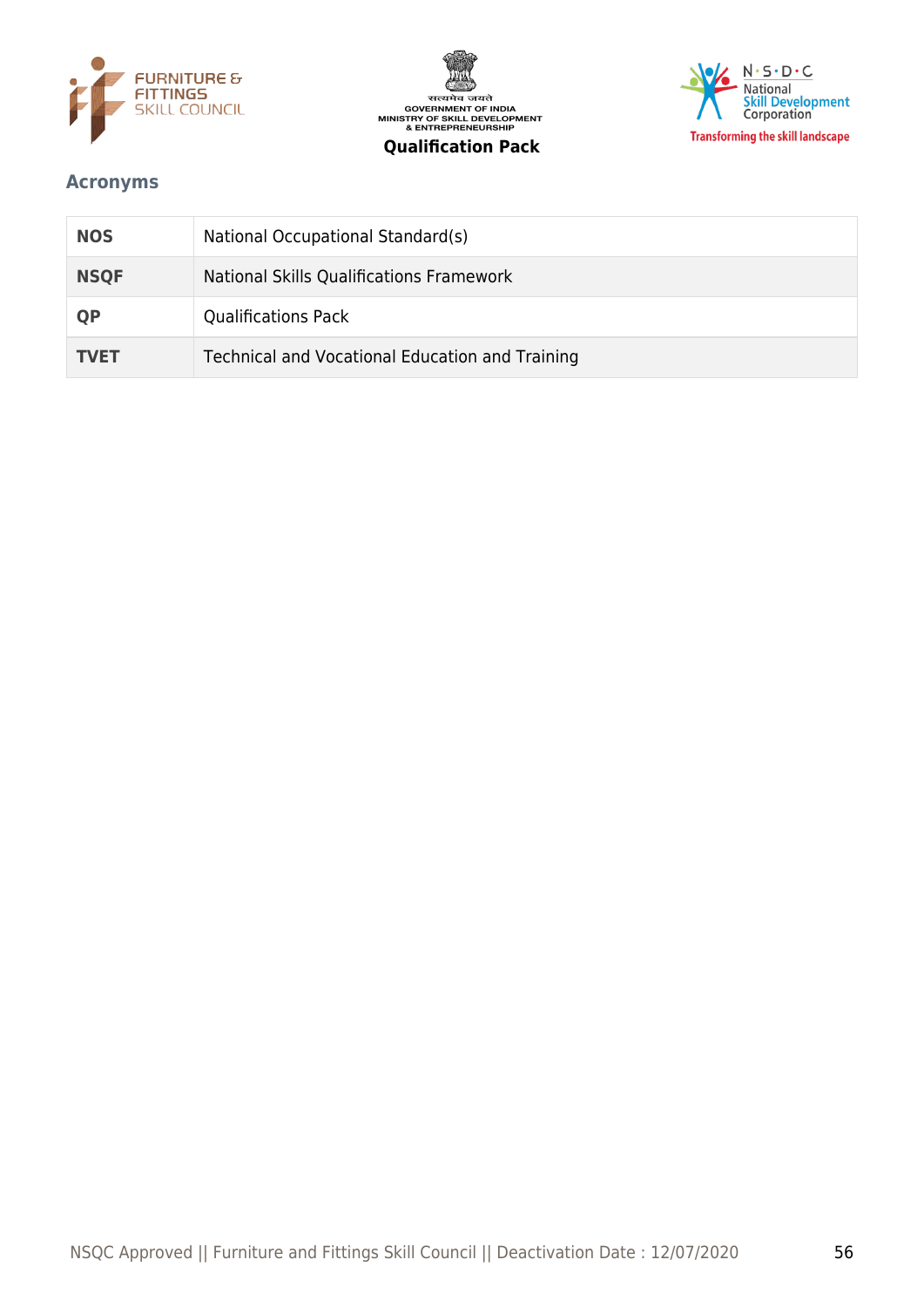





## <span id="page-56-0"></span>**Glossary**

| <b>Sector</b>                                                    | Sector is a conglomeration of different business operations having<br>similar business and interests. It may also be defined as a distinct<br>subset of the economy whose components share similar characteristics<br>and interests.                                                                         |
|------------------------------------------------------------------|--------------------------------------------------------------------------------------------------------------------------------------------------------------------------------------------------------------------------------------------------------------------------------------------------------------|
| Sub-sector                                                       | Sub-sector is derived from a further breakdown based on the<br>characteristics and interests of its components.                                                                                                                                                                                              |
| <b>Occupation</b>                                                | Occupation is a set of job roles, which perform similar/ related set of<br>functions in an industry.                                                                                                                                                                                                         |
| Job role                                                         | Job role defines a unique set of functions that together form a unique<br>employment opportunity in an organisation.                                                                                                                                                                                         |
| <b>Occupational</b><br><b>Standards (OS)</b>                     | OS specify the standards of performance an individual must achieve<br>when carrying out a function in the workplace, together with the<br>Knowledge and Understanding (KU) they need to meet that standard<br>consistently. Occupational Standards are applicable both in the Indian<br>and global contexts. |
| <b>Performance Criteria</b><br>(PC)                              | Performance Criteria (PC) are statements that together specify the<br>standard of performance required when carrying out a task.                                                                                                                                                                             |
| <b>National</b><br><b>Occupational</b><br><b>Standards (NOS)</b> | NOS are occupational standards which apply uniquely in the Indian<br>context.                                                                                                                                                                                                                                |
| <b>Qualifications Pack</b><br>(QP)                               | QP comprises the set of OS, together with the educational, training and<br>other criteria required to perform a job role. A QP is assigned a unique<br>qualifications pack code.                                                                                                                             |
| <b>Unit Code</b>                                                 | Unit code is a unique identifier for an Occupational Standard, which is<br>denoted by an 'N'                                                                                                                                                                                                                 |
| <b>Unit Title</b>                                                | Unit title gives a clear overall statement about what the incumbent<br>should be able to do.                                                                                                                                                                                                                 |
| <b>Description</b>                                               | Description gives a short summary of the unit content. This would be<br>helpful to anyone searching on a database to verify that this is the<br>appropriate OS they are looking for.                                                                                                                         |
| <b>Scope</b>                                                     | Scope is a set of statements specifying the range of variables that an<br>individual may have to deal with in carrying out the function which have<br>a critical impact on quality of performance required.                                                                                                  |